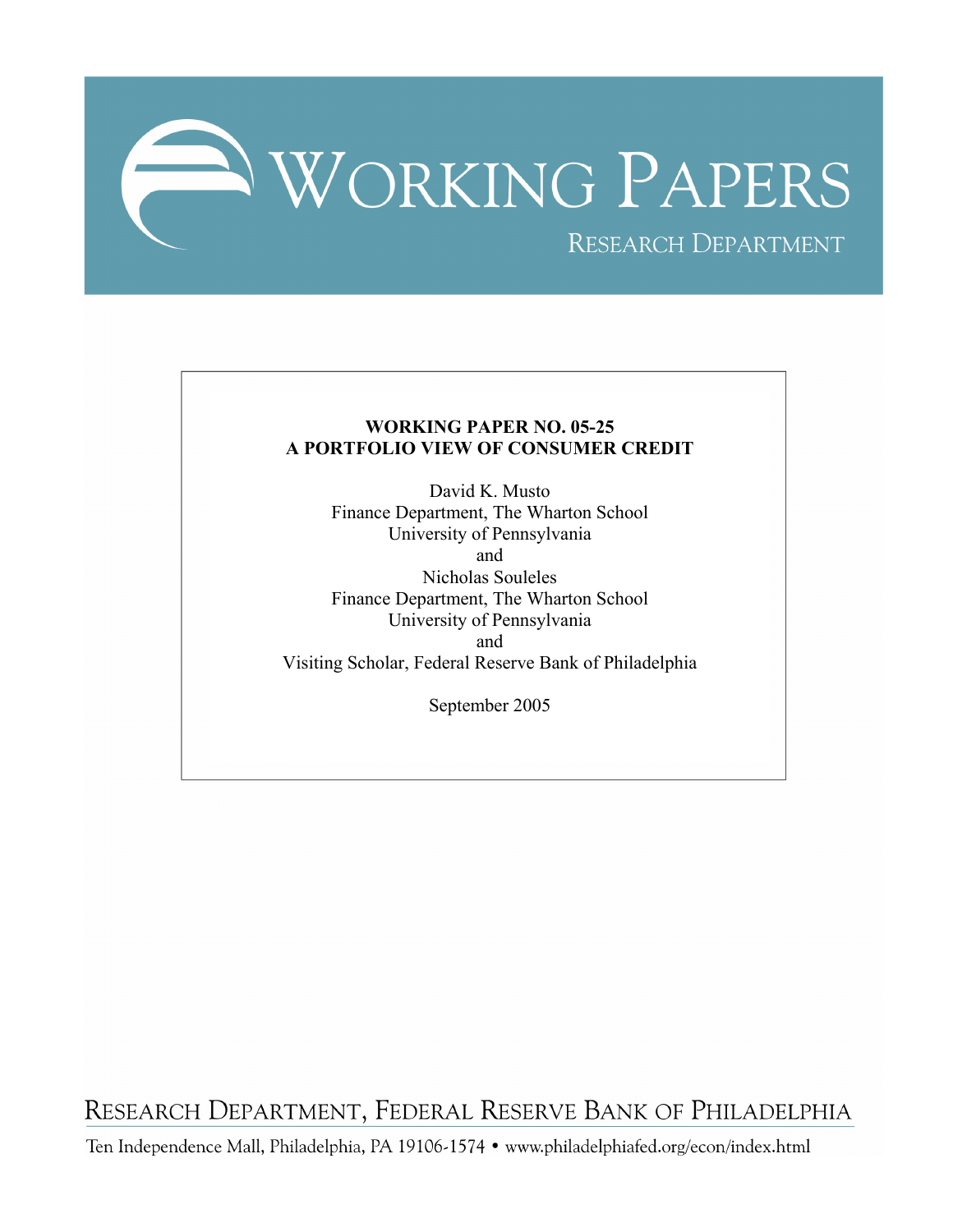# **A Portfolio View of Consumer Credit\***

University of Pennsylvania University of Pennsylvania

David K. Musto Nicholas S. Souleles Finance Department Finance Department The Wharton School The Wharton School and NBER

September 2005

#### **Abstract**

 $\overline{a}$ 

This paper takes a portfolio view of consumer credit. Default models (credit-risk scores) estimate the probability of default of individual loans. But to compute risk-adjusted returns, lenders also need to know the covariances of the returns on their loans with aggregate returns. Covariances are independently relevant for lenders who care directly about the volatility of their portfolios, e.g., because of Value-at-Risk considerations or the structure of the securitization market. Cross-sectional differences in these covariances also provide insight into the nature of the shocks hitting different types of consumers.

We use a unique panel dataset of credit bureau records to measure the 'covariance risk' of individual consumers, i.e., the covariance of their default risk with aggregate consumer default rates, and more generally to analyze the cross-sectional distribution of credit, including the effects of credit scores. We obtain two key sets of results. First, there is significant systematic heterogeneity in covariance risk across consumers with different characteristics. Consumers with high covariance risk tend to also have low credit scores (high default probabilities). Second, the amount of credit obtained by consumers significantly increases with their credit scores, and significantly decreases with their covariance risk (especially revolving credit), though the effect of covariance risk is smaller in magnitude. It appears that some lenders take covariance risk into account, at least in part, in determining the amount of credit they provide.

*Keywords*: credit supply, consumer credit; default risk, credit scores, loan portfolio analysis *JEL classification*: E21, E51, G21

<sup>\*</sup> We would like to thank Anna-Maria Lusardi and seminar participants at Columbia, the Carnegie-Rochester Conference on Public Policy (for which this paper was prepared), the Philadelphia Federal Reserve Bank and various workshops at the University of Chicago and The Wharton School of the University of Pennsylvania. We also thank Lily Fang, Sanjay Chugh, and Nicola Tosini for excellent research assistance. Souleles acknowledges financial support from the Rodney L. White Center for Financial Research, through the NYSE and Merrill Lynch Research Fellowships. We are grateful to the Wharton Financial Institutions Center and Experian for assistance in acquiring the data. All remaining errors are our own**.** The views expressed herein are those of the authors and do not necessarily reflect those of the Federal Reserve Bank of Philadelphia or the Federal Reserve System.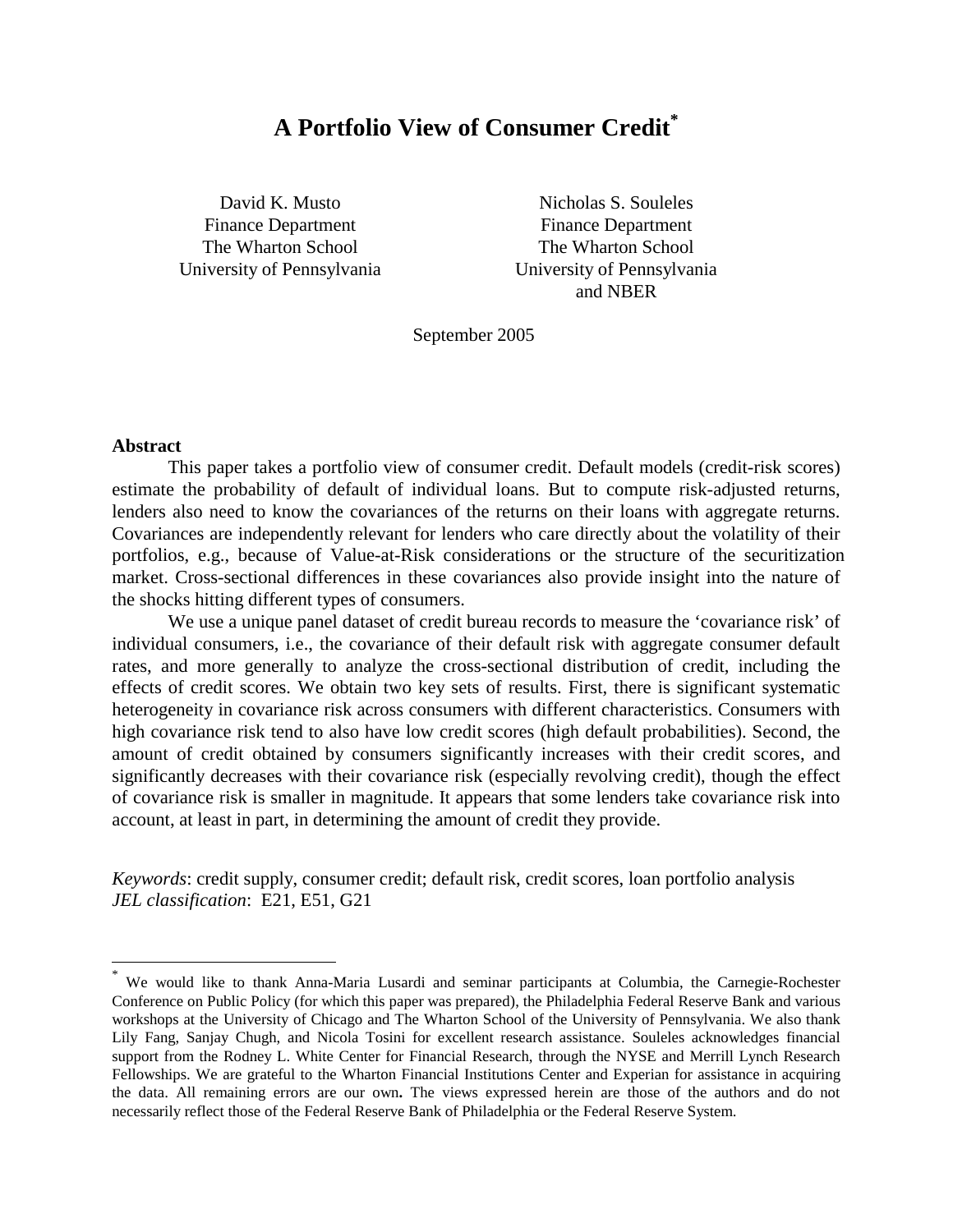A basic principle of financial economics is that risk is properly viewed in a portfolio context. That is, the relevant measure of an investment's risk (i.e., the measure relevant for discounting) is the risk that it adds to the portfolio of all investments. The traditional subject of portfolio-risk research has been equities. By contrast consumer loans have received little academic analysis, especially portfolio-level analysis, even though they are typically held in large portfolios of thousands or even millions of loans, orders of magnitude more populated than most equity portfolios. The consumer credit market in the US is quite large, amounting to about \$7 trillion by 2000 (of which about \$5.4 trillion is mortgage debt, \$800 billion is other installment debt, and \$700 billion is revolving debt) [Federal Reserve System (2001)]. Much of this debt is originated by large, national lenders. The debt is typically either held by the originator in large portfolios, or sold into large securitization pools [e.g., see Gorton and Souleles (2004)].

The goal of this paper is to provide a portfolio view of consumer credit. Lenders usually gauge the risk of their consumer loans by credit-risk scores, which measure a consumer's expected probability of default in isolation (a first moment). But the aggregate volatility of a portfolio of loans also depends on the cross-sectional covariances of the default risks of its component loans (second moments), which likely vary across borrowers. For example, the economies of some regions of the country are more cyclical than others. Suppose that default rates in Alaska have a relatively low covariance with default rates in other states; i.e., that Alaskans default relatively less when people in other states default relatively more, and vice versa. Then loans to Alaskans would entail less 'covariance risk' and so bring diversification benefits to a large portfolio of debt, contributing relatively little to the volatility of the portfolio.

 This paper uses a unique panel dataset of credit bureau data to construct measures of covariance risk analogous to those from equity research, and more generally to study the cross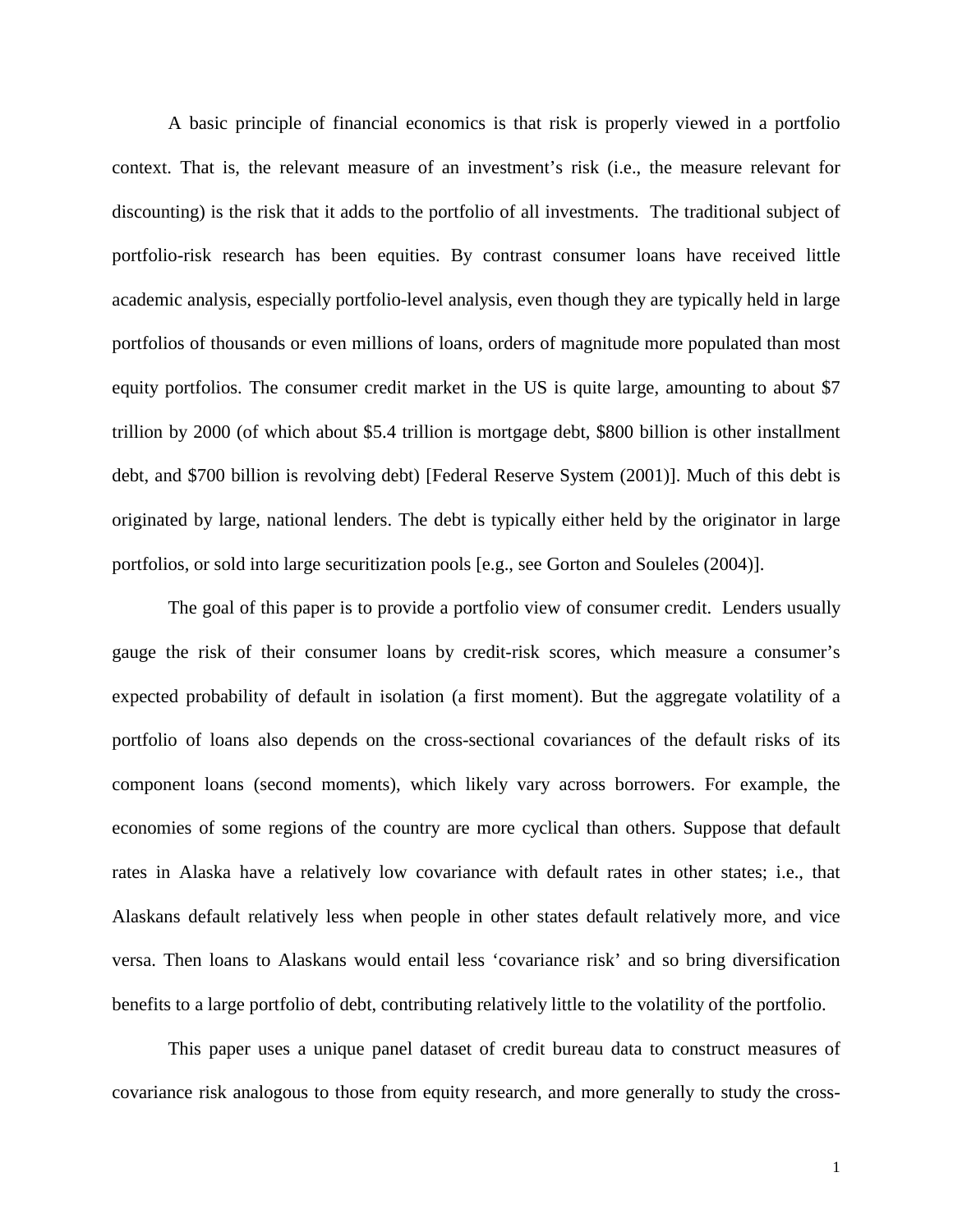sectional distribution of credit. We analyze the underlying demographic determinants of consumers' covariance risk, and test whether consumers with lower covariance risk (among other characteristics) receive more credit, *ceteris paribus* (*c.p.*). We also measure the effect of the credit scores on the amount of credit, and contrast this with the effect of covariance risk.

 There are several reasons for lenders to care about covariance risk. First, the insight of Sharpe (1964) and Lintner (1965) applies to all assets, not just equities: In equilibrium, the market price of a consumer loan should depend on the risk that the loan adds to the market portfolio. If, analogously to the literature on equity investors, we take consumer lenders to be optimizing primarily over their own asset class, in this case consumer loans, then the riskadjusted expected return of a consumer loan would decline as its covariance with the return on the market portfolio of all consumer loans declines.

 Second, there are several important institutional features of the consumer credit market that directly motivate lenders to regulate the volatility of their portfolios. Lenders typically assess the adequacy of their capital through 'Value-at-Risk' calculations, which estimate the probability that losses at the portfolio-level exceed some given threshold [e.g., see Saunders (1999)]. Indeed, the new Basel Accord requires lenders to set their capital levels as a function of such calculations. Also, many lenders rely on securitization to finance a large part of their loans. If total losses in a pool of securitized loans exceed a given threshold, the securitization typically either defaults or enters early amortization, a pre-payment risk for the lender. The portfolio risk of the pool determines how the securitization must be structured to avoid such outcomes and receive desired bond ratings.<sup>1</sup> Hence the insight of Markowitz (1959) applies to the construction

<sup>&</sup>lt;sup>1</sup> For instance, imagine that a lender knows, based on credit-risk scores, that the expected default rate on a pool of consumer receivables is 5%. This is consistent with two very different scenarios: 1) in a state of the world that occurs 5% of the time (e.g. a recession), everyone in the pool defaults, and 2) everyone in the pool has an independently-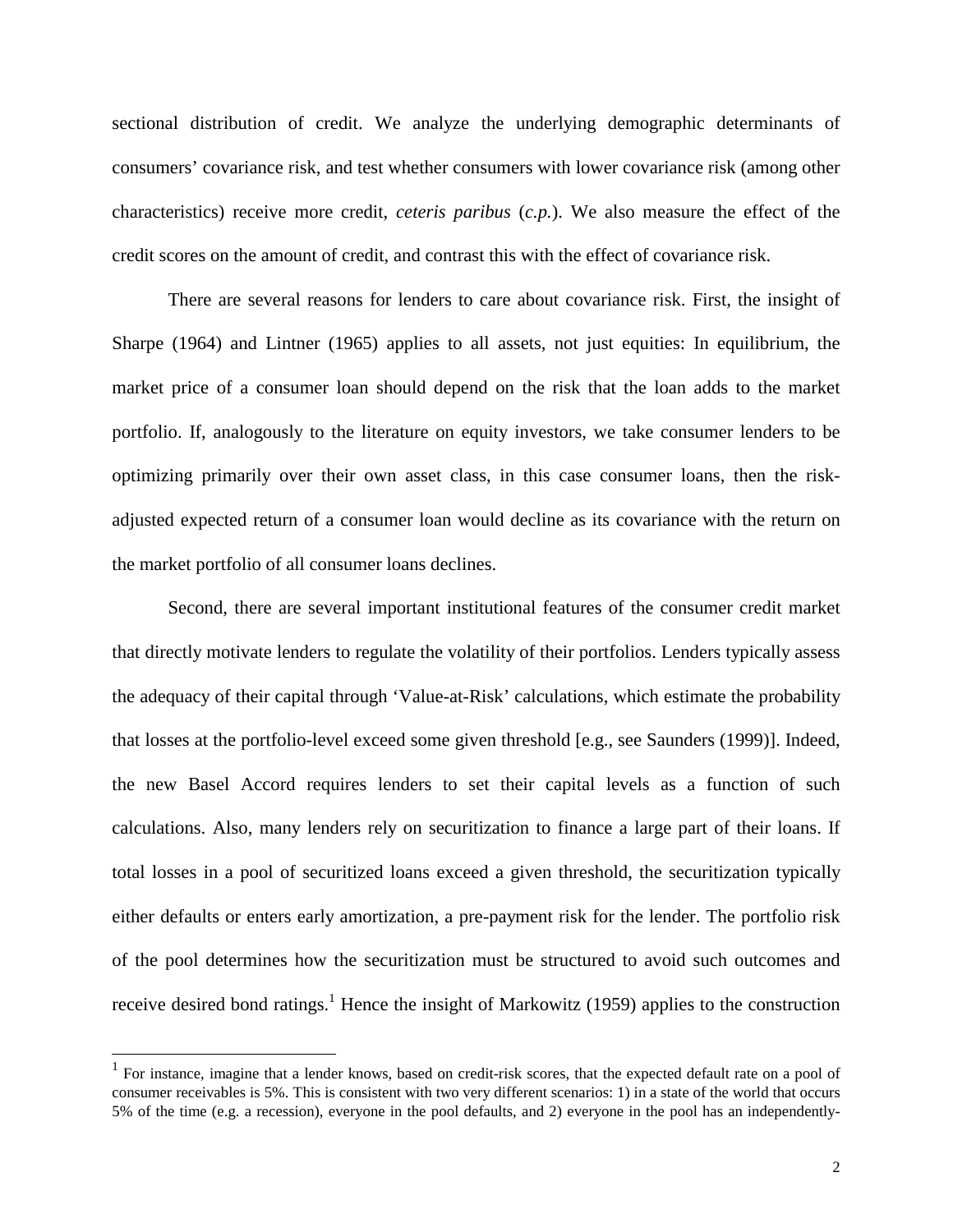of portfolios of consumer loans: If a lender cares about the risk that a loan *adds* to his portfolio, he should prefer loans with low covariance risk, *c.p*.

 Our methodology is analogous to that of the equity-pricing literature. Using individual consumers as our unit of observation, we track their credit scores to approximate the monthly returns experienced by their lenders. We then aggregate these individual time series into a time series of aggregate returns on consumer loans, and compute each consumer's 'default beta' as the covariance of his individual returns with the aggregate returns. These default betas measure consumers' covariance risk.

 After computing the default betas, we investigate two key issues. First, is there systematic heterogeneity in the betas across consumers? For instance, how does covariance risk vary with income and age and with local economic conditions? The answers to such questions help characterize the shocks hitting different types of consumers, and so are of macroeconomic interest.<sup>2</sup> The answers are also of interest from the point of view of a lender. A lender can directly compute the beta of a current borrower assuming that a suitable time series of her credit usage is available in-house. But in the absence of such a time series, a potential new borrower's beta must be estimated from her current characteristics. The second issue we investigate is whether empirically lenders put some weight on covariance risk in determining the amount of credit they

distributed 5% probability of defaulting, so in all states of the world 5% of the pool defaults. In scenario 1 the individual receivables are perfectly correlated (maximal covariance), whereas in scenario 2 they are uncorrelated. The lender would presumably prefer scenario 2, *c.p.* Since a constant 5% of the pool is defaulting in every given year, the aggregate cash flows from the pool are smooth relative to scenario 1. This makes it easier to securitize the pool, since a claim on say the first 95% of the pool's cash flows would pay 100 cents on the dollar no matter what. By contrast, a lender in scenario 1 has a problem. No claim on the pool is risk-free without complete creditenhancement. Hence the receivables' covariance structure determines how the pool can be carved into different securities, and the type and amount of credit-enhancement required. The securitization market shows informal appreciation of this covariance risk, in that a new issue's prospectus will usually include some information regarding the diversification of the pool, such as its distribution across geographic and other characteristics (e.g., the age/seasoning of the debts).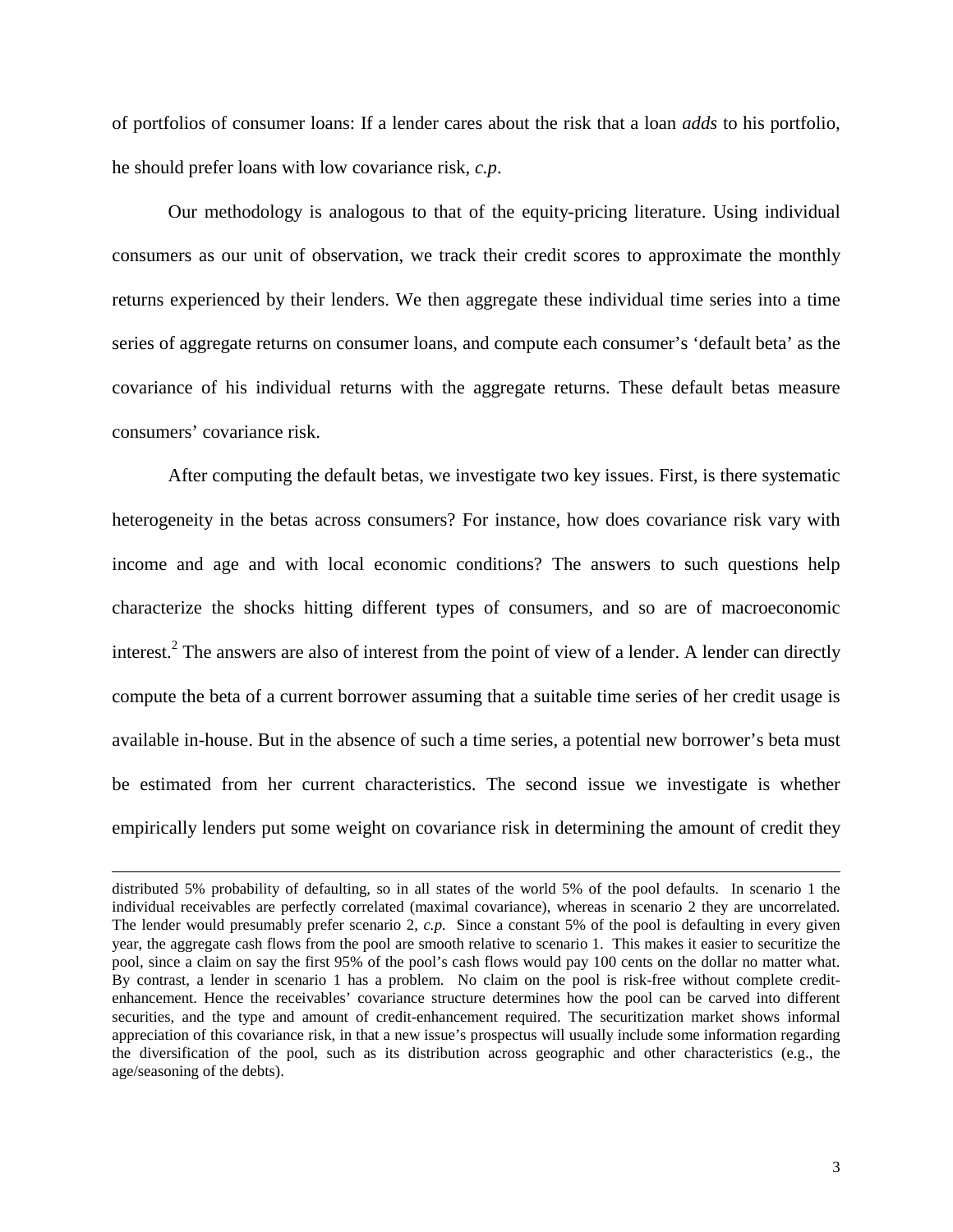provide. It is well known that lenders take into account a consumer's expected probability of default, in particular as measured by his credit score. The open question is whether consumers with greater covariance risk obtain less credit, even controlling for their scores and other factors. We compare the heterogeneity in covariance risk with the heterogeneity in credit risk as measured by the credit scores, and also compare the effect on credit of covariance risk with the effect of the credit scores. More generally, this is the first paper we know of to systematically study the determinants of the cross-sectional distribution of credit using the comprehensive credit bureau data.

We obtain two key sets of results. First, there is significant systematic heterogeneity across consumers in covariance risk. Covariance risk is higher for younger and single consumers, lower-income consumers, those who rent rather than own, and those from states with higher rates of divorce and lower rates of health-insurance coverage. Consumers with high covariance risk also tend to have low credit scores (high default probabilities). Second, the amount of credit obtained by consumers significantly increases with their credit scores, *c.p.* Even controlling for the credit scores and other factors, the amount of credit significantly declines with consumers' covariance risk, *c.p.*. We find declines in both non-revolving debt and especially revolving debt such as bankcard credit, in the number of loans and in the dollar value of credit limits extended. It appears that some lenders do take covariance risk into account, at least in part, in determining the amount of credit they provide. Nonetheless, the effect of covariance risk on credit is much smaller in magnitude than that of the credit scores.

The rest of the paper is divided into five sections. Section I discusses how we extend asset pricing theory to consumer credit. Section II describes the dataset, and Section III our

 <sup>2</sup> Souleles (2004) finds that 'aggregate' macroeconomic shocks have disparate effects across different types of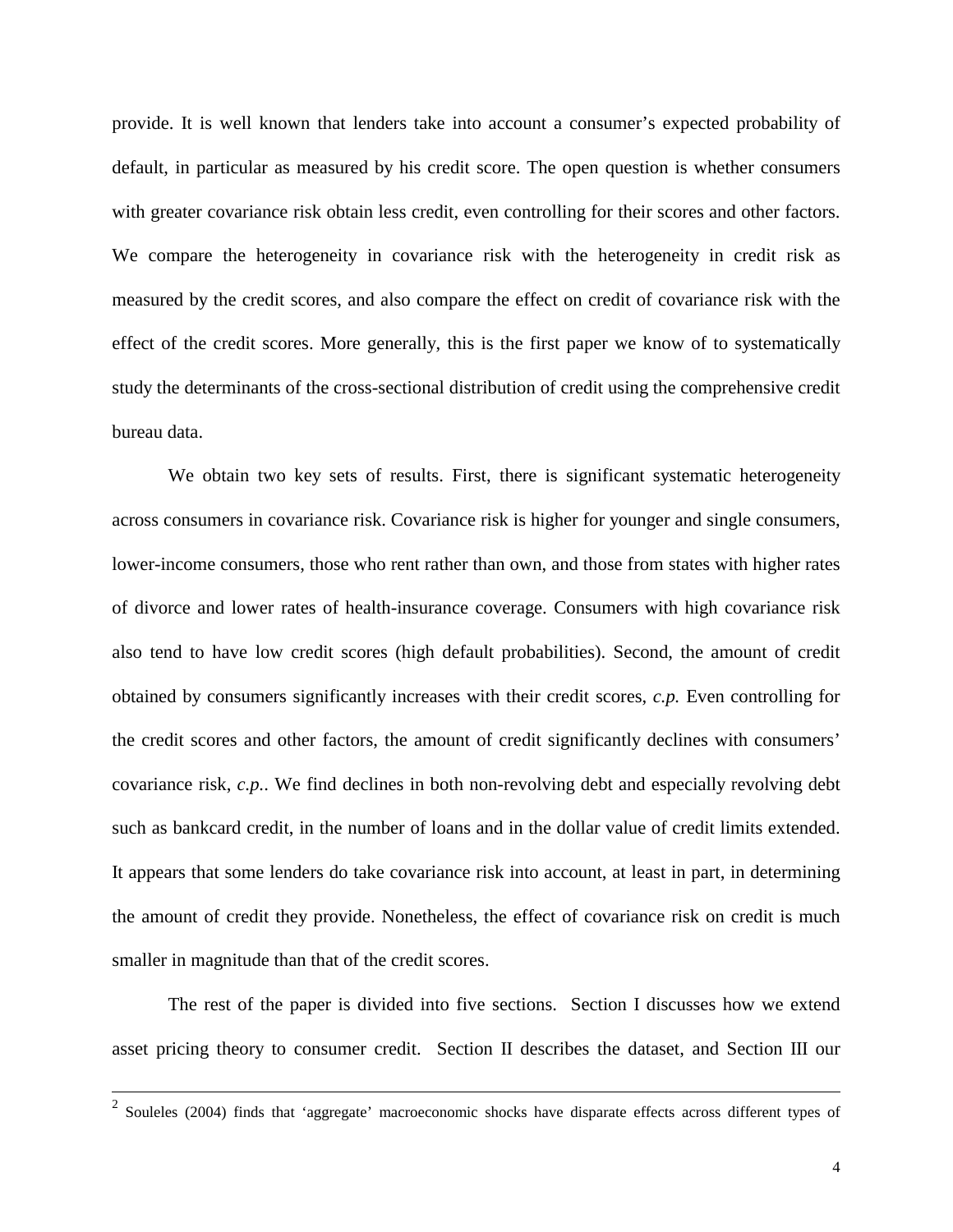econometric methodology. Section IV reports the results, and Section V concludes.

#### **I. Applying Asset-Pricing Theory to Consumer Credit**

 As Markowitz (1959) observes, the risk of a security that affects the risk borne by its investors is the risk that it adds to a well-diversified portfolio. Consequently, risk-averse investors should prefer securities whose payoffs covary relatively less with their current portfolios, *c.p.* Sharpe (1964) and Lintner (1965) show that, in equilibrium, all investors hold the value-weighted portfolio of all assets, and so they predict that investors prefer lower covariance with this portfolio. Specifically, they predict that expected returns are linear in betas.

 The standard application of this covariance-pricing theory is to equities. Much of the equity market is held through well-diversified portfolios, so it is plausible that there is greater investor demand for stocks with a low covariance vis-à-vis the value-weighted portfolio of all equities (i.e., for stocks with a low CAPM beta). This theory is relatively easy to test because equity-return data are widely available. Empirical research (e.g., Fama and MacBeth (1973)) generally supports covariance-pricing: Stocks with higher CAPM betas have historically paid higher subsequent returns on average.

 Our analysis applies this covariance-pricing intuition to consumer credit, where data has been more scarce. Like stocks, consumer credit is also held through well-diversified portfolios. In fact, the major components of household debt, i.e., mortgages, car loans and bankcard debt, are held almost exclusively in portfolios with thousands or even millions of loans, so by this measure there is even greater diversification in the consumer credit market than in the stock

households. Pesaran et al. (2004) analyze heterogeneity in credit-risk diversification across firms.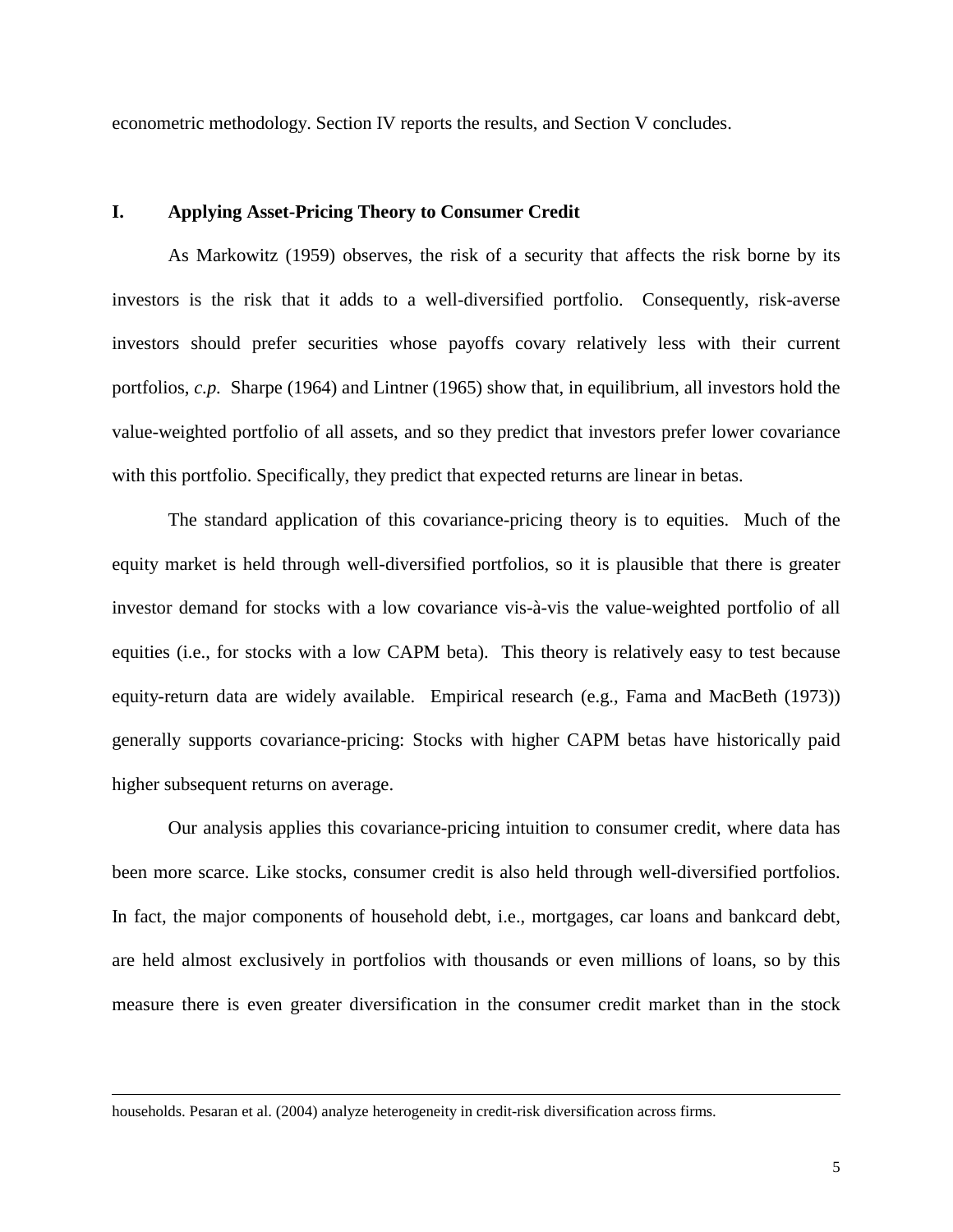market. This suggests that consumer lenders might prefer lending to consumers who bring a covariance benefit to the aggregate portfolio of consumer loans.

 The equity-market literature relates expected stock returns to covariances relative to the market portfolio of equities, which is only a subset of the market portfolio of all assets. Strictly speaking, this is consistent with the underlying theory under the additional simplifying assumption that equities are held by investors who hold only equities. We can motivate our application to consumer credit analogously, by assuming that consumer loans are held by agents who hold only (or largely) consumer loans. As discussed above, institutional features of the consumer lending market provide independent motivation for our application.

 The equity-market literature focuses on the pricing of securities, taking the quantities of securities to be fixed. That is, the preference for lower covariance is associated with a higher price, not higher quantity. However, if quantities are endogenous we should expect adjustment of both quantities and prices in equilibrium. Both are surely endogenous even in the short run in the consumer credit market, so in this case covariance theory would predict that credit supply increases as covariance risk declines, *c.p*. Indeed, the credit bureaus collect rich data on the quantities of credit, not the prices (nor interest rates), so this is the prediction on which we focus.

 To apply covariance theory to consumer credit we need to calculate the return that a consumer's lenders make on their loans to him during each month. Unlike stocks, consumer debt is not publicly marked to market. Even the credit bureaus do not directly record these returns, but we can proxy for them by using the reported time-variation in consumers' probability of repayment. The change in this probability approximates the price return on loans to the consumer.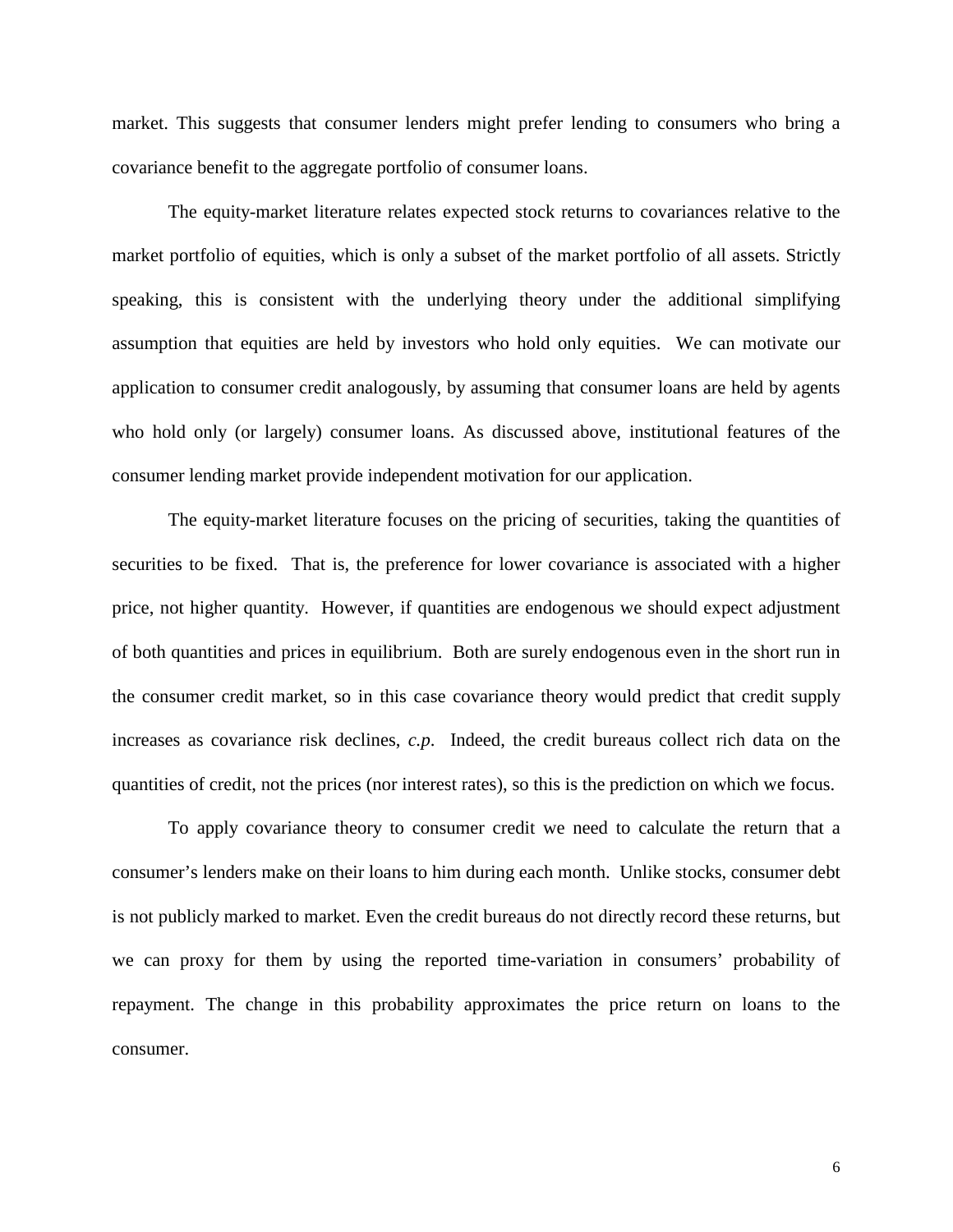Our dataset includes for each consumer monthly observations of their Fair Isaacs Company (FICO) credit-risk score, which is the industry-standard measure of consumers' default risk. The credit scores aim to summarize the information in each consumer's credit file regarding the probability of being seriously delinquent over the next two years, where 'seriously delinquent' means anything from  $90+$  days delinquent to bankrupt.<sup>3</sup> In practice lenders rely very heavily on the scores in setting their credit policy for each consumer, often using them as summary statistics for the consumer's credit-worthiness and profitability [Moore (1996)]. Thus we let *pi,t* be the default probability implied by consumer *i*'s credit score as of date *t*.

 We can use these default probabilities to mark to market a stylized consumer credit. Consider a consumer who has borrowed one dollar and promised to repay it at a future date, so that the market value of the loan on date  $t$  is approximated by  $1-p_{i,t}$ , the current probability of repayment. Then the return on the loan at date *t* is approximated by  $p_{i,t-1}$  -  $p_{i,t}$ , the change in the probability of repayment. Because it is more natural to analyze the change in *p* rather than -1 times the change in  $p$ , we analyze  $p_{i,t}$  -  $p_{i,t-1}$ . That is, we refer to changes in the probability of default -- and 'default betas' -- as opposed to changes in the probability of repayment. Because we will look at covariances between time series that have both been multiplied by -1, this normalization is of no consequence.<sup>4</sup>

## **II. Data Description**

 $\overline{a}$ 

This paper uses a unique, proprietary panel dataset of credit files from one of the major U.S. credit bureaus, Experian. The dataset tracks approximately 100 thousand randomly sampled

 $3$  Gross and Souleles (2002) verify that the credit scores are very significant predictors of consumer default. Musto (2004) analyzes additional properties of the scores.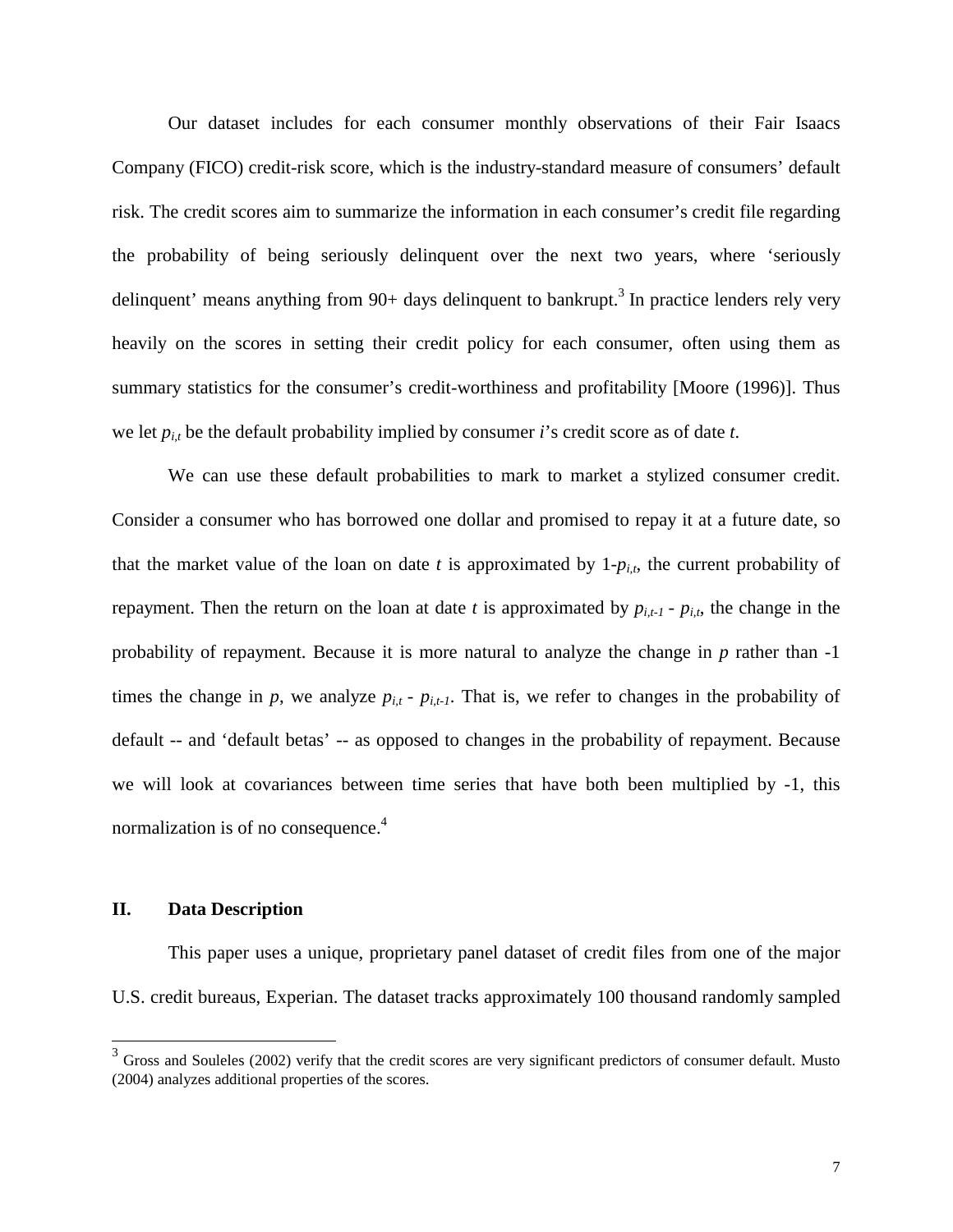consumers monthly from 1997:03 to 2000:03, a total of 37 months. (See Musto (2004) for additional information about the dataset.) $5,6$ 

Credit bureau files contain comprehensive summaries of the credit relationships ('trades') held by each consumer. For each credit trade, there are various measures of the amount of debt held and the repayment performance. The underlying data are obtained primarily from the creditors, mostly financial institutions and retail lenders. Our dataset contains the partially aggregated credit reports for each consumer that are available to and used by lenders to evaluate whether to lend to the consumer. These reports aggregate the consumer's individual trades into categories reflecting different types of credit, such as mortgages, auto loans, credit cards, etc. For each consumer-month, the dataset includes dozens of variables summarizing credit usage and delinquency, as well as credit limits where applicable. For example, for bankcards the available variables include "Total number of open bankcard trades," "Total number of bankcard trades presently 90 or more days delinquent or derogatory," and "Total (sum) of credit limit on all open bankcard trades."<sup>7</sup> There are analogous variables for the other credit categories.

We merge this data with another, proprietary research dataset from Experian that contains salient individual demographic characteristics such as marital status, gender, number of children, housing status (rent vs. own), date of birth and income. This demographic information covers

 <sup>4</sup> More generally, we need only that the *p* we use be linear in default probability. As noted below, this means that the credit scores need to be transformed, because they are calibrated as a non-linear function of default probability.

<sup>&</sup>lt;sup>5</sup> The sample is a geographically stratified random sample. The dataset includes an artificially generated ID variable that allows us to cross-link the various data available for a given individual without identifying the individual.

 $<sup>6</sup>$  The unit of observation in the data is an individual, not a household. Thus it is not possible to study issues like risk-</sup> sharing within households. If both members of a couple are jointly responsible for a loan, e.g. a mortgage, then the loan will appear in both of their credit files. It is not possible to directly adjust for such joint accounts in the data, though the analysis of credit allocations below will control for the sample members' demographic characteristics, including marital status and gender.

<sup>&</sup>lt;sup>7</sup> Bankcards include general purpose credit cards like Visa, Mastercard, Discover, and Optima cards, as opposed to cards from retailers. Since the unit of observation is an individual, not a trade, consumers with multiple bankcards or multiple other trades appear in the sample just once.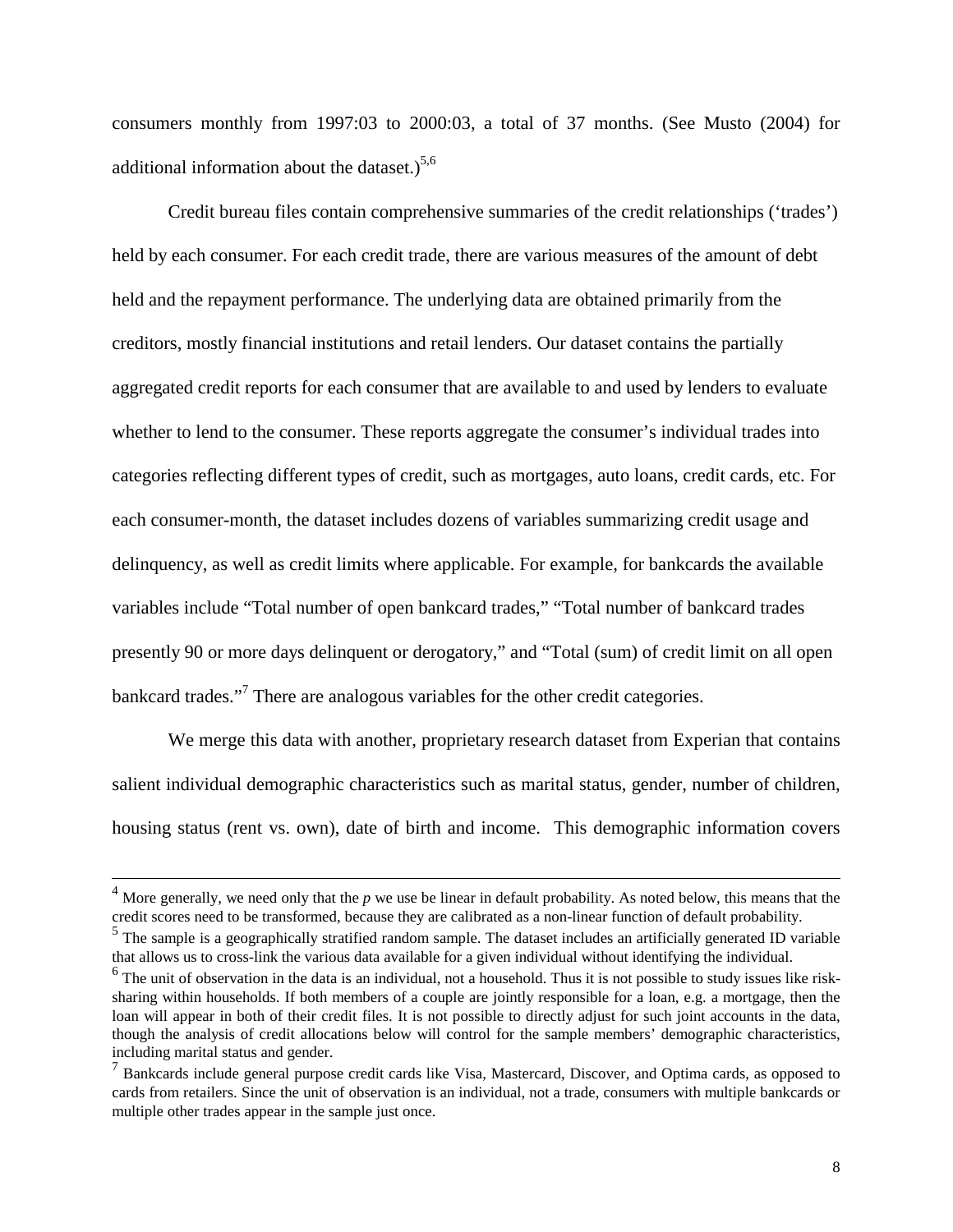about 80% of the credit-file sample, though some variables are populated more than others. <sup>8</sup> We further augment this individual-level data with measures of local economic conditions in the region in which each consumer lives (based on state and zip codes), such as the state unemployment and divorce rates. These individual and regional variables allow us to investigate the underlying demographic determinants of covariance risk.

Table 1 provides summary statistics for the main variables used in the analysis below. In 2000 the average consumer in our sample has a total of 6.6 currently open credit relationships (*AllTrades00*). Of these trades, 1.7 are non-revolving trades, such as mortgage, auto, and other installment loans (*Nonrevolving00*), and 4.9, the majority, are revolving trades such as credit cards (*Revolving00*). The average sum of credit limits across all open bankcards (*CardLimits00*) is about \$18 thousand. The large standard deviations around these averages imply substantial heterogeneity in all these measures of credit. Along the extensive margin, 92% of the sample have at least one open credit trade (*AllTrades00 > 0*), with 73% having non-revolving trades and 85% having revolving trades.

 The resulting dataset is ideally suited for the purposes of this paper. Most notably it includes the credit-risk scores, which summarize lenders' own expectations regarding consumers' probabilities of default – the first moments  $p$ . We do not need to estimate these probabilities ourselves; we use the actual (calibrated) probabilities that the lenders themselves use. With a long time series of credit scores for each consumer, we can compute for each consumer the covariance – a second moment – of the time series of changes in his probability of default with the corresponding aggregate time series. Also, we have rich measures of the credit

<sup>&</sup>lt;sup>8</sup> This demographic information is not part of consumers' credit bureau files. It was obtained from a variety of public and propriety sources, including census and marketing databases. For example, homeownership is determined from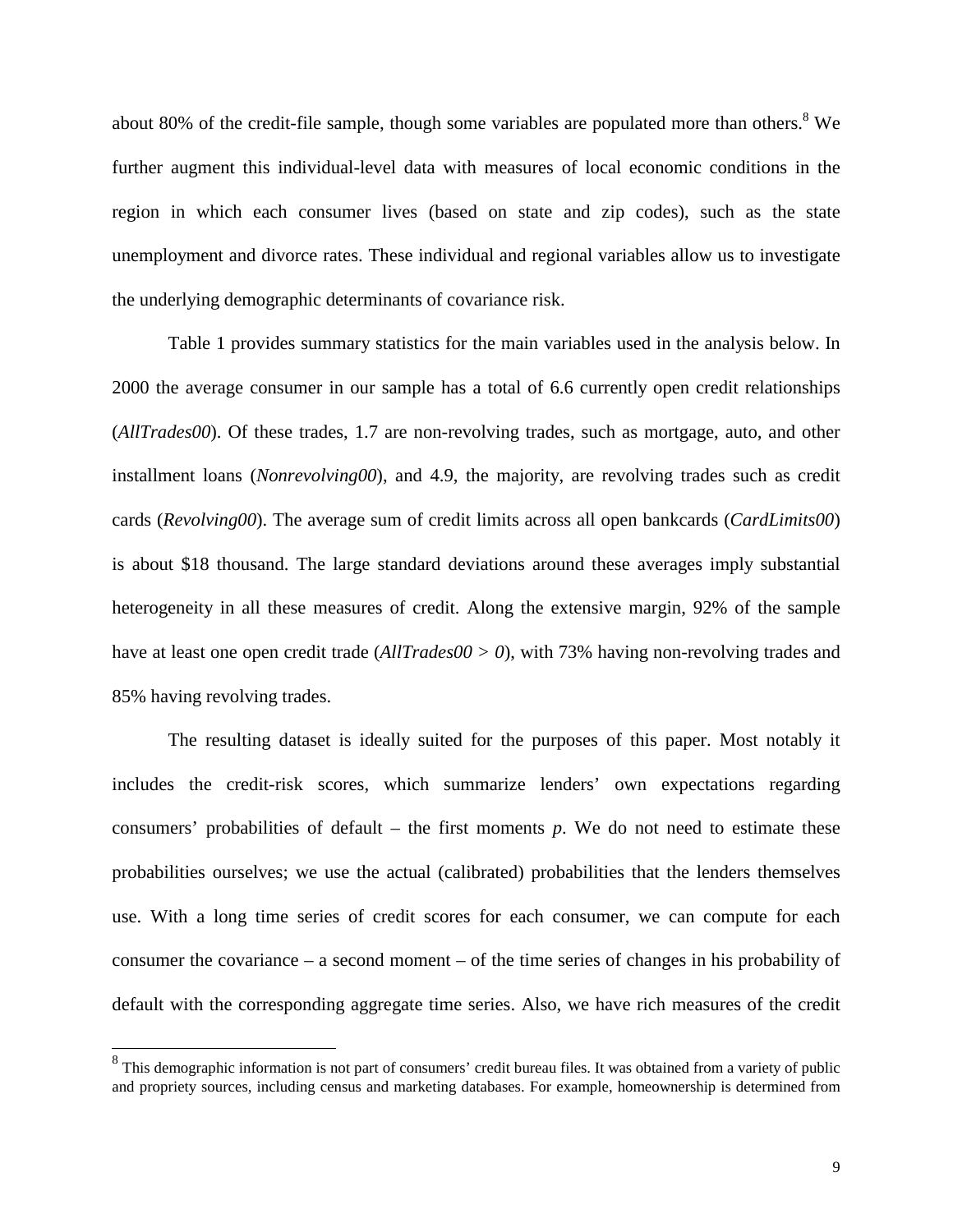obtained by each consumer, so we can test whether credit supply varies with the consumer's covariance risk, even controlling for his credit score and other characteristics.

The credit score measures the likelihood of default over the next 24 months. While it is scaled from 300-850 (with larger values representing smaller likelihoods of default), it was originally calibrated from actual default rates. We invert this calibration to recover the underlying default probability units. For each consumer  $i$  and month  $t$  we produce  $p_{i,t}$ , the expected probability of default. <sup>9</sup> Then  $r_{i,t} \equiv p_{i,t} \cdot p_{i,t-1}$  is the monthly change in the probability of default. As discussed above, with its sign reversed, *ri,t* proxies for the monthly return to lending to the consumer.

Table 1 illustrates the importance of the credit scores in the allocation of credit. The third and fourth columns split the sample at the average score in 1999:03. Consumers with the higher scores have much more credit in the subsequent year, along both the extensive and intensive margins. For instance, 99% of these consumers have at least one open credit trade, compared to 85% of the low-score consumers. The high-score consumers hold almost twice as many total trades, and over twice as many revolving trades. Their credit limits are about six times larger, \$32 thousand versus \$5.5 thousand.

The default betas that we estimate below capture the systematic component of each consumer's default risk. The remaining component is idiosyncratic. In principle a lender can diversify away this idiosyncratic risk by holding a large, diversified portfolio of loans. To gauge

tax assessor and deed information, supplemented by a model predicting homeownership as a function of consumer characteristics.

<sup>&</sup>lt;sup>9</sup> We divided the initial credit scores in 1997:03 into 20 (5 percentile) bins, and then within each bin measured the default rate over the next 24 months. As indicated by the Experian User Guide, the resulting relation is exponential. Accordingly we regressed the log of the average default rate across bins on a cubic polynomial in the average score, and use the resulting predicted probabilities of default for *p*. Consistent with the definition of the scores, we include in default both bankruptcy and non-bankruptcy delinquency (90+ days late), conditional on not already starting in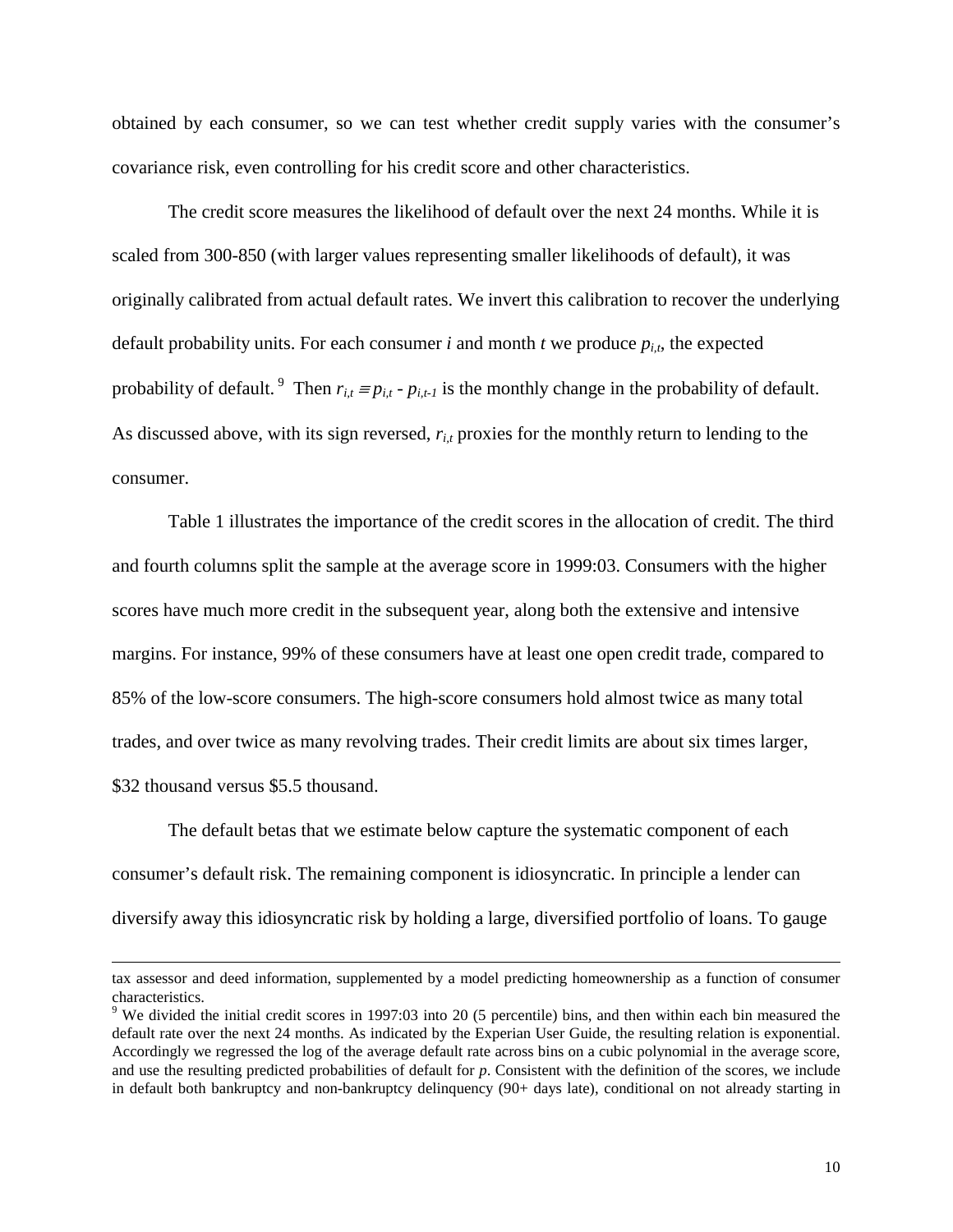the potential scope for diversification of consumer loans, we first contrast the results of holding diversified and undiversified portfolios of various sizes. Figure 1 illustrates the distribution of 'long-run returns' across various portfolios, using the 3-year change in the probability of default,  $r_{i,long} = p_{i,2000:03} - p_{i,1997:03}$ . The horizontal axis records the number of consumers in each portfolio, the vertical axis measures the standard deviation of returns cross-sectionally across 100 portfolios of each size. The figure is analogous to well-known figures showing the effects of diversification across stocks, sometimes constraining stock portfolios to one country or industry [e.g., Solnik (1974)].

The (lower) line labeled 'random' allocates consumers randomly across the 100 portfolios. The resulting standard deviation drops quickly with portfolio size, from about 1.6% for a portfolio with only one consumer, to only .06% for a portfolio with six hundred consumers, with most of the decline coming from the first few hundred consumers. This decline suggests a large scope for diversification. Lenders do not, however, hold exactly equally weighted, random portfolios of consumer loans. For comparison, the line labeled 'geo-undiversified' reflects the geographically worst diversified portfolio, successively adding to each portfolio the consumer with the next closest zip code in the sample.<sup>10</sup> The standard deviation still drops quickly with portfolio size. Nonetheless for a portfolio of size 600 it drops to only about .10%, about twothirds larger than for the random portfolio. This difference suggests that the costs of holding

default in 1997:03. As a robustness check we also estimated a logit model of default over the next two years as a function of a cubic polynomial in the initial score. This produced very similar results to those below.

<sup>&</sup>lt;sup>10</sup> To construct the random portfolios, within each portfolio we randomly ranked each consumer 1-600, then formed portfolios of size 1-600 based on these ranks. We compute the mean return  $r_{*,long}$  within each portfolio, and then compute the cross-sectional standard deviation of *r\*,long* across the 100 portfolios. We repeat this exercise 10 times and graph the average results. To start each of the 100 geographically undiversified portfolios, we randomly sampled consumers subject to the constraint that the consumer have 600 unselected consumers around him (in zip-code space). To each of these starting portfolios we add the consumer with the closest zip code, among the remaining consumers, to the first portfolio-member's zip code.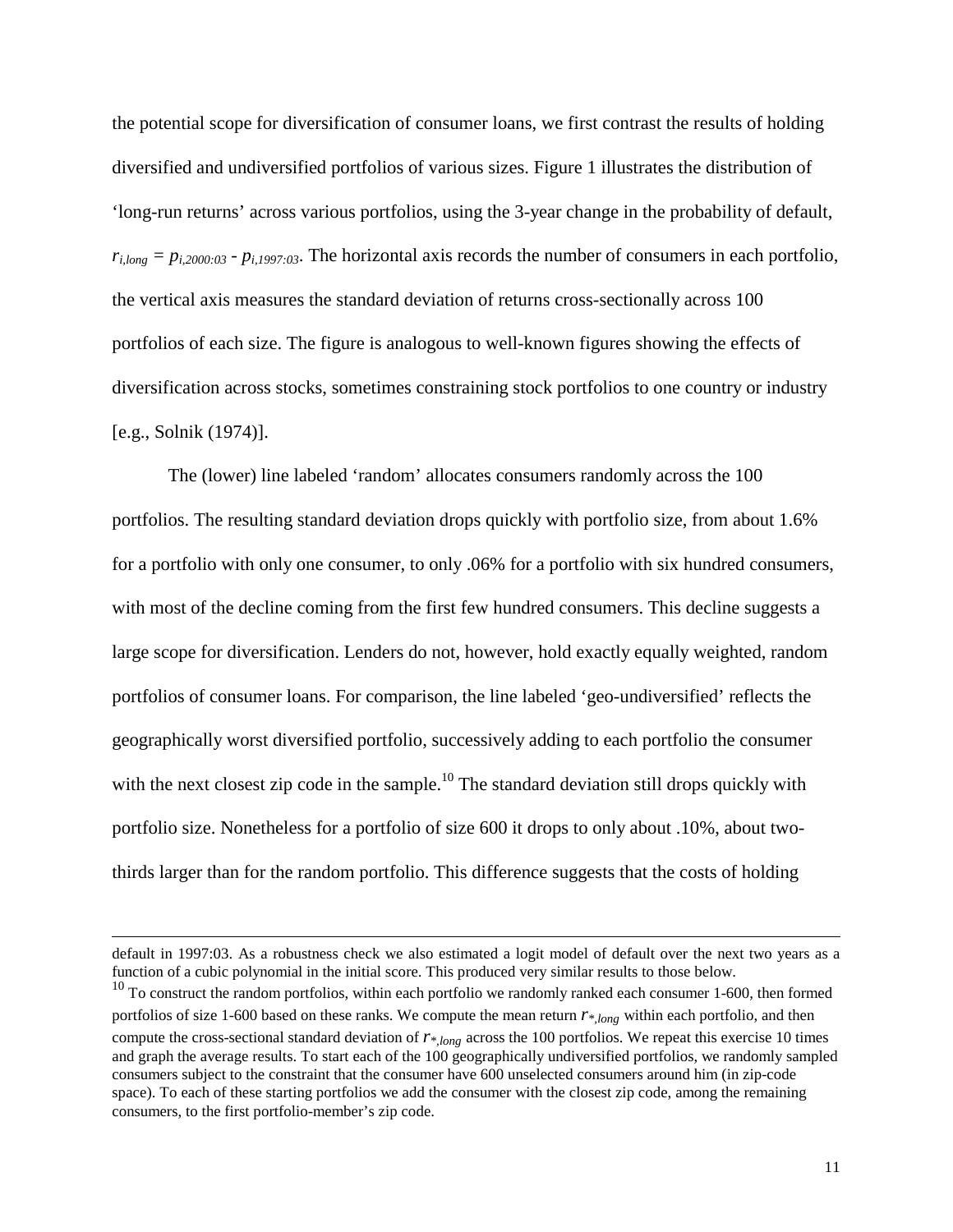undiversified portfolios, even large portfolios, can be significant. More generally, these results suggest that there might be substantial systematic heterogeneity in default risk across consumers of different characteristics, including here geographic location. It remains to be seen whether lenders take this heterogeneity into account in extending credit.

### **III. Econometric Methodology**

 $\overline{a}$ 

We begin by estimating consumers' default betas, by computing the covariance of the time series of each consumer's monthly changes in default probability with the corresponding time series for the monthly 'aggregate' changes in default probability. Specifically, for each consumer *i*, we run the following time-series regression:

$$
r_{i,t} = \alpha_i + \beta_i r_{*t} + \varepsilon_{i,t}, \qquad (1)
$$

where  $r_{*t}$  is the cross-sectional average of the change in default probabilities  $r_{i,t}$  within the entire sample in month *t*. The resulting coefficient  $\beta_i$  is consumer *i*'s 'default beta'. A larger default beta represents greater covariance risk.

 Below we study how these betas affect credit supply, including the change in credit over the final year of the sample period, 1999:03-2000:03. Accordingly, to avoid endogeneity, we compute the betas in equation (eq.) (1) using data from the preceding part of the original sample period, 1997:04 through 1999:03. Reducing the beta-estimation period increases the estimation error in our betas, making it harder to find an effect of the betas on credit.<sup>11</sup> Even so, almost a fifth of the resulting betas are statistically significantly different, at the 5% level, from 1.0 (the

<sup>&</sup>lt;sup>11</sup> To improve precision we limited the sample to consumers where the default probabilities p are available for all 24 months after the first month of the sample, i.e. 1997:04-1999:03. This retains about 94% of consumers. Hence in eq. (1)  $r_{it}$  is available for every month  $t=1997:05-1999:03$  for all consumers. The results below are similar, though sometimes less significant, on including the consumers with fewer available observations of *p*.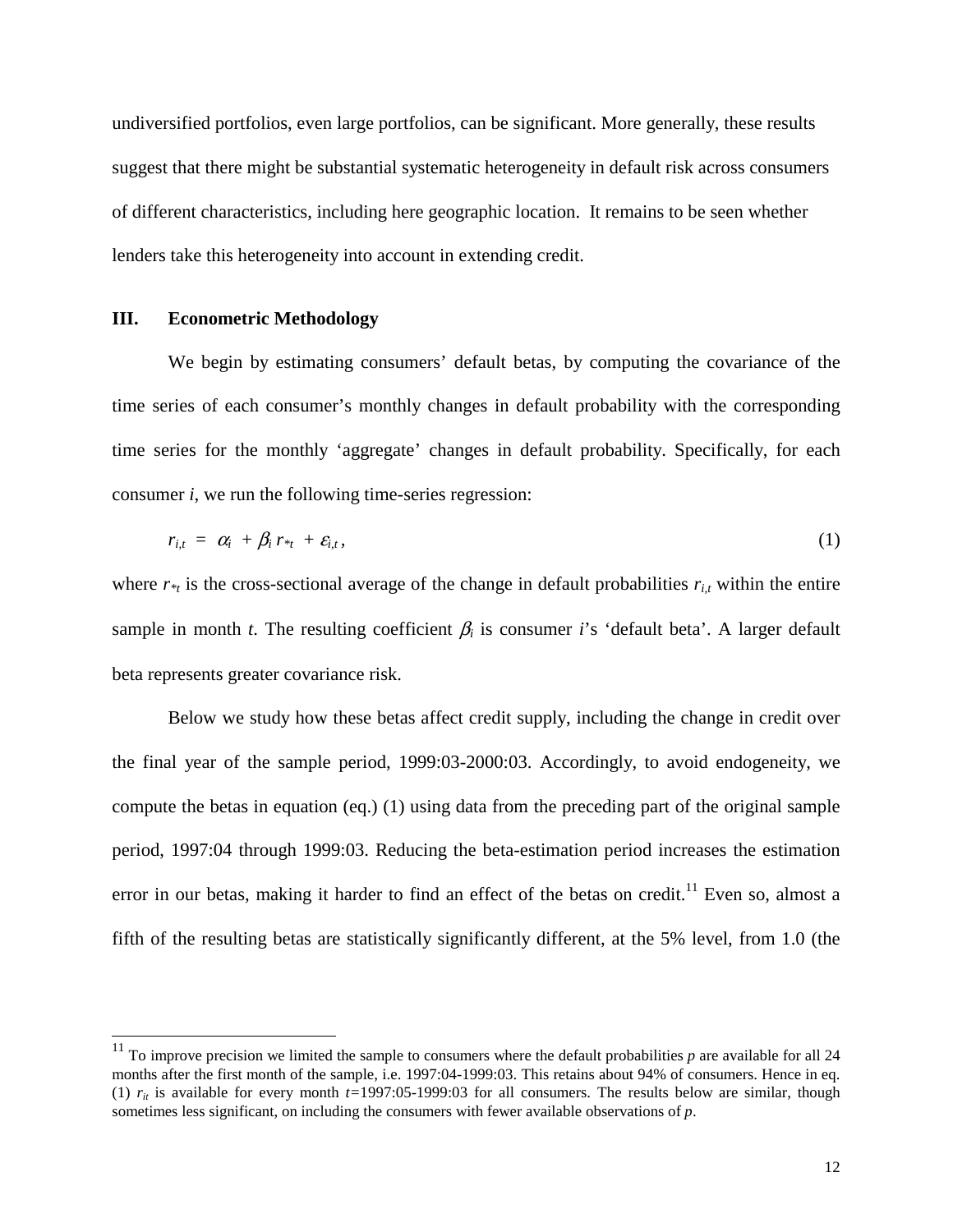average beta). This suggests that the informational content of the estimated betas is relatively high.

 We also considered a number of robustness checks in computing the default betas. For instance, we computed analogous betas using the change in credit scores directly *(Score<sub>t</sub>* - *Score<sub>t</sub>*) *1)*, as opposed to the change in the calibrated probabilities of default. We also used nonoverlapping, two-month changes in the default probabilities  $(p_t - p_{t-2})$ . The conclusions below are robust to these alternatives, though sometimes somewhat weaker in magnitude using the twomonth changes because of the smaller effective sample.<sup>12</sup>

 After computing the default betas, we investigate two issues. First, is there systematic heterogeneity in the betas? Second, do lenders take covariance risk into account in determining the amount of credit they provide? We compare the results with analogous results using the credit scores.

 To investigate the first issue, heterogeneity in the default betas, we estimate the following equation, cross-sectionally across consumers *i*:

$$
\beta_i = \gamma_0 + \gamma_1 X_i + \varepsilon_i, \tag{2}
$$

where vector  $X_i$  includes the key demographic characteristics of consumer *i* available in the dataset. These variables are flexibly specified as a series of indicator variables. To maintain sample size, instead of dropping observations with missing demographic characteristics, we include additional indicator variables for the missing values with the corresponding original indicator variables then set to zero. $13,14$ 

 $12$  We do not include stock returns as an independent variable in eq. (1), partly due to the differences in the way that they and our changes in default probabilities are computed. The correlation between  $r_{*t}$  and monthly returns on the S&P 500 stock index is negative (recall that  $r_{\ast}$  is -1 times the estimated return) but statistically insignificant.

<sup>&</sup>lt;sup>13</sup> The indicator '*DemographicsMis*' in the tables refers to a subset of the auxiliary demographic dataset, constituting about 20% of total sample consumers (Table 1), for whom the individual-level demographic variables are mostly all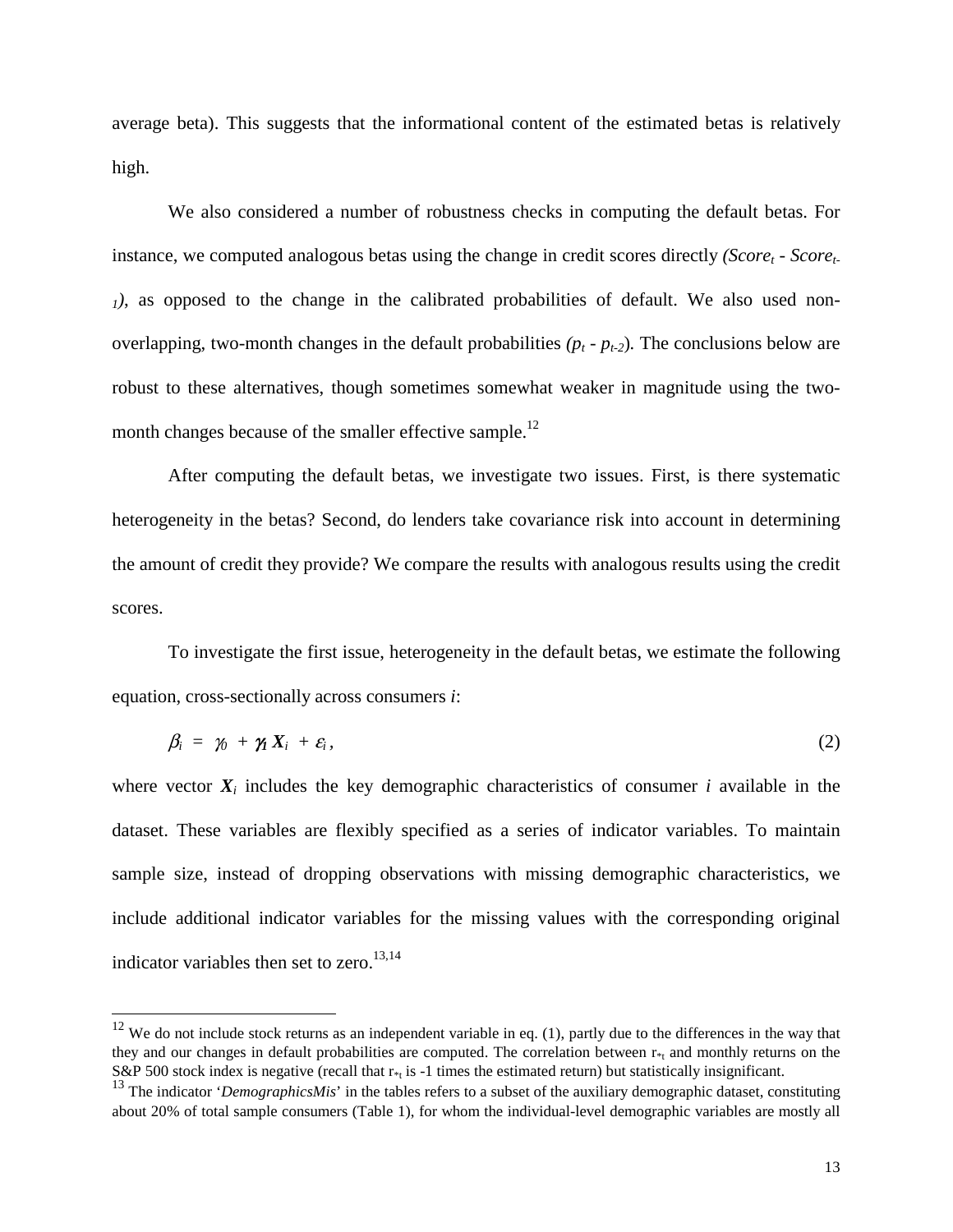We sometimes augment these individual-level demographic variables with measures of local economic conditions in the region in which each consumer lives. Gross and Souleles (2002) show that such economic variables can improve predictions of consumer default, even after controlling for the credit scores. *Unemployment* measures the state-level unemployment rate. This data is available monthly. Since the betas are computed using data starting in 1997:04, we take the unemployment rate from 1997:03. This timing allows us to assess the effect of unemployment on subsequent default behavior. It is also consistent with the point of view of a lender who wishes to estimate betas for potential new customers using already available information.  $X_i$  also includes the fraction of people in the state without health insurance (*Noinsurance*) and the divorce rate in the state (*Divorce*). These variables are available only annually, and so we take them from 1997. In specifications including the regional variables, the standard errors are adjusted to allow for within-state correlation.<sup>15</sup>

 Other specifications replace the regional variables with state dummy variables. These dummy variables control for all state-level geographic effects on covariance risk, including state regulations that affect the costs of default (e.g., state bankruptcy laws), the composition of jobs

unavailable. The other indicators with the suffix '*Mis*' identify additional missing demographic values for the remaining consumers for whom some demographic characteristics are usually available. (The variable for number of kids is taken from birth records and other sources that help identify the number of children when children are present, but do not directly identify households with no children. Hence '*KidsMis*' reflects both missing/uncertain values and zero children.) Since these individual demographic characteristics are still sometimes not populated, for different subsets of the sample, limiting the sample to consumers with *all* of their demographic characteristics populated would eliminate about 90% of the sample. Dropping only the smaller set of consumers with *DemographicsMis*=1 eliminates 20% of the sample, but nonetheless the results are similar to those below. (The main exception is that in Table 4 beta becomes less significant for non-revolving trades.)

 $14$  Eq. (2) does not control for consumers' credit scores because they are likely to be simultaneously determined with the betas and hence endogenous. Eqs. (3) and (4) by contrast can use both the scores and the betas as independent variables.

<sup>&</sup>lt;sup>15</sup> The results below are similar using the Department of Labor's county-level unemployment rate (substituting the state-level rate when the county-level rate is unavailable). The divorce variable (which comes from the Department of Health and Human Services) is missing for a few states. To avoid dropping all observations in these states, we instead introduce a dummy variable for missing divorce data. The divorce rate is computed in per capita terms, since the only readily available normalizing variable is state population.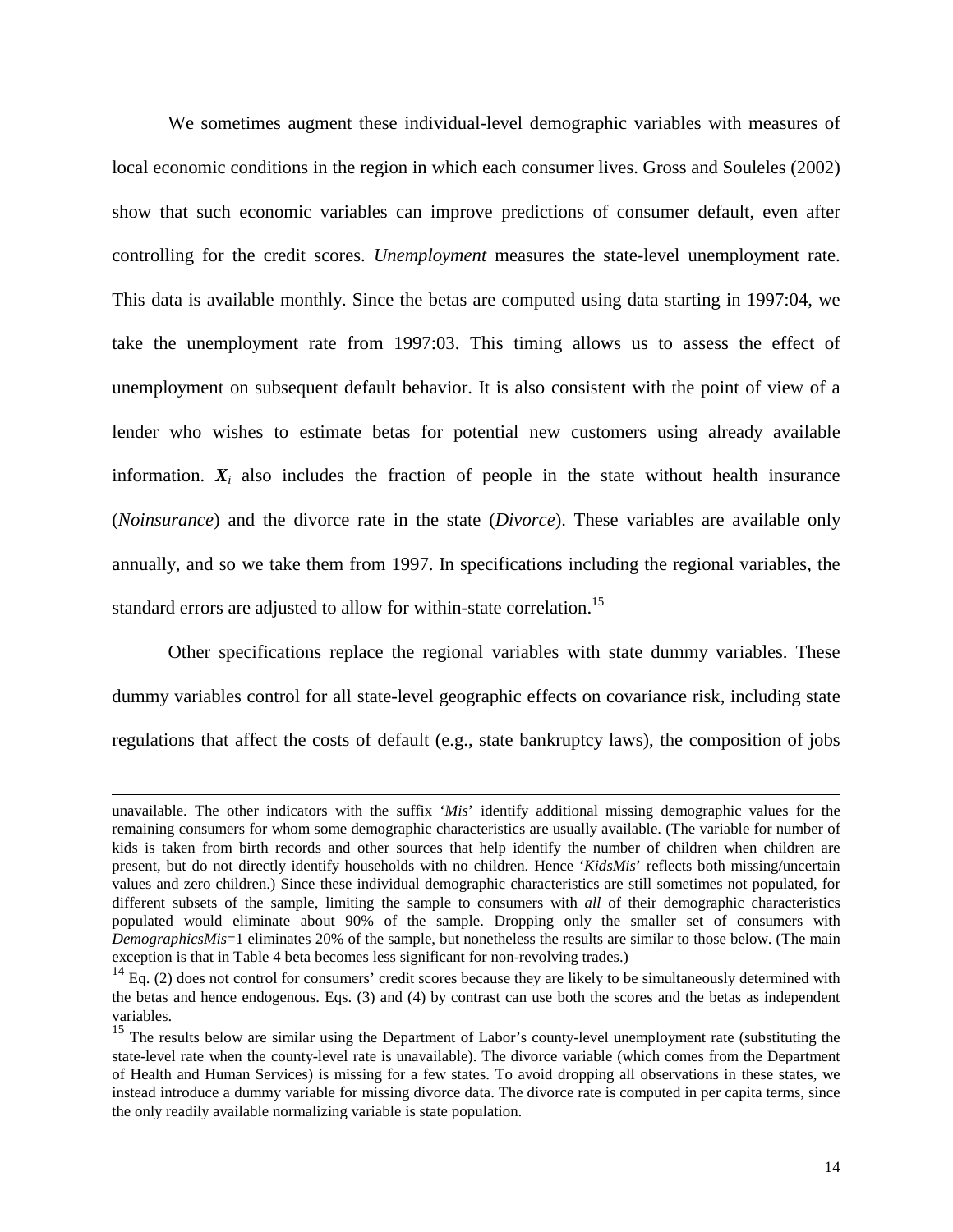across occupations and industries in the state, the correlation of the state business cycle with the national business cycle, etc. The state dummies also control for all differences in average household characteristics across states. For comparison, we re-estimate eq. (2) with the credit score in 1999:03 as the dependent variable.

 The second issue we examine is whether lenders take some account of covariance risk in their lending decisions, at least implicitly. To test whether default betas influence the amount of credit obtained by consumers, and to analyze the distribution of credit more generally, we estimate the following equation, again cross-sectionally across consumers *i*:

$$
Credit_{i,00} = \gamma_0 + \gamma_1 Score_{i,99} + \gamma_2 \beta_i + \gamma_3 X_i + \varepsilon_i,
$$
\n(3)

where *Credit<sub>i</sub>* represents various measures of the credit granted to consumer *i*, and *Score*<sub>*i*</sub> is *i*'s credit-risk score. The score summarizes the expected probability of default. Although lenders are known to rely heavily on the scores in allocating credit, since the scores are not available in traditional household datasets used in previous studies, their importance in credit supply has not been previously systematically studied. Since larger scores imply a smaller probability of default, we expect to find larger scores associated with more credit, *c.p.* We will quantify how much credit increases with the score.<sup>16</sup>

By contrast, less is known about the extent to which lenders also take covariance risk into account. They might put some weight on diversifying their loans across certain characteristics, but this weighting might be done informally, not systematically. If lenders exhibit some

 $16$  We use in eq. (3) the scores and not the underlying probabilities of default because lenders themselves use the scores, not the probabilities directly. The conclusions below are robust to using cubic polynomials in the scores. Hence the default betas are not simply picking up nonlinearities in the effect of the scores. Eq. (3) introduces the scores linearly only for ease of exposition. Also, we report the results estimating eq. (3) by OLS, but the estimated effects are quantitatively similar using tobit models. Since the vast majority of the sample has credit relationships, the reported results emphasize the intensive margin using OLS. Some recent papers have analyzed the effects of credit scores and credit quality on mortgage debt; see e.g. Pennington-Cross and Nichols (2000), Barakova et. al. (2003), and Chomsisengphet and Elul (2004).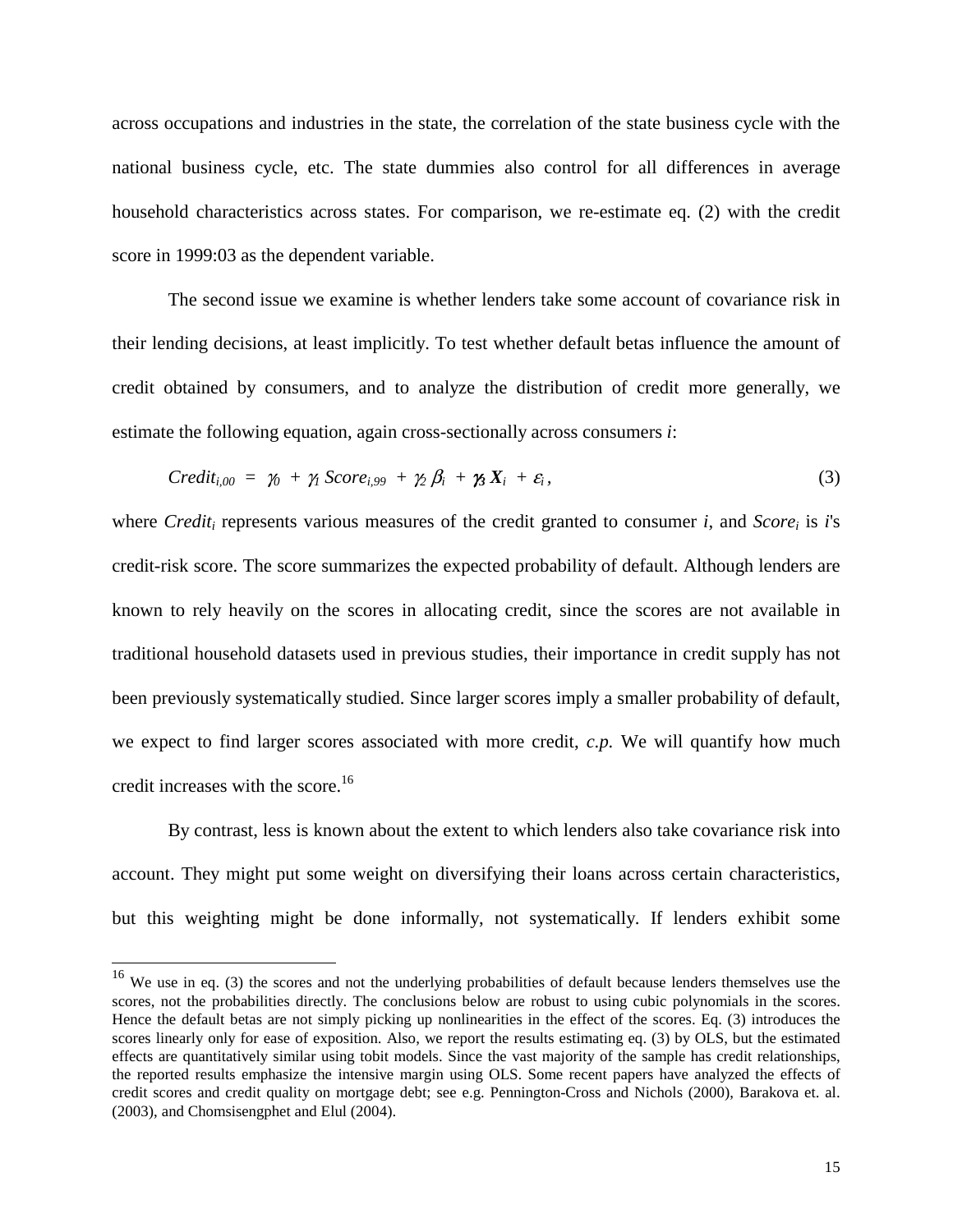preference for consumers with low covariance risk, even after controlling for consumers' credit scores, the coefficient γ*<sup>2</sup>* on the default beta will be negative. On the other hand, if lenders care only about the first moment of default, then  $\gamma$  will be insignificantly different from zero.<sup>17,18</sup>

 Of course, the probabilities of default, and so the credit scores, are themselves influenced by the amount of debt consumers hold. Covariance risk might also be affected by debt. To minimize endogeneity, in eq. (3) the score and the beta are lagged one year relative to the dependent variable *Credit*. Specifically, we measure *Credit* as of 2000:03 and the score as of 1999:03, while the beta was computed using information from 1997:04 to 1999:03. This timing is also consistent with the analysis below of the change in credit over the final year of the sample period, 1999:03-2000:03, which further helps avoid endogeneity.

Eq. (3) will sometimes also control for  $X_i$ , the same individual-level demographic characteristics and state dummy variables described above. Including these variables does not imply that lenders directly condition on them in setting credit supply; the variables might simply be correlated with other factors on which lenders condition, including e.g. application data that is not available in the credit bureau files.<sup>19</sup> Nonetheless we sometimes include  $X_i$  in order to test whether any estimated effect of the default beta on credit might reflect the correlation of beta with demographic and regional characteristics. This provides a more conservative estimate of the effect of beta. If beta is significant even controlling for  $X_i$ , then beta contains additional

 $17$  To minimize the role of outliers when the estimated betas are used as independent variables, in eqs. (3) and (4) below we drop betas with absolute values above 10. Such outliers represent only about 1-2% of the sample. In eq. (2), which has beta as the dependent variable, we do not drop the outliers in the reported results, but we have verified that the conclusions are not driven by outliers.

 $18$  Eqs. (3) and (4) do not take into account the fact that the default betas were estimated in a previous stage, and so their reported standard error must be interpreted with some caution. Nonetheless, as noted above, measurement error in the betas could substantially attenuate their point estimate, making it on balance harder to find that they have a significant effect on credit.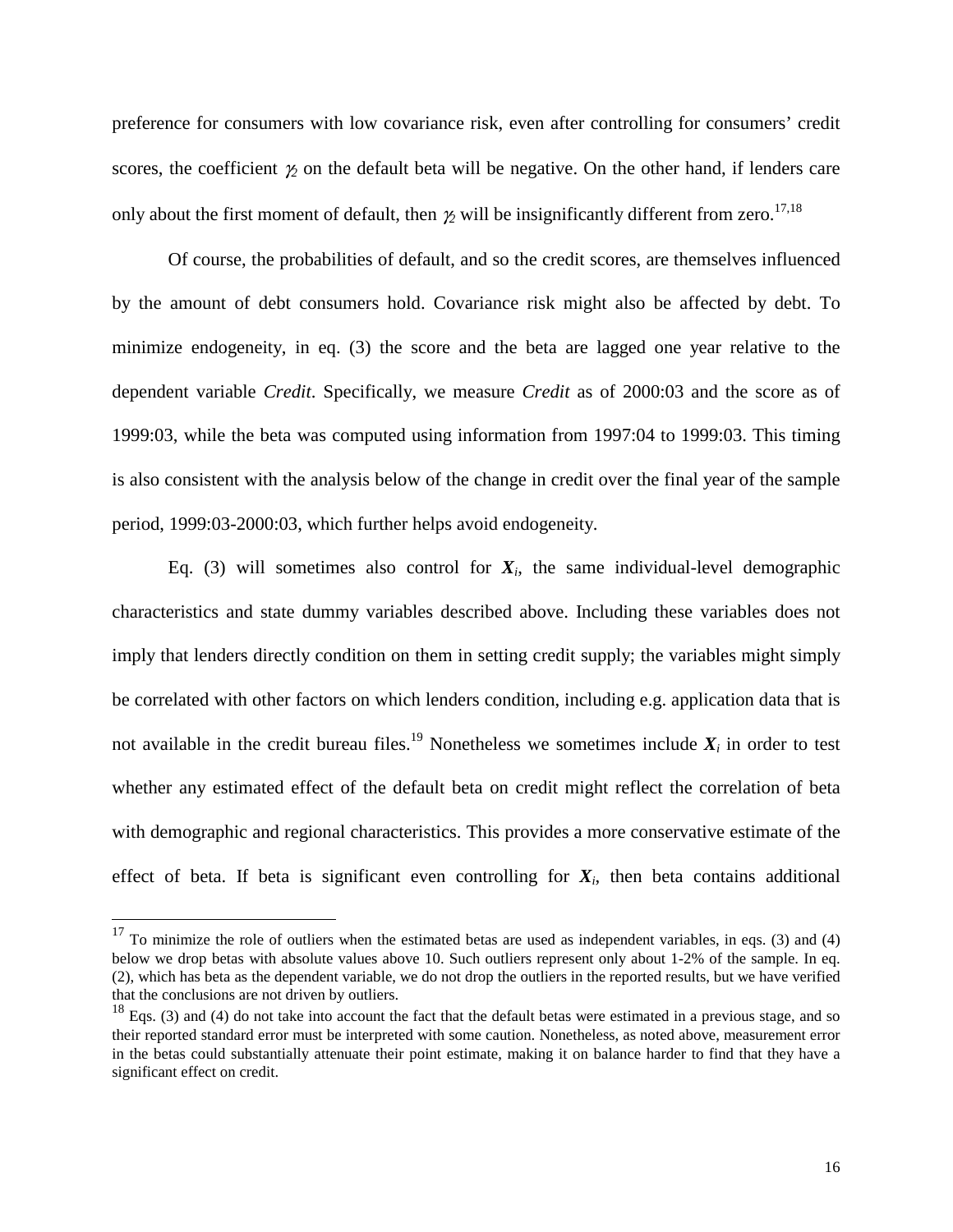information relevant for credit allocations above and beyond the heterogeneity studied in eq. (2). On the other hand, if  $X_i$  is significant or reduces the significance of beta, it remains possible that the demographic variables in  $X_i$  are still partly picking up aspects of covariance risk that are not fully captured by the imperfectly measured beta.  $X_i$  also helps control for differences across households in the demand for credit.

 The credit bureaus characterize credit relationships by type, one of the key distinctions being revolving versus non-revolving credit. Non-revolving credit consists mostly of mortgages, auto loans, and other installment loans. Such loans typically involve borrowing a fixed amount against a given purchase and repaying this amount with interest over time according to a prearranged schedule. By contrast, revolving loans are typically open-ended and uncollateralized. The most important example is bankcard credit cards, which give the borrower a flexible line of credit. In addition to having different contractual features, revolving and non-revolving loans can differ in the type of information available to lenders, in addition to credit bureau information, that might help them assess the covariance risk of different consumers. For both types of loans lenders can obtain additional information at the time of application, but the application information is typically richer for non-revolving loans. On the other hand, credit card issuers continue to manage their credit limits over time. In doing so they can take advantage of the rich information that they internally accumulate over time concerning the past behavior of their customers.

 Accordingly, to allow for potential differences in the ability and practice of different lenders to assess and put weight on consumers' covariance risk, in eq. (3) we use different

<sup>&</sup>lt;sup>19</sup> Indeed, under the Equal Credit Opportunity Act lenders cannot directly condition on certain demographic characteristics, including gender, age and marital status, as well as race, religion and national origin.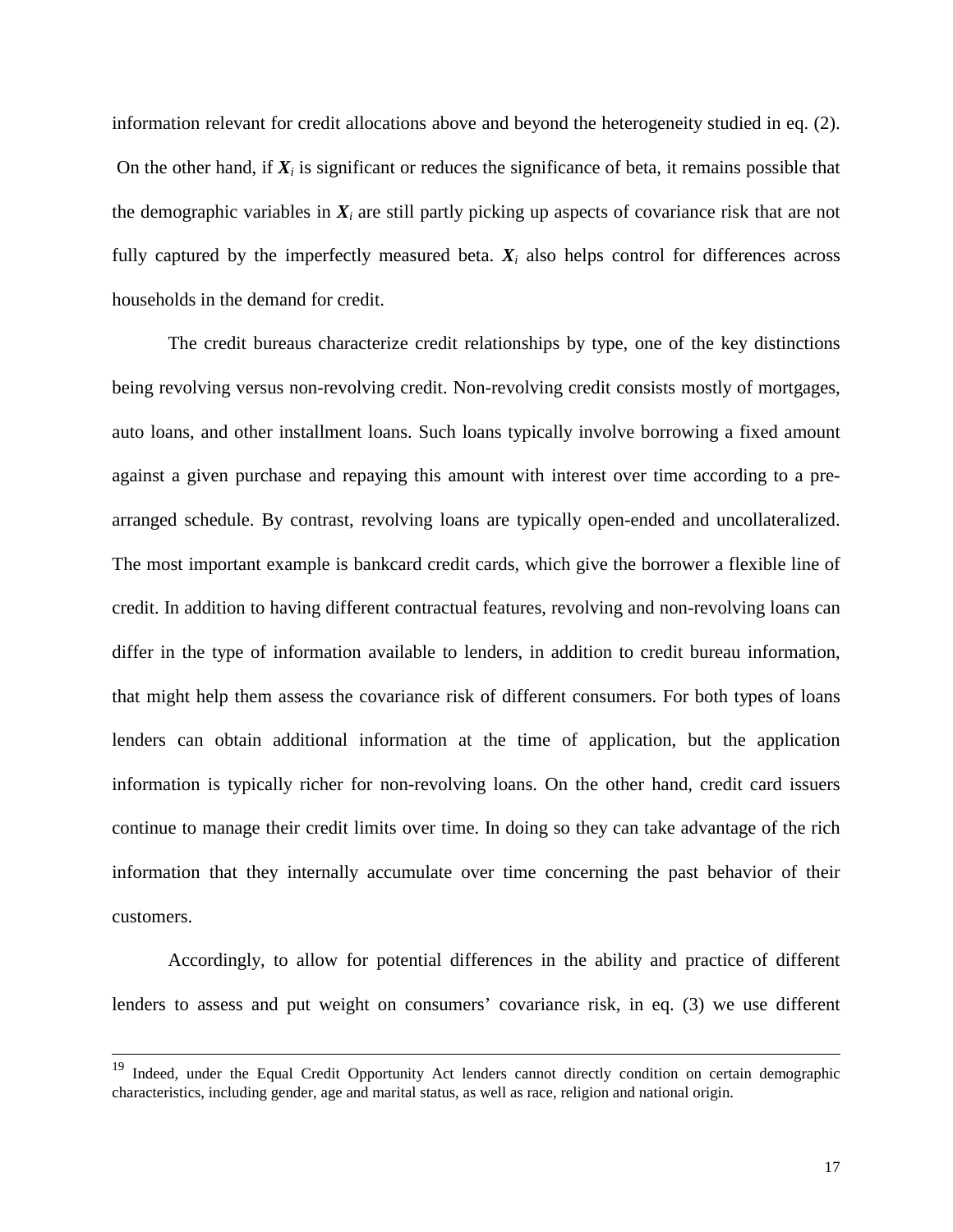measures of *Credit00.* We distinguish the number of non-revolving and revolving trades. Since the latter largely reflects bankcards, we also consider the dollar-magnitude of revolving credit by studying total bankcard credit limits for each consumer. Compared to non-revolving debt, with revolving debt one can more readily distinguish credit supply from credit demand by focusing on credit limits as opposed to credit balances.<sup>20</sup>

Even though the credit score and default beta used in eq. (3) are lagged, and so contain only information available by 1999:03, some of the credit relationships recorded in the dependent variable might have been initiated before 1999:03. To minimize any resulting endogeneity, we also estimate the relation between credit and beta in differences:

 $d(Credit)_{i,00} = \gamma_0 + \gamma_1 Credit_{i,99} + \gamma_2 d(Score)_{i,99} + \gamma_3 \beta_i + \gamma_4 \beta_i * d(Score)_{i,99} + \gamma_5 X_i + \varepsilon_i$  (4) where  $d(Credit)_{00}$  is the change in credit between 2000:03 and 1999:03. Working in differences also controls for all individual fixed effects in the level of credit. Further, to allow the magnitude of the change in credit to vary with the initial amount of credit, *Credit99* is the starting amount of credit in 1999:03. To allow a discontinuity for people starting without any credit, we also include an indicator (*Credit99\_zero*) that equals one if the amount of credit in 1999:03 is zero.

What could prompt lenders to supply more credit to a given consumer? One of the most important factors would be an increase in her credit score. Accordingly the independent variables include the change in the score. To avoid endogeneity the change is lagged, and computed over the prior two-year period over which the beta was also computed:  $d(Score)_{i,99} = Score_{99:03}$ *Score97:03.* This timing treats the beta and the score symmetrically. It is also consistent with the point of view of a lender who, in considering in 1999 whether to extend credit to consumer *i*, considers variables potentially available at the time.

 $^{20}$  E.g., see Gross and Souleles (2002a). The results for bankcard limits below are similar on also controlling for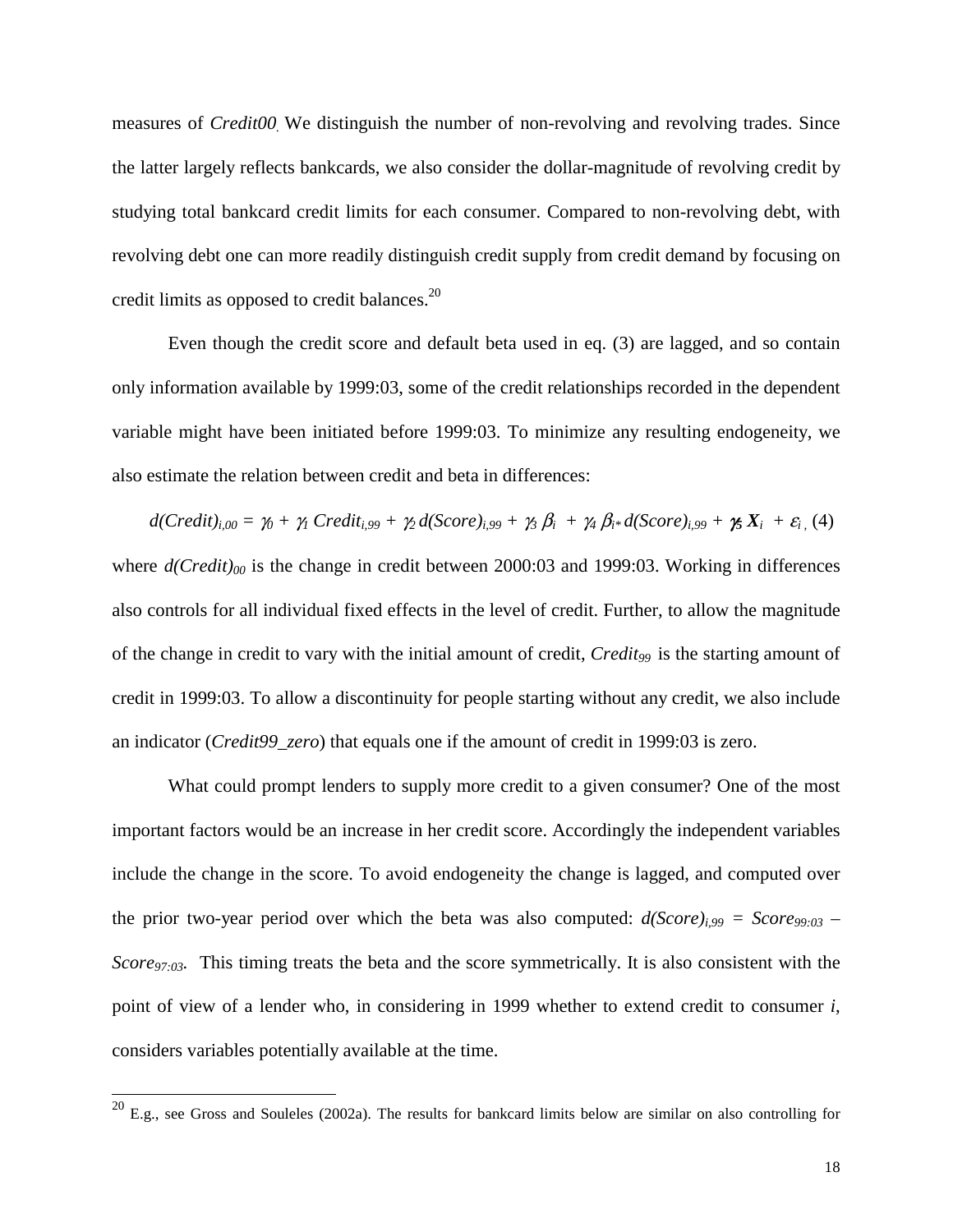For a given change in the credit score, the resulting change in credit might vary with the consumer's default beta. Hence eq. (4) also includes the interaction of beta with the change in score,  $\beta_i^*d(Score)_{i,99}$ , as well as the beta directly. If consumers with larger default betas receive smaller increases in credit for the same increase in their scores, then the coefficient γ*4* on the interaction term would be negative. Such a result would be especially suggestive that lenders give some consideration to covariance risk in allocating credit, since eq. (4) controls for both beta and the change in the score separately (and sometimes also for the demographic characteristics and state dummies in  $X_i$ ).<sup>21</sup>

#### **IV. Results**

 $\overline{a}$ 

We begin by analyzing the estimated default betas. Is there systematic heterogeneity in the betas across consumers, which lenders can potentially take into account in supplying credit? We next proceed to analyze the actual supply of credit. Do consumers with greater covariance risk obtain less credit, even controlling for their expected probability of default (as measured by the credit scores) and other factors?

Table 2 presents tests for heterogeneity in the estimated default betas, following eq. (2). As a starting point, column (1) considers only individual-level demographic characteristics. The omitted demographic categories are low income (below \$25 thousand), young (below age 30), unmarried, female, one child, one adult, renter, and not a business owner. The indicator variables

bankcard balances in eq. (3), and for the change in balances in eq. (4), despite the potential endogeneity of balances.

 $21$  One could additionally consider in eq. (4) the effect of a change in beta, but it cannot be readily estimated in the data. E.g., betas estimated over two-year windows will be slow to adjust over time, and 1999:03-2000:03 would be a short period for estimating the updated value of beta. Similarly in eq. (3), one could consider the effect on credit of the 'contemporaneous' beta, instrumenting for it with a lagged beta, but it is difficult to estimate a contemporaneous beta corresponding to Credit00 at the point in time 2000:03.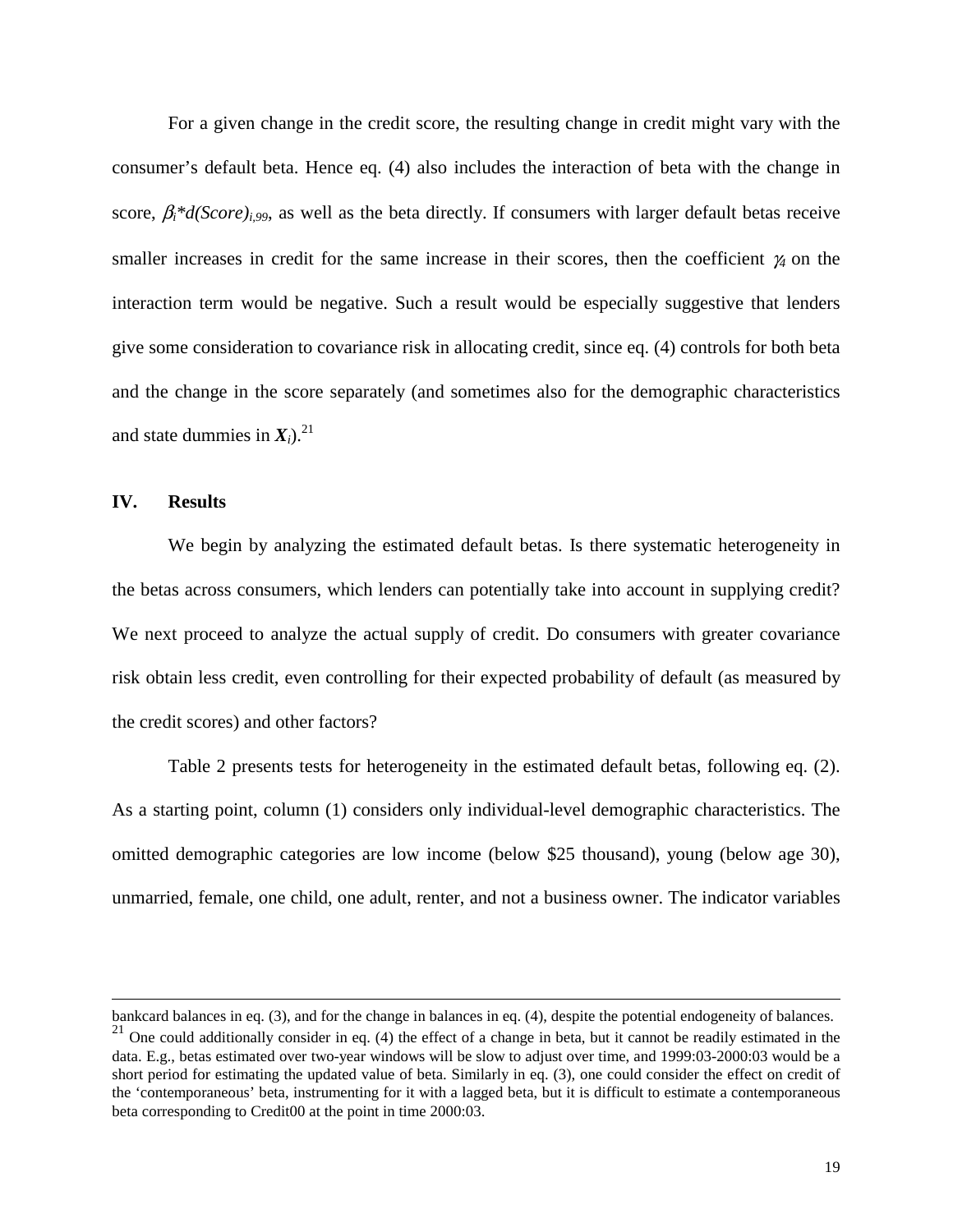for missing or unknown demographic values are labeled with the suffix 'Mis'.<sup>22</sup> The demographic variables are jointly statistically significant, and many are individually significant. Starting at the top of the column, the default betas significantly decline with income. The beta of a high-income consumer (above \$50 thousand) is about 0.24 smaller than that of a low-income consumer, *c.p.* Relative to the average beta of 1.0, this effect is also economically significant. The betas also decline monotonically with age, with the effect large in magnitude. Consumers aged 60 and above have average betas about .42-.56 smaller than those of young consumers. Hence high-income and older consumers exhibit less covariance risk – they are less likely to default when the aggregate default rate is high, and vice versa, relative to other consumers. The betas are also smaller for consumers who are married, female, have children, or own their homes. By contrast, business ownership is insignificant, but that might be driven by the small incidence of business ownership reported in the data.

Column (2) instead considers regional economic conditions in the state in which the consumer lives. These conditions are measured as of 1997, in order to see their effect on the default betas, which were estimated over 1997-1999. The regional variables are jointly significant. The betas significantly increase with the fraction of people in the state lacking health insurance and with the divorce rate in the state. The coefficient on the state unemployment rate is also positive, though insignificant. Hence, in addition to increasing the probability of default, as previously studied, adverse regional conditions also tend to increase covariance risk. Column (3) includes both the individual and regional characteristics. The results are qualitatively similar to those in the previous columns, though the divorce rate is less significant in conjunction with the individual controls.

 $22$  Recall that for missing values the corresponding original indicator variables are set to zero, so the coefficients on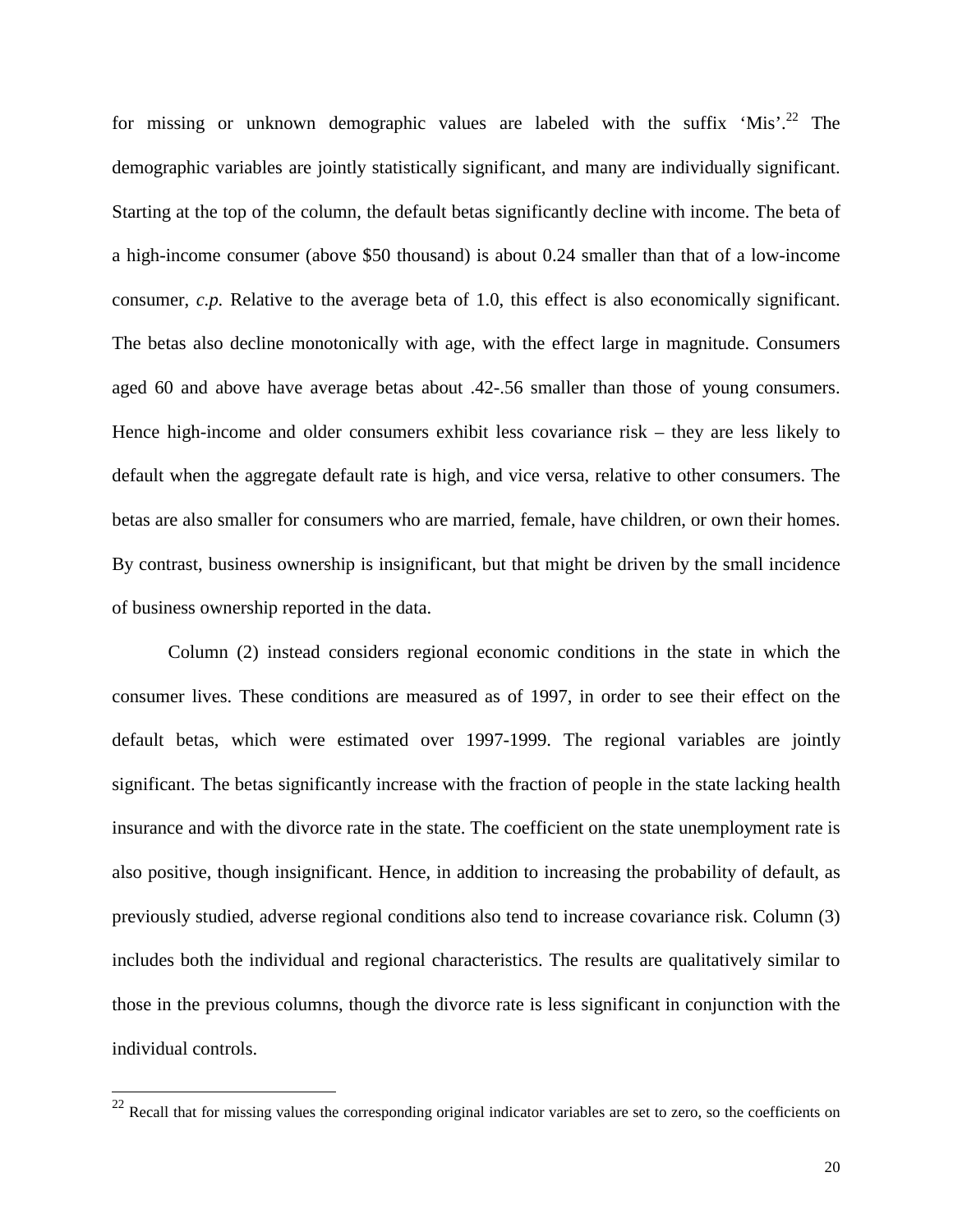Column (4) replaces the regional controls with state dummy variables, which control for all state-level geographic effects on covariance risk. The (unconditional) sample average default betas vary substantially across states, ranging from about .7 in Vermont and Alaska to about 1.3 in Delaware. Generally the betas tend to be larger in the South and smaller in New England.<sup>23</sup> In column (4) of Table 2 the state dummies (not shown) are jointly statistically significant. That is, even controlling for the available individual-level characteristics, the betas still vary significantly across states. Nevertheless the individual characteristics remain significant.

For comparison, column (5) repeats the specification of column (3) using the credit score in 1999 as the dependent variable instead of the default beta. It is important to recognize that the score does not directly condition on the individual and regional demographic control variables used here. (Indeed, the controls come from different datasets.) Instead, the results simply reflect reduced-form correlations between these demographic characteristics and the credit bureau information predictive of default that is used in constructing the scores (mostly debt holdings and repayment histories).<sup>24</sup> Because they tend to be less likely to default, high-income, older, married, and home-owning consumers have significantly larger scores. Scores also tend to be greater in states with lower rates of unemployment, divorce, and lack of health insurance, though only the latter is statistically significant.<sup>25</sup>

the 'Mis' indicators should be interpreted relative to the omitted categories.

 $23$  In light of the smaller bin sizes, these unconditional results by state drop outliers in the betas, as in Tables 3 and 4.

<sup>&</sup>lt;sup>24</sup> According to Fair Isaacs, about 35% of the score reflects measures of payment history, 30% amounts owed, 15% length of credit history, 10% new credits applied for, and 10% other factors such as the mix of credit types. The scores are not functions of demographic characteristics like gender and marital status disallowed under the Equal Credit Opportunity Act [Fair Isaacs (2005)].

 $25$  The significance of regional shocks might vary with the sample period. Our sample period ends before the  $2001$ recession, so there might not be enough variation in unemployment in the sample to attain significance in Table 2. By contrast, Gross and Souleles (2002) found that cross-state differences in unemployment rates were correlated with consumer bankruptcy probabilities over their 1995-97 sample period.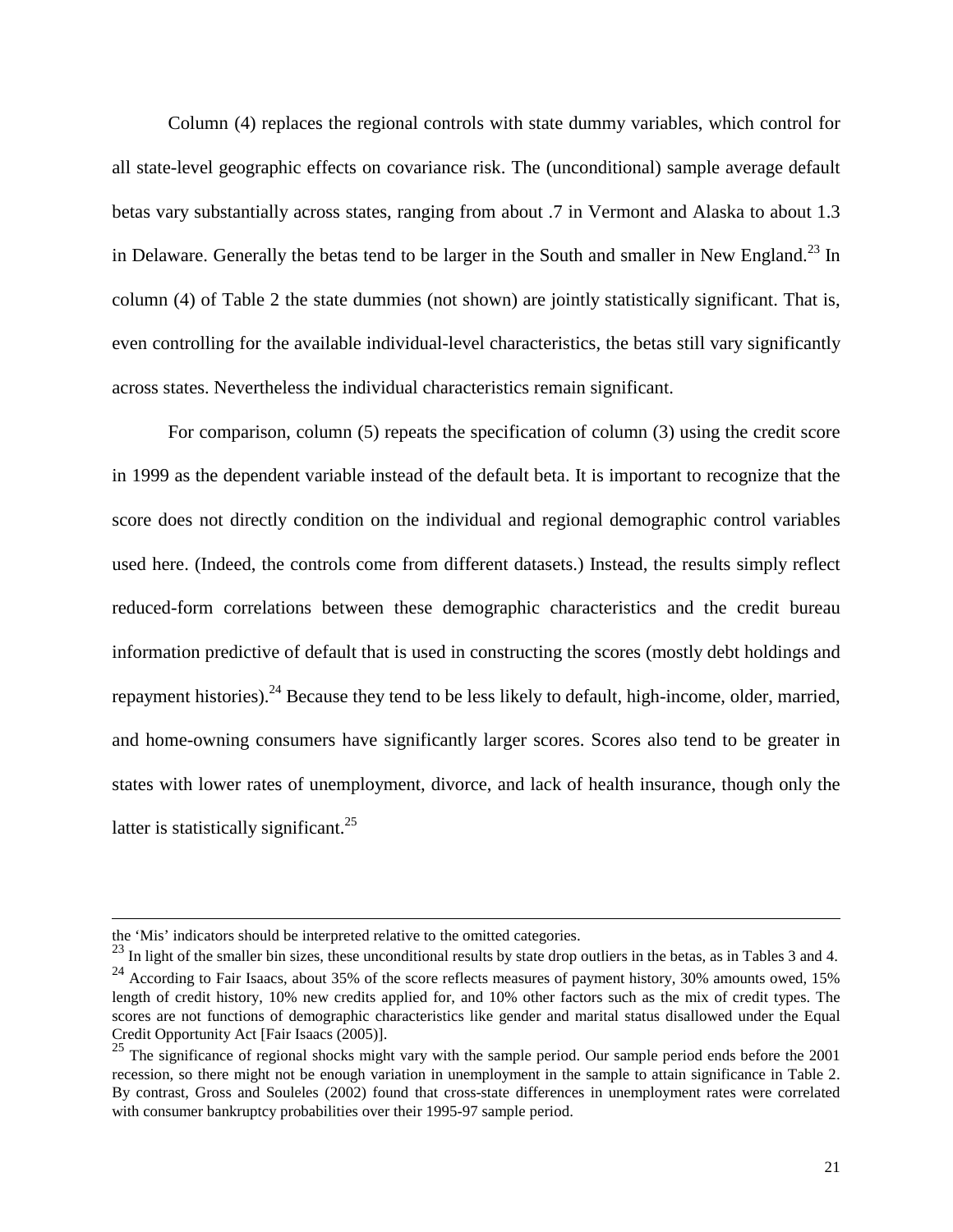Notably, the effects of the demographic characteristics on the scores in column (5) usually have the opposite sign as their effects on the default betas in column (3). For instance, younger and lower-income consumers tend to have both lower scores and higher betas, and so might receive less credit for both reasons. Hence, consumers who are risky in terms of their default probability (the first moment *p*) also tend to have greater covariance risk (the second moment β). This could reflect the possibility that consumers who are near the edge of default (with large *p*) are very vulnerable to aggregate shocks, whereas those far from default might face more idiosyncratic shocks. As a result, the betas and the scores overall have a negative correlation (of about  $-2$  and significant), as is also evident in Table  $1.^{26}$ 

In all columns in Table 2 the  $R^2$  is relatively small, indicating that the individual and regional characteristics explain only a small fraction of the cross-sectional variation in the credit scores and estimated default betas. This could partly reflect measurement error in the demographic characteristics. The  $R^2$  is much smaller for the betas however, which could reflect the imprecision in their estimation.<sup>27</sup> Nonetheless the individual and regional variables are jointly statistically very significant in explaining the betas in columns (1)-(4). We conclude that there is significant systematic heterogeneity across consumers in their default betas.

Table 3 tests whether the differences in consumers' default betas affect the amount of credit they actually receive. The four pairs of columns consider the total number of credit trades, the number of non-revolving and revolving trades, and total credit card limits for each consumer, respectively. Following eq. (3), to minimize endogeneity credit is measured as of 2000

<sup>&</sup>lt;sup>26</sup> Suppose consumer i's probability of default can be described as  $P_{it} = \delta_i + \gamma_i Y_t$ , where  $\delta_i$  captures his average probability of default, and  $\gamma$  his sensitivity to an aggregate state variable Y such as the business cycle (consistent with heterogeneity in the default betas). These results are consistent with  $\delta_i$  and  $\gamma_i$  being positively correlated.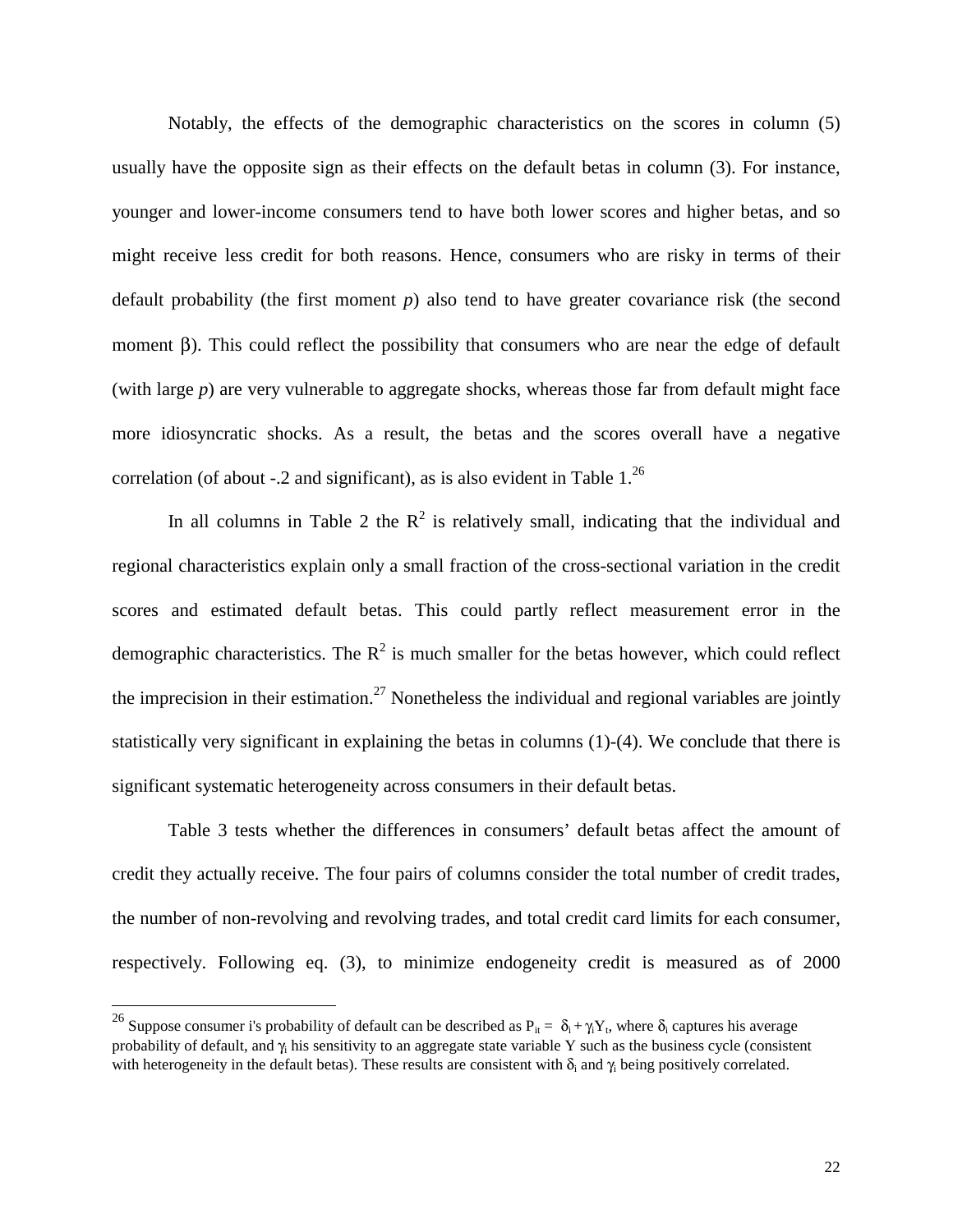(*Credit00*), whereas the credit score is taken from 1999 and the default beta is computed over 1997-1999. Table 3 begins with the total number of trades, *AllTrades00*. Column (1) includes as independent variables only the credit score and beta. The score has a large, positive effect on the number of trades. This effect is highly significant, with a t-ratio above 100. Cross-sectionally, increasing the score by one standard deviation (about 0.9) increases the number of trades on average by about  $2 \approx .9*2.095$ , *c.p.* Since the average number of trades is under 7, this effect is also economically quite significant. As expected, credit scores play an important role in the allocation of credit. The coefficient on the default beta is also significant, with a negative sign. Consumers with greater covariance risk do in fact obtain less credit, even controlling for their expected probability of default. Cross-sectionally, a one standard deviation increase in beta (about 2.5 in this sample) reduces the total number of trades by about 0.22. While this effect is much smaller than that due to the score, it is nonetheless statistically significant.

Column (2) adds the individual-level demographic characteristics and state dummies (not shown). The individual and state variables are each jointly significant, though less so than the credit score. *Ceteris paribus*, the number of trades increases with income, and exhibits an inverted-U shape life-cycle profile in age, peaking in the 50s. These effects are large in magnitude, with high-income and middle-aged (50-59) consumers having about 1.3 more trades on average than low-income and young consumers. The number of trades is also larger for consumers who are married and have larger households. Homeowners and business-owners also hold significantly more trades.

 $27$  Tables 3 and 4 below will control for the same demographic characteristics as in Table 2. Hence the significance of beta in Tables 3 and 4 implies that the variation in beta unexplained in Table 2 cannot reflect only measurement error.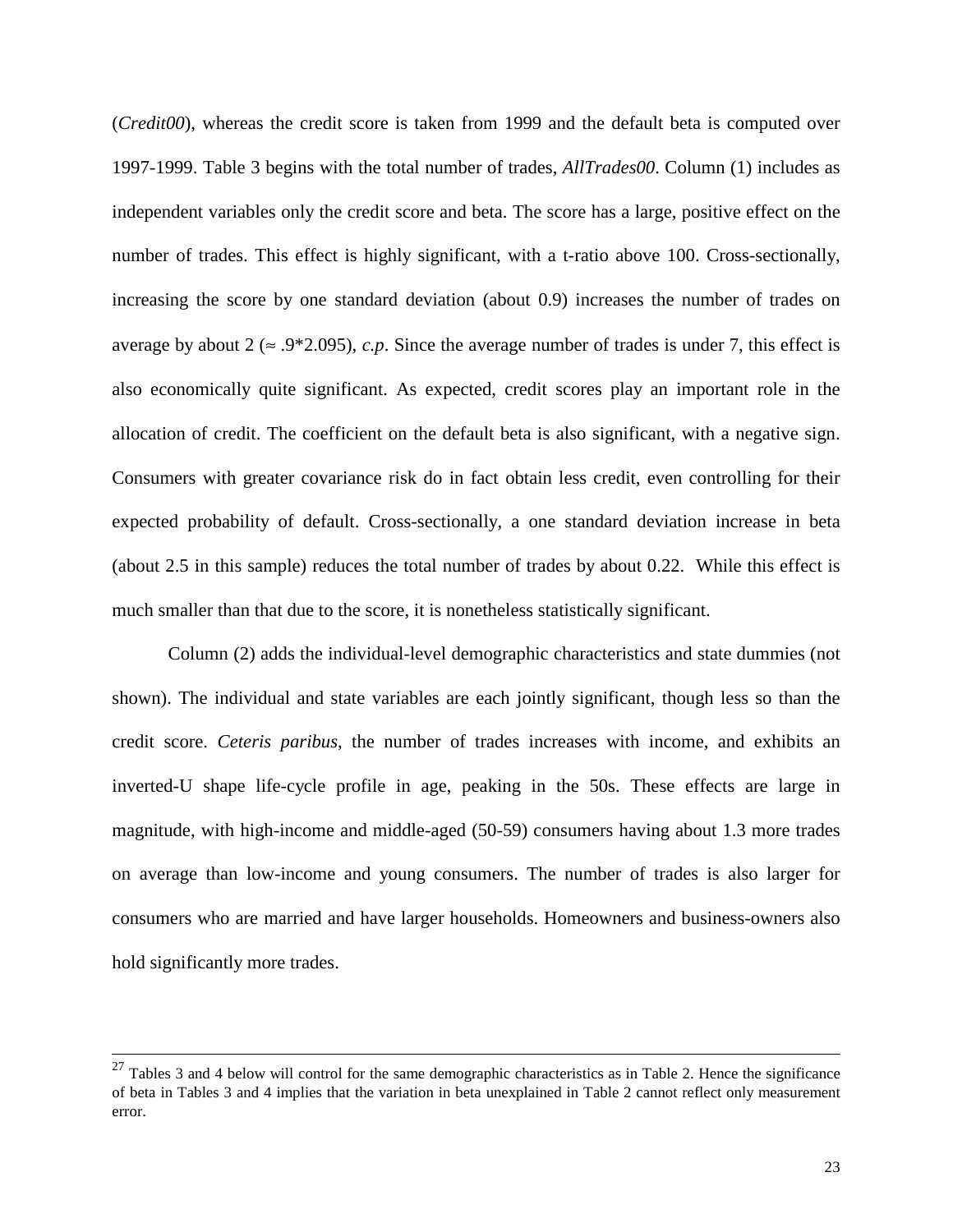Adding the demographic characteristics and state dummies increases the  $R^2$  somewhat relative to column (1), but as already explained this does not imply that lenders directly condition on these variables. Moreover these variables can of course also capture differences across consumers in the demand for credit, not just in the supply of credit. Nonetheless, controlling for the individual and state variables has little effect on the coefficients for beta and the score.

Columns (3) and (4) show analogous results for only non-revolving trades. The pattern of coefficients is qualitatively similar to that for all trades, except for gender and an earlier peak in the effect of age. Beta again has a significant negative effect.

Columns (5) and (6) instead isolate only revolving trades. The results are quantitatively similar to those in the first two columns for all trades. This is not surprising since the majority of total trades are revolving. The coefficient on beta for revolving trades (column (5)) is almost four times that for non-revolving trades (column (3)), a somewhat larger effect than the ratio of revolving to non-revolving trades. Moreover, the  $R^2$  for revolving trades is much larger. While the demographic controls provide relatively less incremental explanatory power for revolving trades (columns (6) relative to (5) versus columns (4) relative to (3)), the default betas and especially the credit scores are relatively more significant in explaining revolving trades (columns (5) versus (3)).

Columns (7) and (8) instead consider total credit card limits. In column (7) the credit score has a significant and large, positive effect on credit. Cross-sectionally, increasing the score by one standard deviation increases average credit limits by about \$13 thousand. The default beta again has a significant negative effect. A one standard deviation increase in beta reduces credit limits by almost \$900, a substantial amount. Column (8) adds the individual characteristics and state dummies, which again are each jointly significant. The pattern of signs on the coefficients is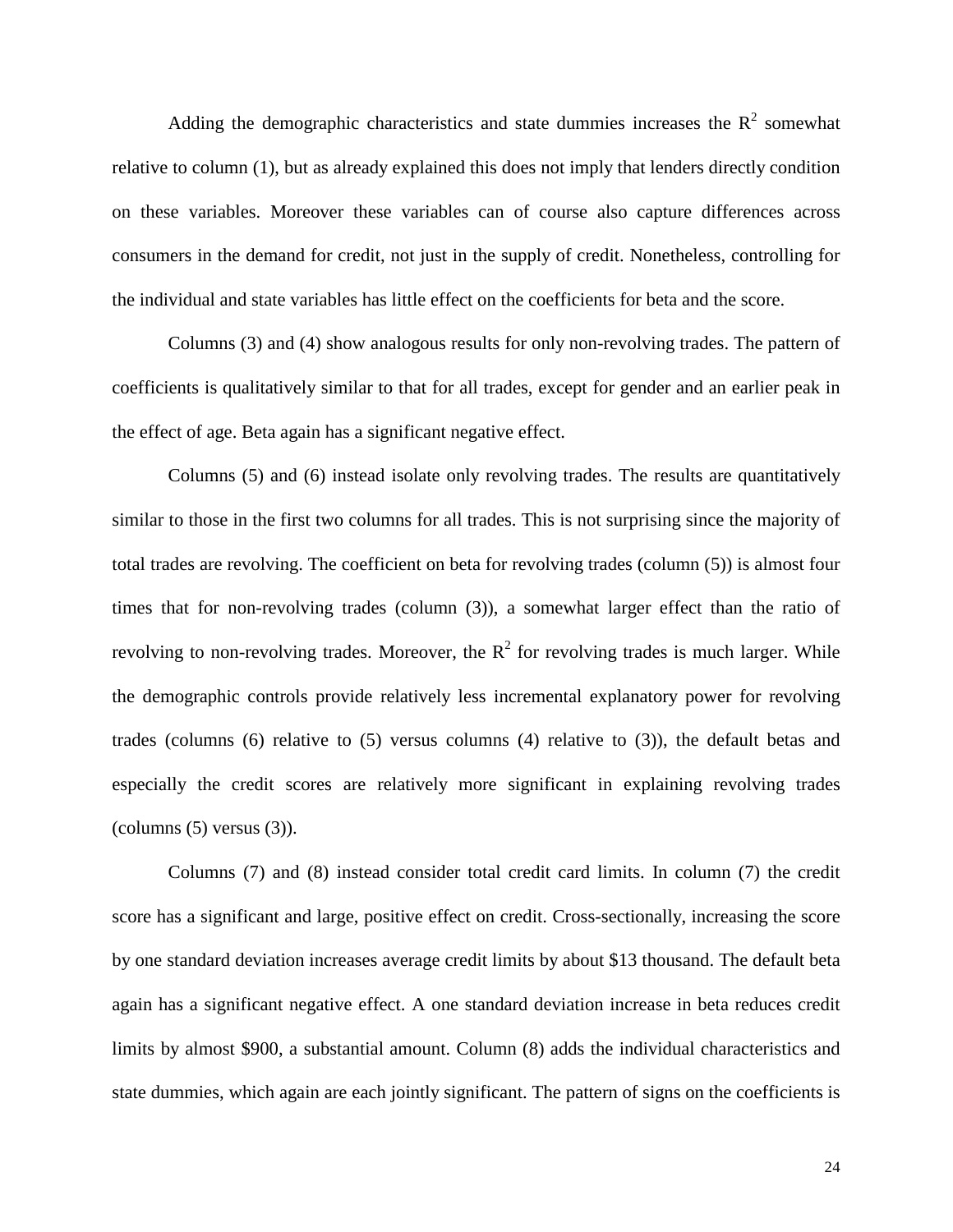qualitatively similar to that in column (2). The demographic effects are often large in magnitude. The credit limits of high-income and middle-aged consumers are \$8-12 thousand larger on average than those of low-income and young consumers, *c.p*. Homeowners and business owners also have relatively large credit limits.

Overall, the results of Table 3 suggest that lenders put some weight, at least implicitly, on covariance risk in their decisions about credit allocation, though much less weight than on the credit scores. Moreover, given the negative correlation between the score and the default beta (and the imprecision in estimating the beta), by regulating the score lenders also indirectly regulate their covariance risk at the same time. To illustrate the potential effect of the correlation between the two measures of risk, one can re-estimate eq. (3) without the credit score. This significantly increases the magnitude of the estimated coefficients on beta, by almost half for non-revolving debt in column (3) and by about three times for revolving debt in columns (5) and (7).

Table 4 instead investigates the relation between credit and beta in differences, following eq. (4). In columns (1) and (2) the dependent variable is the change between 1999-2000 in the number of total trades,  $d(All~Trades)00$ . To control for factors motivating the change in credit, we control for the change in the consumer's credit score over the previous period (*d(Creditscore)99*), and focus on the interaction of beta with the change in score (*d(Score)99\*Beta99*). For a given increase in the score, we test whether the resulting increase in credit is smaller for consumers with a larger default beta.

The dependent variables include the lagged, starting number of trades in 1999 (*Credit99*), as well as an indicator (*Credit99\_zero*) that equals one if the number of trades in 1999 starts at zero. In column (1), the lagged number of trades has a significant negative coefficient. Thus the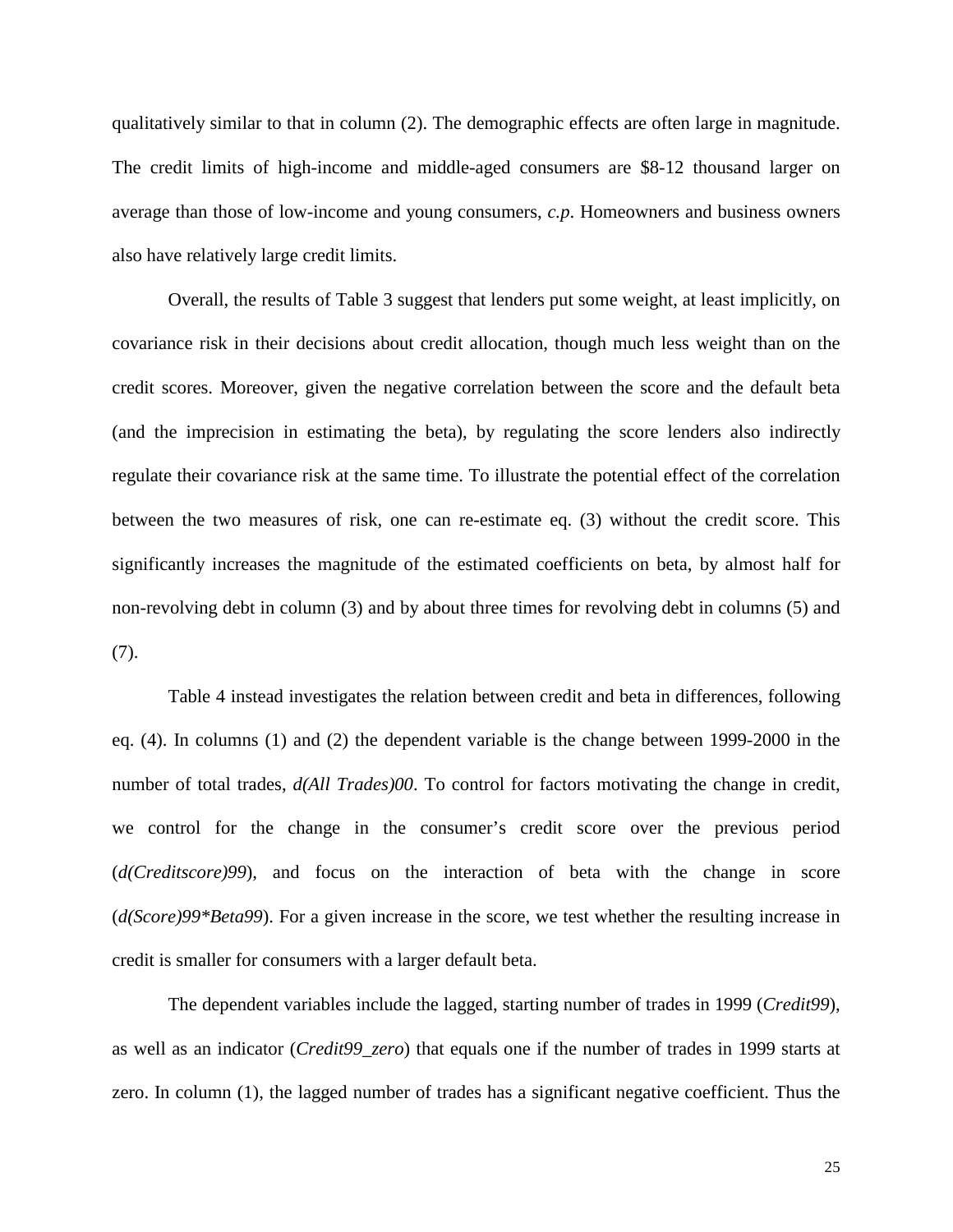increase in credit is smaller for consumers starting with a greater amount of credit, suggesting some mean reversion in the reported amount of credit across consumers. On the other hand, the indicator for zero credit also has a significant negative coefficient, consistent with a potential discontinuity at zero: Consumers starting with no credit receive relatively less credit going forward.

The coefficient on the change in the credit score is significantly positive, with a large tratio of about 40. To interpret its effect, consider a consumer with a beta of zero. If her score increases by .6 (the cross-sectional standard deviation in d(Creditscore)), over the next year this would boost her number of trades by, on average,  $(0.6)(0.628) \approx .38$ , *c.p.* Even when estimated in differences using only within-consumer variation, the score continues to have a substantial effect on the amount of credit, even within a short period of 12 months. Nonetheless the coefficient on the default beta is significantly negative, implying that consumers with greater covariance risk on average experience smaller increases in credit over time. Notably, the interaction of beta with the change in score has a significant negative effect. For a given increase in the score, consumers with higher covariance risk do in fact receive a smaller increase in credit. Consider for comparison a second consumer, same as the first except that his beta is not zero but 2.5, one standard deviation higher. Even with no change in his credit score, the growth in his number of trades would be lower on average by  $(2.5)(0.019) \approx 0.048$ , *c.p.* If his score increases by .6, this would have the additional effect of boosting his number of trades by, on average, .38-  $(0.6)(2.5)(0.029) \approx 0.333$ , *c.p.* So overall after a .6 increase in score, the second consumer would experience over the next year a net increase in trades of  $0.333$ -0.048  $\approx 0.29$ , which is about 25% less than the first consumer facing the same increase in score.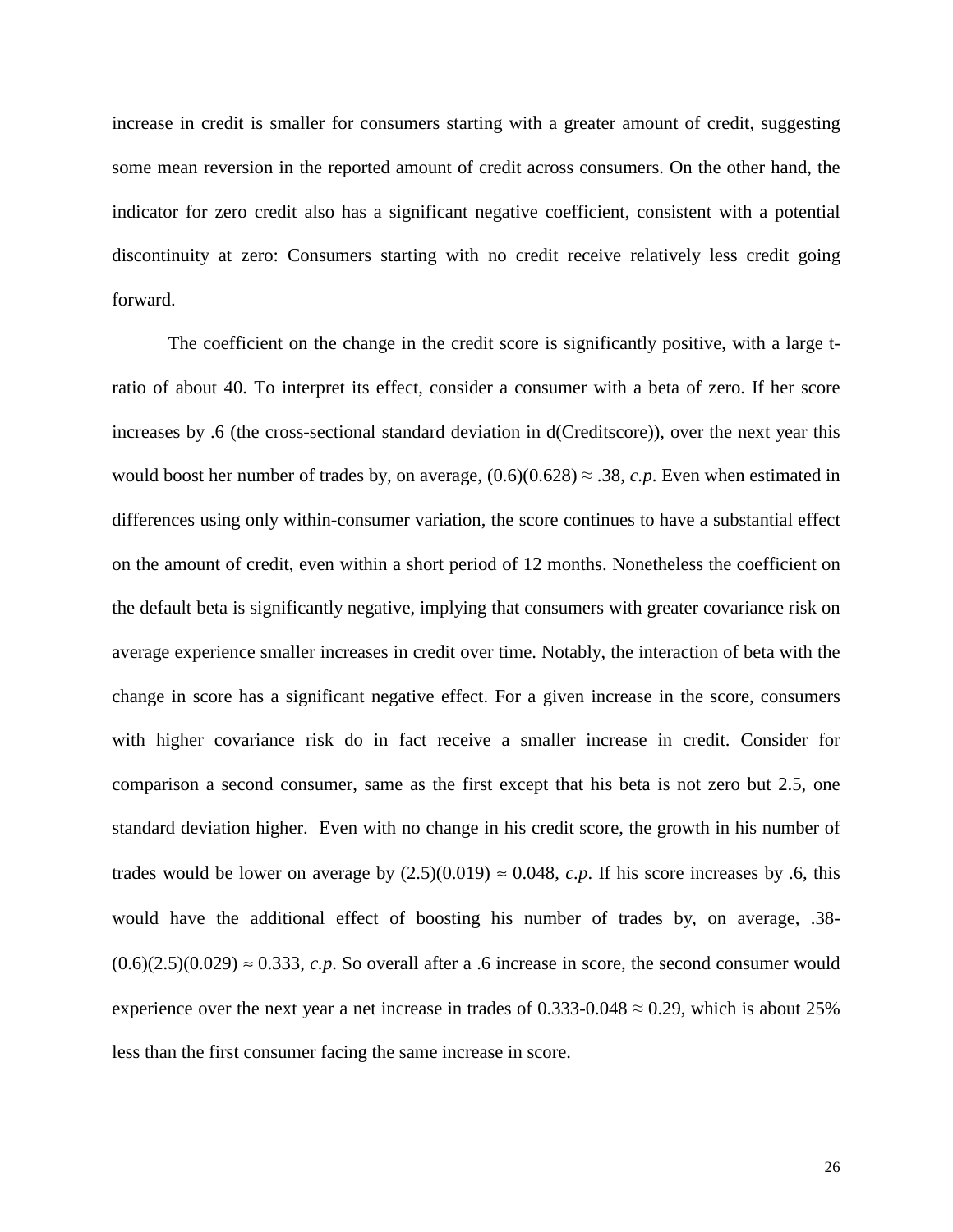Column (2) adds the individual demographic characteristics and state dummies, which are again each jointly significant. For instance, the change in the number of trades between 1999 and 2000 is on average greater for higher-income consumers, but smaller for older consumers. Nonetheless the coefficients on both beta and the interaction of beta with the change in score remain significant and negative. Moreover, the  $R^2$  starts large at .31 in column (1) and increases very little in column (2). Hence, after differencing out fixed effects in the level of credit, much more of the variation in the change in credit is accounted for by the covariates in column (1), especially the change in score and its interaction with beta, than by the demographic controls.

In columns (3) and (4), for non-revolving trades, while the effects of beta and its interaction term remain negative in sign, the interaction term is less statistically significant, especially in column (4). By contrast, in columns (5) and (6) for revolving trades, both beta and its interaction term are significantly negative. The patterns of the other coefficients in columns (3)-(6) are generally qualitatively similar to those in columns (1) and (2).

In column (7) for total bankcard limits, beta and the interaction term again have significant negative effects. For a consumer with zero beta, if her score increases by .6, over the next year her credit limits would increase on average by about \$1000, *c.p*. For an otherwise similar consumer with a one standard deviation larger beta, the resulting increase in limits, including both the interacted and uninteracted effect of beta, would be only about \$200, substantially smaller. In column (8) the pattern of demographic coefficients is generally qualitatively similar to that in column (2), with the exception that the effect of age is positive.

Overall, the results of Table 4 imply that consumers with greater covariance risk obtain significantly less credit over time. Covariance risk appears to be particularly important for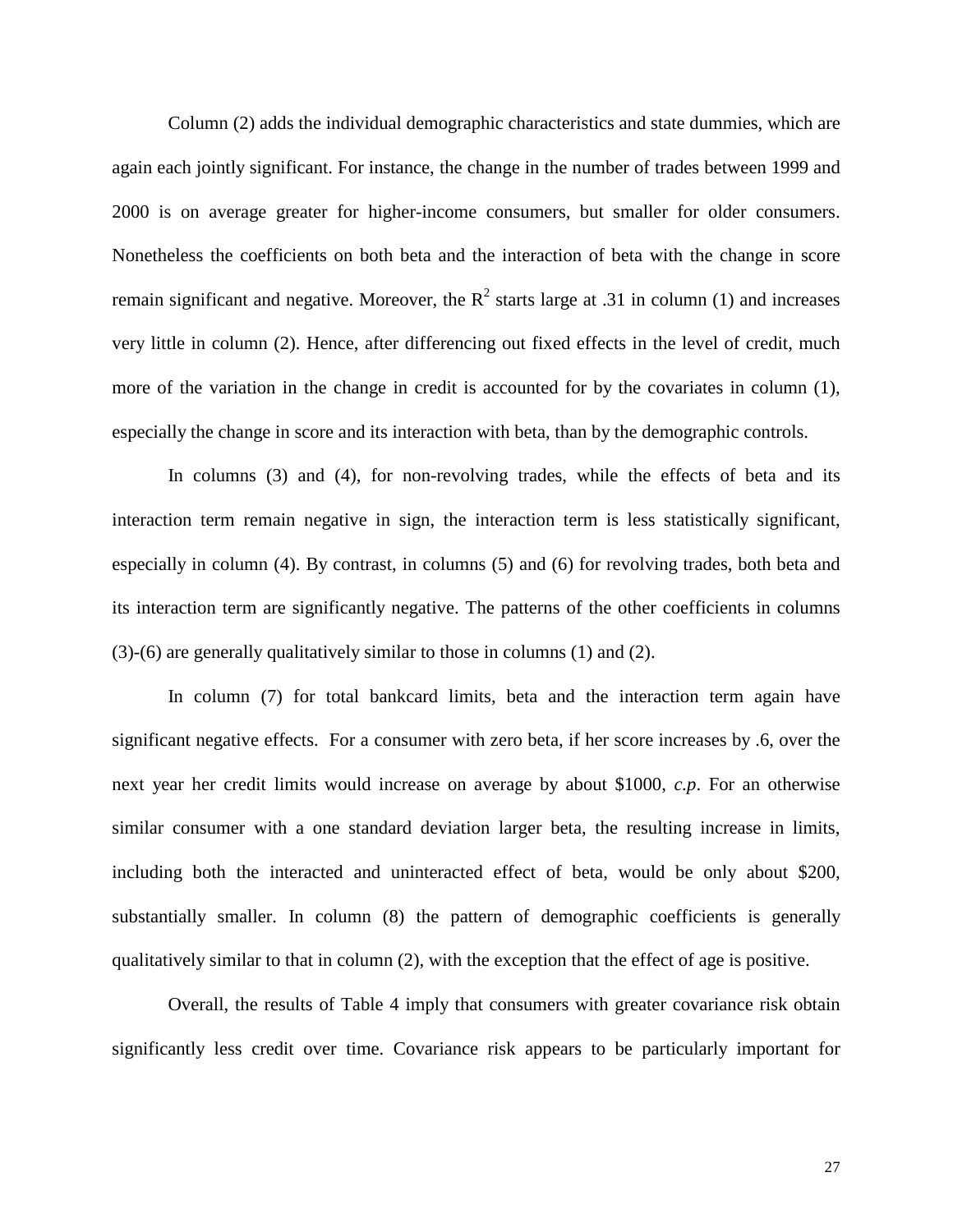revolving credit. This could reflect the fact that providers of revolving credit have available a rich prior performance history for their borrowers.

### **V. Conclusion**

This paper takes a portfolio view of consumer credit. It uses a unique credit bureau dataset to estimate the covariance risk of individual consumers and to analyze its underlying demographic determinants, as well as more generally the determinants of the cross-sectional distribution of credit, including the credit scores.

We obtain two key sets of results. First, there is significant systematic heterogeneity across consumers in covariance risk. Covariance risk tends to be higher for younger and single consumers, lower-income consumers, those who rent rather than own, and those from states with higher rates of divorce and lower rates of health-insurance coverage. Consumers with high covariance risk also tend to have low credit scores (high default probabilities). Second, the amount of credit obtained by consumers significantly increases with their credit scores, and, especially for revolving credit, significantly decreases with their covariance risk. This conclusion holds both in levels (in the cross-section) and in differences (for given consumers over time). It appears that some lenders assess borrowers' covariance risk, at least implicitly, and put some weight on it in determining the amount of credit they provide. Nonetheless the effect of covariance risk on credit is much smaller in magnitude than that of the credit scores, suggesting the possibility that lenders might benefit from more systematic and quantitative consideration of covariance risk.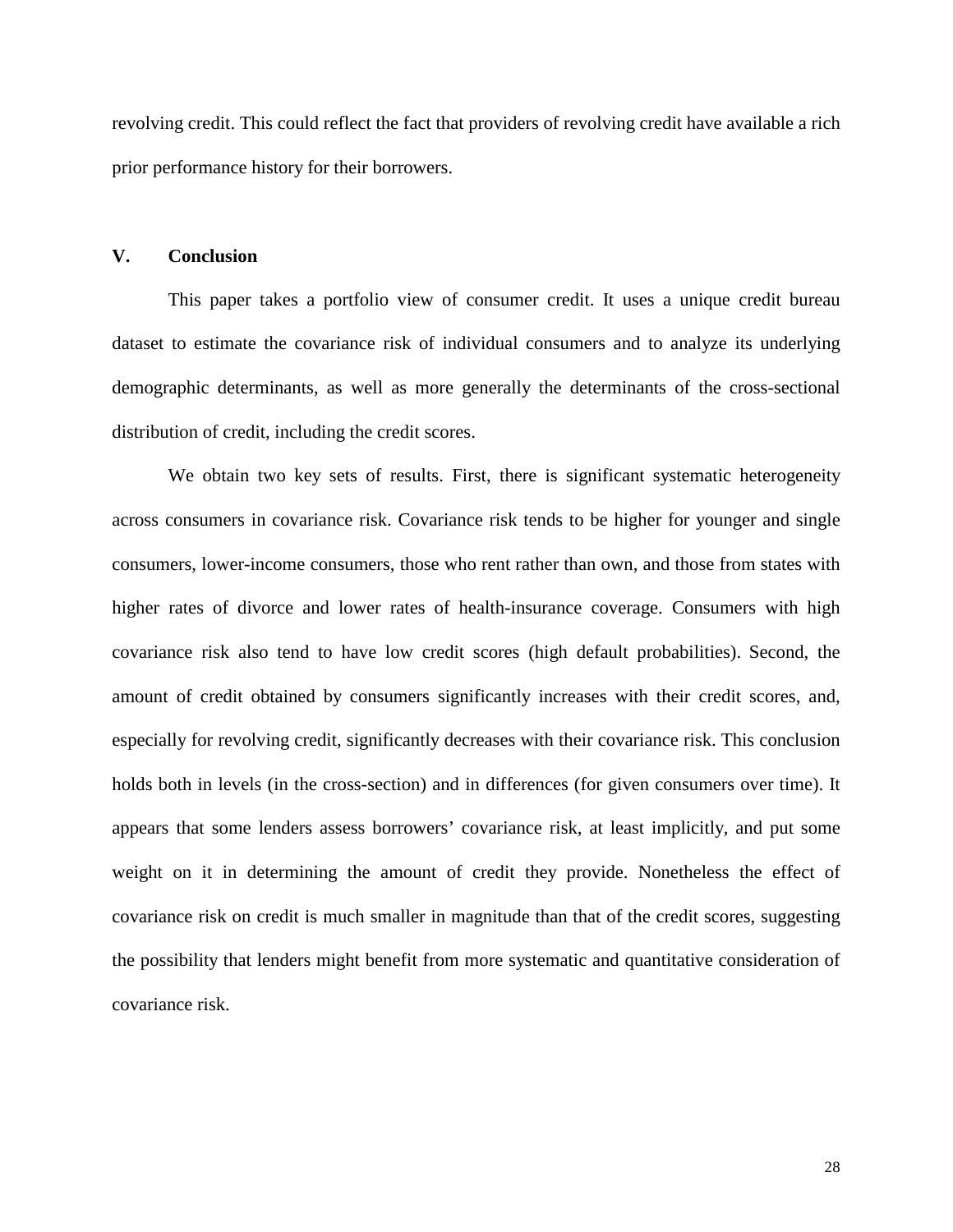#### **References**

- Barakova, I., R. W. Bostic, P.S. Calem, and S.M. Wachter, 2003, "Does Credit Quality Matter for Homeownership," *Journal of Housing Economics*, 12, pp. 318-336.
- Chomsisengphet, S. and R. Elul, 2004, "Bankruptcy Exemptions, Credit History, and the Mortgage Market," working paper, Federal Reserve Bank of Philadelphia, 04-14R.

Fair Isaacs, 2005, "Your Credit Scores."

- Fama, E. F., and J. D. MacBeth, 1973, "Risk, Return and Equilibrium: Empirical Tests," *Journal of Political Economy*, 71, May-June, pp. 607-636.
- Federal Reserve System, Board of Governors, 2001, *Flow of Funds Accounts of the United States*.
- Gorton, G., and N.S. Souleles, 2004, "Securitization and Special Purpose Vehicles," working paper, University of Pennsylvania.
- Gross, D., and N.S. Souleles, 2002, "An Empirical Analysis of Personal Bankruptcy and Delinquency," *Review of Financial Studies*, 15(1), Spring, pp. 319-347.
- Gross, D., and N.S. Souleles, 2002a, "Do Liquidity Constraints and Interest Rates Matter for Consumer Behavior? Evidence from Credit Card Data," *Quarterly Journal of Economics*, 117(1), February, pp. 149-185.
- Lintner, J., 1965, "The Valuation of Risk Assets and the Selection of Risky Investments in Stock Portfolios and Capital Budgets," *Review of Economics and Statistics*, 47, February, pp. 13-37.
- Markowitz, H.M., 1959, *Portfolio Selection: Efficient Diversification of Investments*. John Wiley, New York.
- Moore, M., 1996, "Credit Scoring's Uses Expand as It Gains Acceptance," *The American Banker*, p. 4A.
- Musto, D.K., 2004, "What Happens when Information Leaves a Market? Evidence from Post-Bankruptcy Consumers," *Journal of Business*, 77(4), pp. 725-748.
- Pennington-Cross, A., and J. Nichols, "Credit History and the FHA-Conventional Choice," *Real Estate Economics*, 28(2), pp. 307-336.
- Pesaran, M. H., T. Schuermann, and B.-J. Treutler, 2004, "The Role of Industry, Geography and Firm Heterogeneity in Credit Risk Diversification," working paper.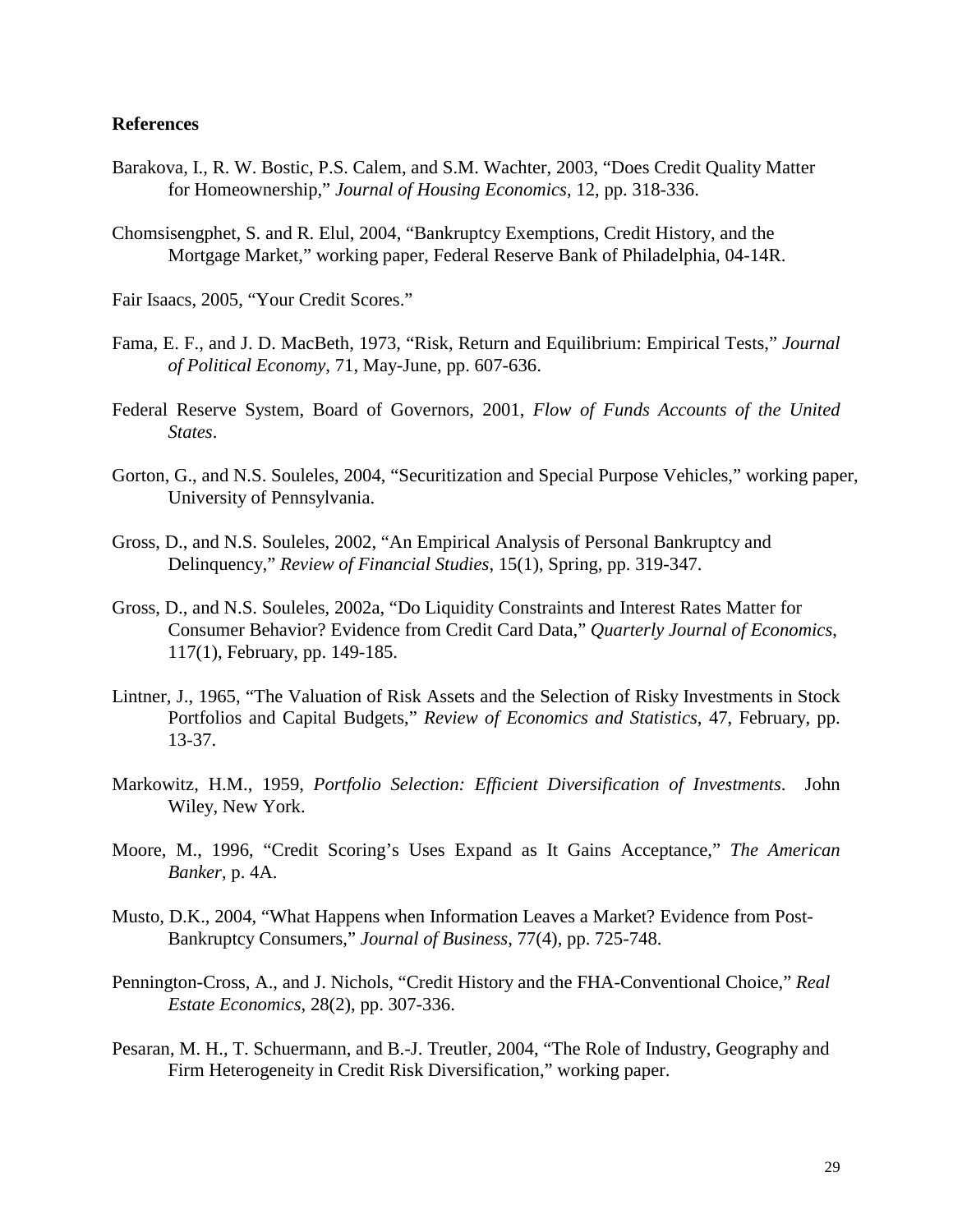Saunders, A., 1999, *Credit Risk Management*. John Wiley & Sons, New York.

- Sharpe, W. F., 1964, "Capital Asset Prices: A Theory of Market Equilibrium under Conditions of Risk," *Journal of Finance*, 19, September, pp. 425-442.
- Solnik, B.H., 1974, "Why Not Diversify Internationally Rather Than Domestically?" *Financial Analysts Journal*, July-August, pp. 48-54.
- Souleles, N.S., 2004, "Expectations, Heterogeneous Forecast Errors, and Consumption: Micro Evidence from the Michigan Consumer Sentiment Surveys," *Journal of Money, Credit, and Banking*, 36(1), February, pp. 39-72.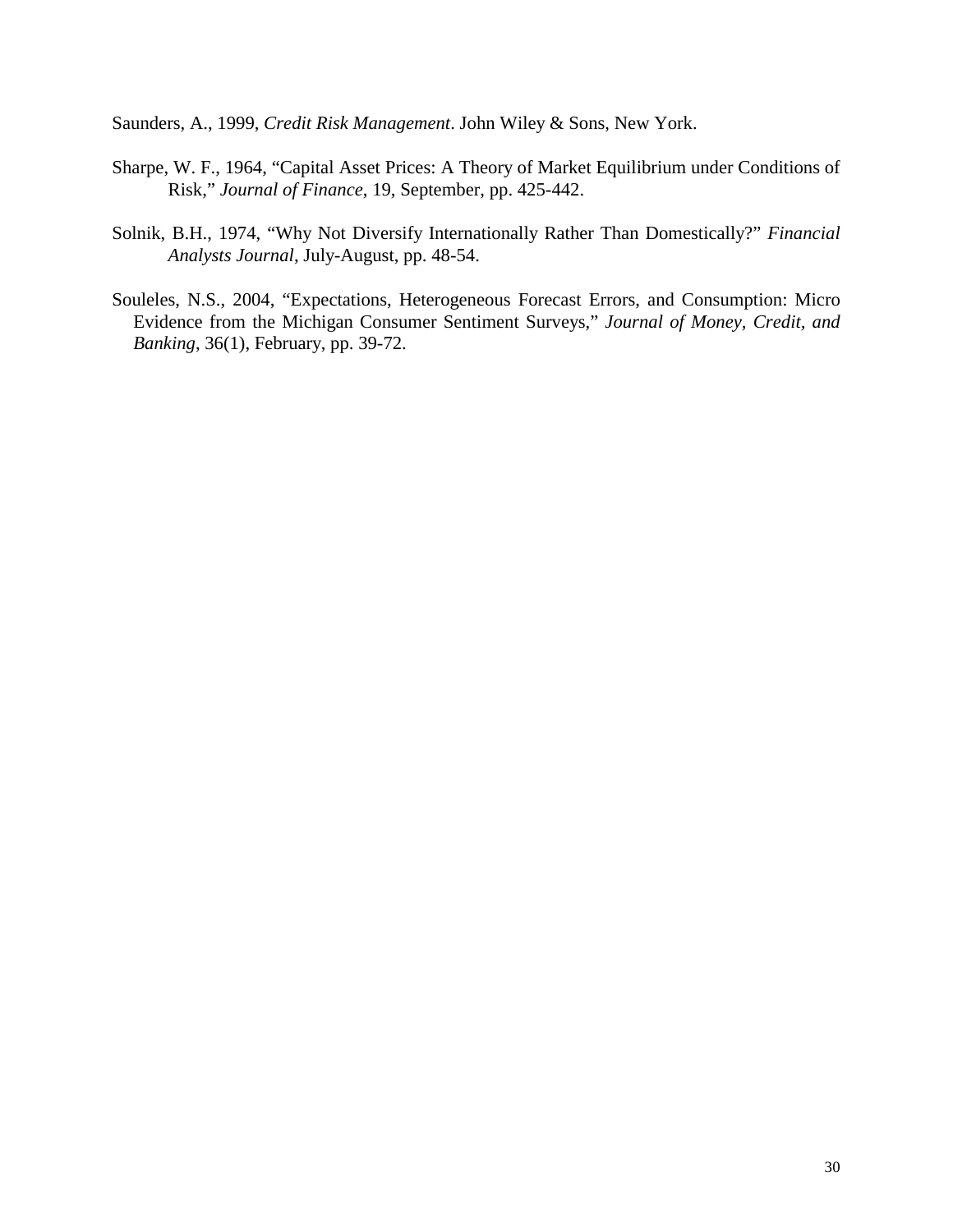

**Figure 1: Diversified vs. Undiversified Credit Portfolios** 

Notes: The vertical axis records the standard deviation of 'long-run returns' r<sub>\*,long</sub>, cross-sectionally across 100 portfolios of the size indicated on the horizontal axis (averaged over 10 replications). The random portfolio adds consumers randomly in building the portfolios, the geo-undiversified portfolio successively adds the consumers in the sample with the next closest zip code. For clarity, the horizontal axis shows portfolios of size 10 and above.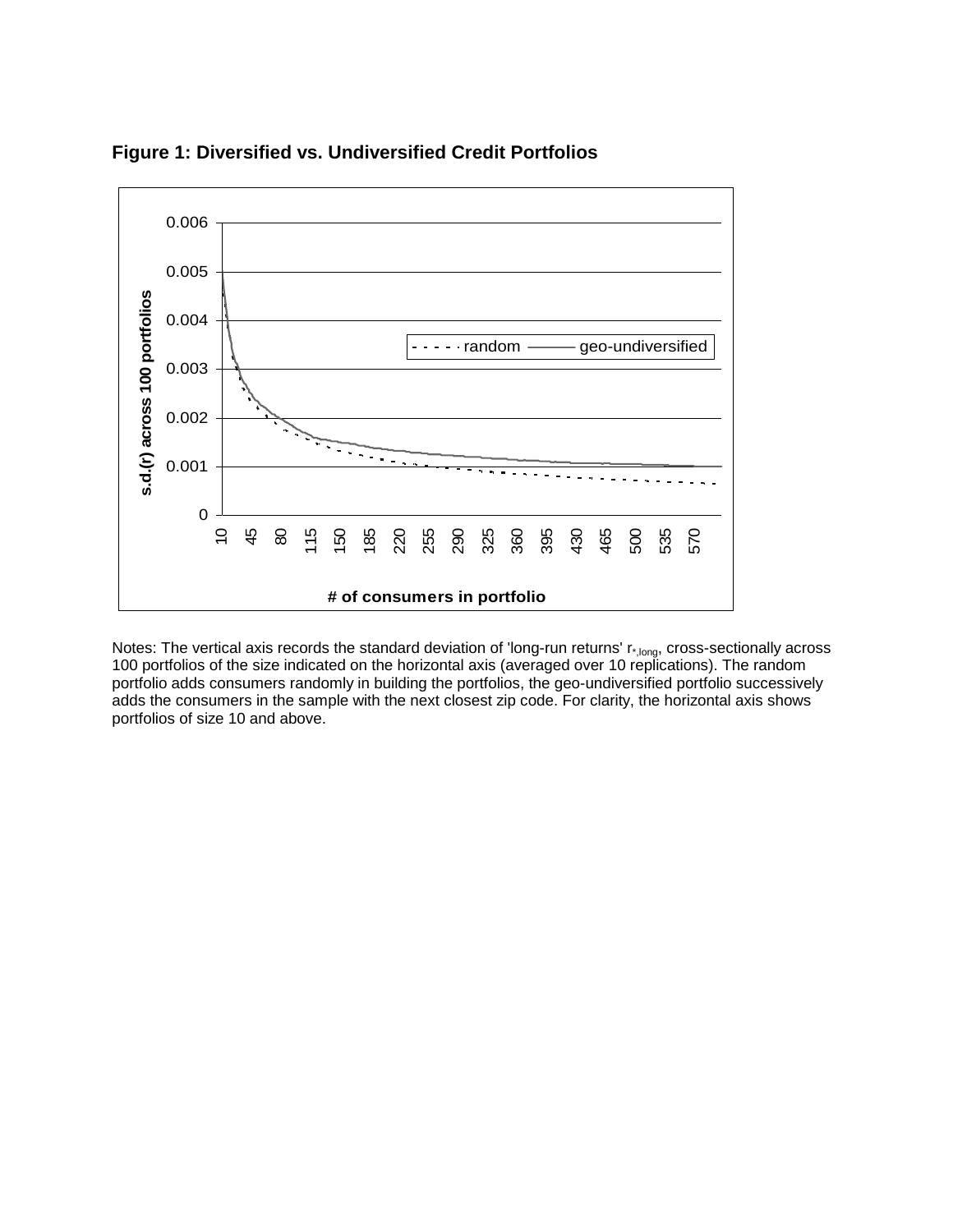#### **Table 1: Summary Statistics**

|                       |             |       | Creditscore99 |             |  |  |  |
|-----------------------|-------------|-------|---------------|-------------|--|--|--|
|                       | <b>Mean</b> | S.D.  | Low           | <b>High</b> |  |  |  |
|                       |             |       |               |             |  |  |  |
| AllTrades00           | 6.66        | 5.32  | 4.59          | 8.79        |  |  |  |
| Nonrevolving00        | 1.77        | 1.80  | 1.55          | 1.99        |  |  |  |
| Revolving00           | 4.89        | 4.53  | 3.05          | 6.80        |  |  |  |
| CardLimits00 (\$1000) | 18.65       | 32.97 | 5.53          | 32.19       |  |  |  |
| AllTrades00 > 0       | 0.92        | 0.28  | 0.85          | 0.99        |  |  |  |
| Nonrevolving00 > 0    | 0.73        | 0.44  | 0.66          | 0.80        |  |  |  |
| Revolving00 > 0       | 0.85        | 0.36  | 0.73          | 0.98        |  |  |  |
| CardLimits00 > 0      | 0.75        | 0.43  | 0.59          | 0.92        |  |  |  |
| Creditscore99         | 6.45        | 0.92  | 5.66          | 7.25        |  |  |  |
| Beta99                | 1.00        | 2.96  | 1.50          | 0.49        |  |  |  |
| Income25-50           | 0.55        | 0.50  | 0.59          | 0.51        |  |  |  |
| Income50+             | 0.30        | 0.46  | 0.23          | 0.36        |  |  |  |
| IncomeMis             | 0.01        | 0.09  | 0.01          | 0.01        |  |  |  |
| Age30_39              | 0.19        | 0.39  | 0.20          | 0.18        |  |  |  |
| Age40_49              | 0.19        | 0.39  | 0.18          | 0.20        |  |  |  |
| Age50_59              | 0.13        | 0.34  | 0.11          | 0.16        |  |  |  |
| Age60_69              | 0.06        | 0.24  | 0.04          | 0.08        |  |  |  |
| Age70+                | 0.04        | 0.21  | 0.03          | 0.06        |  |  |  |
| AgeMis                | 0.10        | 0.30  | 0.10          | 0.09        |  |  |  |
| Married               | 0.31        | 0.46  | 0.25          | 0.37        |  |  |  |
| MarriedMis            | 0.13        | 0.34  | 0.13          | 0.14        |  |  |  |
| SexMale               | 0.50        | 0.50  | 0.49          | 0.51        |  |  |  |
| SexMis                | 0.25        | 0.43  | 0.22          | 0.27        |  |  |  |
| Kids2                 | 0.05        | 0.22  | 0.04          | 0.06        |  |  |  |
| Kids3+                | 0.03        | 0.16  | 0.02          | 0.03        |  |  |  |
| KidsMis               | 0.61        | 0.49  | 0.59          | 0.64        |  |  |  |
| Adults2               | 0.24        | 0.43  | 0.22          | 0.26        |  |  |  |
| Adults3+              | 0.35        | 0.48  | 0.31          | 0.40        |  |  |  |
| Homeown               | 0.40        | 0.49  | 0.31          | 0.49        |  |  |  |
| HomeownMaybe          | 0.16        | 0.37  | 0.16          | 0.17        |  |  |  |
| HomeownMis            | 0.21        | 0.41  | 0.26          | 0.16        |  |  |  |
| <b>Busown</b>         | 0.011       | 0.11  | 0.009         | 0.014       |  |  |  |
| DemographicsMis       | 0.20        | 0.40  | 0.25          | 0.16        |  |  |  |
| Unemployment          | 5.10        | 1.01  | 5.14          | 5.05        |  |  |  |
| Noinsure              | 16.74       | 4.49  | 17.13         | 16.34       |  |  |  |
| <b>Divorce</b>        | 0.40        | 0.19  | 0.41          | 0.39        |  |  |  |
| <b>DivorceMis</b>     | 0.12        | 0.33  | 0.12          | 0.13        |  |  |  |

Notes: The sample corresponds to that in Table 2. (N = 87,013, but sample size for individual variables may vary with missing values.) The omitted demographic categories are low income (below \$25 thousand), young (below 30), unmarried, female, one child, one adult, renter, and not a business owner. 'DemographicsMis' is a dummy variable indicating that most demographic variables are missing. Additional missing or unknown demographic values are labeled with the suffix 'Mis'. 'KidsMis' reflects both missing values and 0 children. HomeownMaybe is predicted homeownership. State divorce rate is in per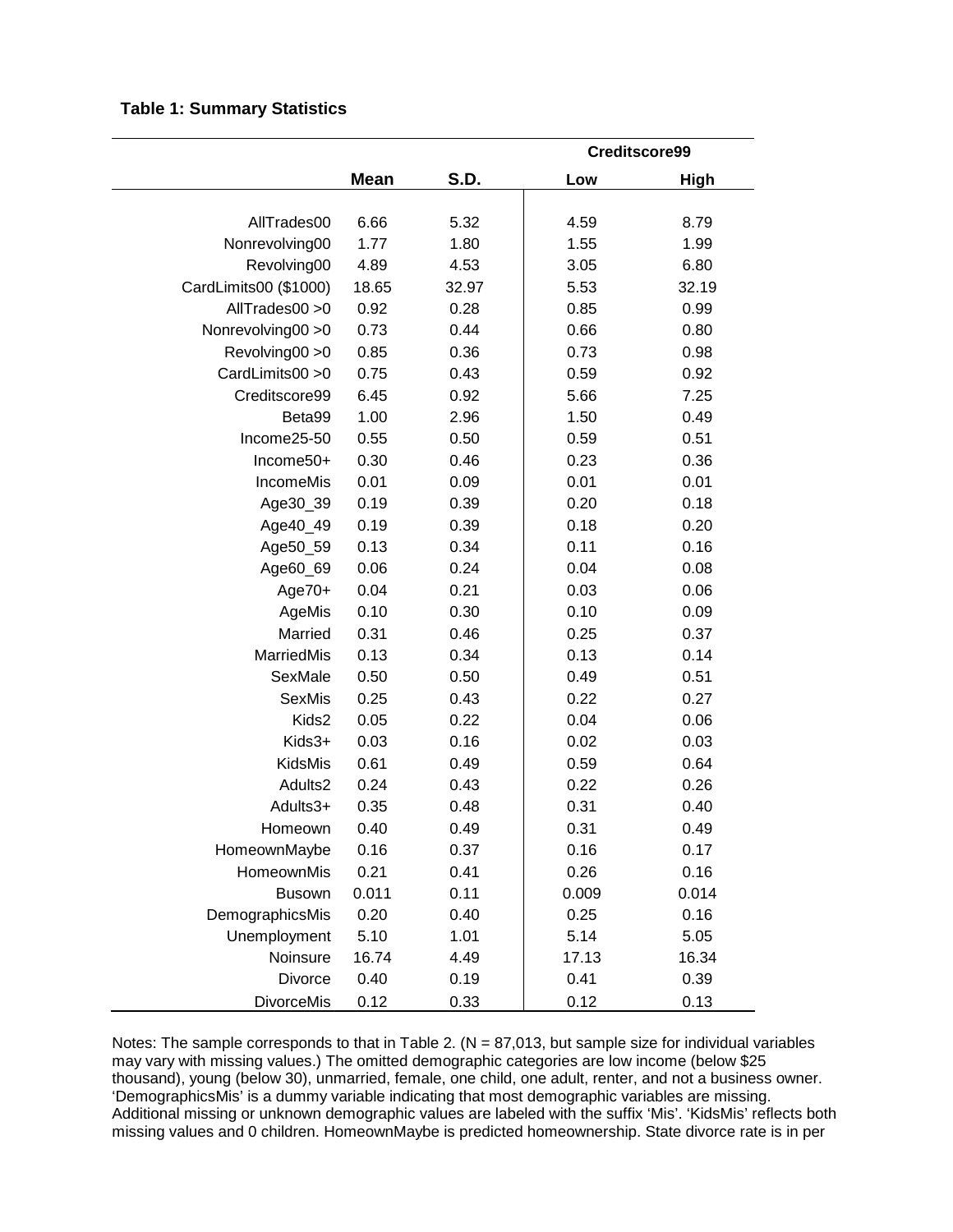capita terms. Creditscore is the FICO credit bureau score/100. Credit limits are in \$1000s. *AllTrades00 >0* is an indicator for having a positive numbers of trades, etc. Columns (3) and (4) split the sample at the average credit score of 6.45.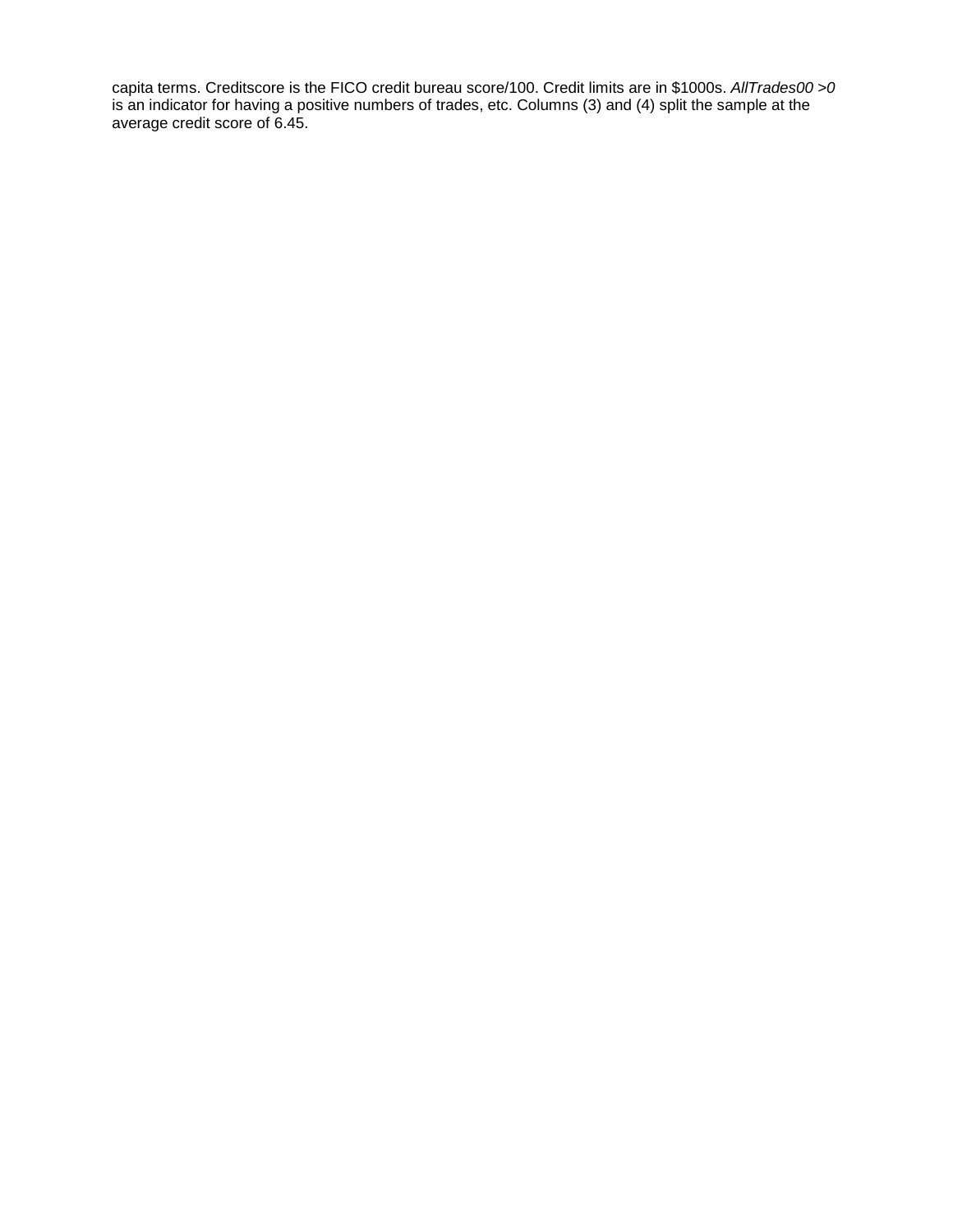|                   | (1)<br>(2) |                            |       |       |                          | (3)   |          | (4)                                            |       |          |                                                    |       |
|-------------------|------------|----------------------------|-------|-------|--------------------------|-------|----------|------------------------------------------------|-------|----------|----------------------------------------------------|-------|
|                   |            | Individual<br>Demographics |       |       | Regional<br>Demographics |       |          | <b>Individual and Regional</b><br>Demographics |       |          | <b>Individual Demographics</b><br>w/ State Dummies |       |
|                   |            |                            |       |       |                          |       |          |                                                |       |          |                                                    |       |
|                   | coef       | s.e.                       | p-val | coef  | s.e.                     | p-val | coef     | s.e.                                           | p-val | coef     | s.e.                                               | p-val |
| Income25-50       | $-0.084$   | 0.030                      | 0.005 |       |                          |       | $-0.086$ | 0.033                                          | 0.011 | $-0.078$ | 0.030                                              | 0.010 |
| Income50+         | $-0.235$   | 0.033                      | 0.000 |       |                          |       | $-0.227$ | 0.039                                          | 0.000 | $-0.247$ | 0.034                                              | 0.000 |
| IncomeMis         | $-0.318$   | 0.113                      | 0.005 |       |                          |       | $-0.131$ | 0.126                                          | 0.304 | $-0.201$ | 0.116                                              | 0.082 |
| Age30_39          | $-0.123$   | 0.043                      | 0.004 |       |                          |       | $-0.130$ | 0.044                                          | 0.005 | $-0.125$ | 0.043                                              | 0.003 |
| Age40_49          | $-0.165$   | 0.043                      | 0.000 |       |                          |       | $-0.167$ | 0.040                                          | 0.000 | $-0.168$ | 0.043                                              | 0.000 |
| Age50_59          | $-0.189$   | 0.046                      | 0.000 |       |                          |       | $-0.192$ | 0.044                                          | 0.000 | $-0.190$ | 0.046                                              | 0.000 |
| Age60_69          | $-0.422$   | 0.054                      | 0.000 |       |                          |       | $-0.437$ | 0.046                                          | 0.000 | $-0.429$ | 0.054                                              | 0.000 |
| $Age70+$          | $-0.558$   | 0.060                      | 0.000 |       |                          |       | $-0.562$ | 0.060                                          | 0.000 | $-0.569$ | 0.060                                              | 0.000 |
| AgeMis            | $-0.185$   | 0.048                      | 0.000 |       |                          |       | $-0.190$ | 0.052                                          | 0.001 | $-0.197$ | 0.048                                              | 0.000 |
| Married           | $-0.137$   | 0.033                      | 0.000 |       |                          |       | $-0.129$ | 0.030                                          | 0.000 | $-0.124$ | 0.033                                              | 0.000 |
| MarriedMis        | $-0.017$   | 0.040                      | 0.681 |       |                          |       | $-0.018$ | 0.032                                          | 0.584 | $-0.018$ | 0.040                                              | 0.650 |
| SexMale           | 0.062      | 0.027                      | 0.021 |       |                          |       | 0.065    | 0.034                                          | 0.058 | 0.062    | 0.027                                              | 0.019 |
| SexMis            | 0.020      | 0.034                      | 0.552 |       |                          |       | 0.025    | 0.043                                          | 0.554 | 0.020    | 0.034                                              | 0.551 |
| Kids2             | $-0.114$   | 0.055                      | 0.037 |       |                          |       | $-0.105$ | 0.039                                          | 0.010 | $-0.107$ | 0.055                                              | 0.051 |
| Kids3+            | $-0.070$   | 0.069                      | 0.314 |       |                          |       | $-0.057$ | 0.081                                          | 0.484 | $-0.064$ | 0.069                                              | 0.355 |
| KidsMis           | $-0.021$   | 0.035                      | 0.534 |       |                          |       | $-0.025$ | 0.033                                          | 0.464 | $-0.020$ | 0.035                                              | 0.570 |
| Adults2           | 0.013      | 0.037                      | 0.726 |       |                          |       | 0.001    | 0.037                                          | 0.978 | 0.004    | 0.037                                              | 0.909 |
| Adults3+          | 0.033      | 0.039                      | 0.390 |       |                          |       | 0.022    | 0.032                                          | 0.504 | 0.019    | 0.039                                              | 0.623 |
| Homeown           | $-0.203$   | 0.070                      | 0.004 |       |                          |       | $-0.210$ | 0.102                                          | 0.045 | $-0.190$ | 0.071                                              | 0.007 |
| HomeownMaybe      | $-0.069$   | 0.072                      | 0.343 |       |                          |       | $-0.074$ | 0.111                                          | 0.505 | $-0.050$ | 0.073                                              | 0.490 |
| HomeownMis        | 0.063      | 0.072                      | 0.381 |       |                          |       | 0.049    | 0.114                                          | 0.669 | 0.076    | 0.072                                              | 0.294 |
| <b>Busown</b>     | $-0.004$   | 0.095                      | 0.970 |       |                          |       | $-0.020$ | 0.084                                          | 0.817 | $-0.019$ | 0.095                                              | 0.839 |
| DemographicsMis   | $-0.088$   | 0.087                      | 0.315 |       |                          |       | $-0.100$ | 0.112                                          | 0.374 | $-0.089$ | 0.088                                              | 0.309 |
| Unemployment      |            |                            |       | 0.022 | 0.019                    | 0.257 | 0.024    | 0.019                                          | 0.222 |          |                                                    |       |
| Noinsure          |            |                            |       | 0.015 | 0.004                    | 0.001 | 0.013    | 0.004                                          | 0.002 |          |                                                    |       |
| Divorce           |            |                            |       | 0.358 | 0.109                    | 0.002 | 0.255    | 0.137                                          | 0.069 |          |                                                    |       |
| <b>DivorceMis</b> |            |                            |       | 0.239 | 0.069                    | 0.001 | 0.197    | 0.078                                          | 0.015 |          |                                                    |       |
| cons              | 1.379      | 0.088                      | 0.000 | 0.468 | 0.123                    | 0.000 | 0.935    | 0.170                                          | 0.000 |          |                                                    |       |
|                   |            |                            |       |       |                          |       |          |                                                |       |          |                                                    |       |
| (Adj.) R-squared  |            | 0.0059                     |       |       | 0.0011                   |       |          | 0.0069                                         |       |          | 0.0082                                             |       |
| Obs.              |            | 87,013                     |       |       | 85,961                   |       |          | 85,961                                         |       |          | 87,013                                             |       |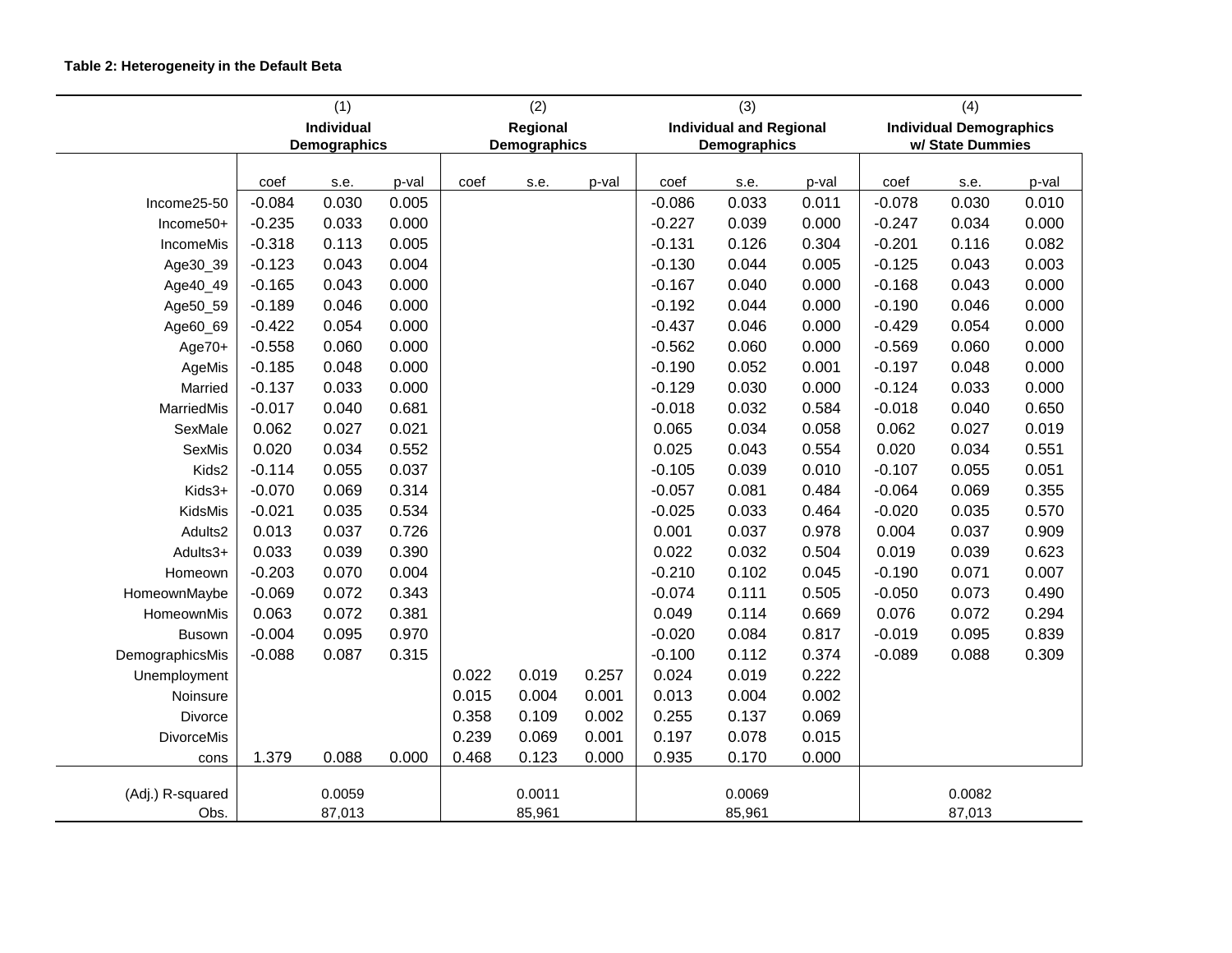#### **Table 2: Heterogeneity in the Default Beta (ctd)**

|                    |                   | (5)                 |                |
|--------------------|-------------------|---------------------|----------------|
|                    |                   | <b>Credit Score</b> |                |
|                    |                   | on Demographics     |                |
|                    | coef              | s.e.                | p-val          |
| Income25-50        | 0.127             | 0.016               | 0.000          |
| $Income50+$        | 0.340             | 0.021               | 0.000          |
| IncomeMis          | 0.293             | 0.048               | 0.000          |
| Age30_39           | 0.121             | 0.012               | 0.000          |
| Age40_49           | 0.194             | 0.014               | 0.000          |
| Age50_59           | 0.357             | 0.021               | 0.000          |
| Age60_69           | 0.573             | 0.020               | 0.000          |
| Age70+             | 0.726             | 0.030               | 0.000          |
| AgeMis             | 0.233             | 0.017               | 0.000          |
| Married            | 0.110             | 0.008               | 0.000          |
| <b>MarriedMis</b>  | 0.007             | 0.008               | 0.440          |
|                    | $-0.016$          | 0.013               | 0.224          |
| SexMale<br>SexMis  | 0.015             | 0.007               | 0.041          |
| Kids2              | 0.060             | 0.019               | 0.002          |
| Kids3+             | 0.061             | 0.027               | 0.026          |
|                    | 0.028             | 0.013               | 0.034          |
| KidsMis<br>Adults2 | 0.012             | 0.012               | 0.344          |
|                    | $-0.036$          | 0.008               | 0.000          |
| Adults3+           | 0.230             | 0.021               | 0.000          |
| Homeown            |                   |                     |                |
| HomeownMaybe       | 0.125<br>$-0.085$ | 0.022<br>0.024      | 0.000<br>0.001 |
| HomeownMis         | $-0.030$          | 0.027               | 0.268          |
| Busown             | 0.154             | 0.031               | 0.000          |
| DemographicsMis    |                   |                     |                |
| Unemployment       | $-0.004$          | 0.012               | 0.701          |
| Noinsure           | $-0.015$          | 0.002               | 0.000          |
| Divorce            | $-0.067$          | 0.112               | 0.550          |
| <b>DivorceMis</b>  | $-0.083$          | 0.066               | 0.218          |
| cons               | 6.223             | 0.071               | 0.000          |
| (Adj.) R-squared   |                   | 0.1058              |                |
| Obs.               |                   | 85,961              |                |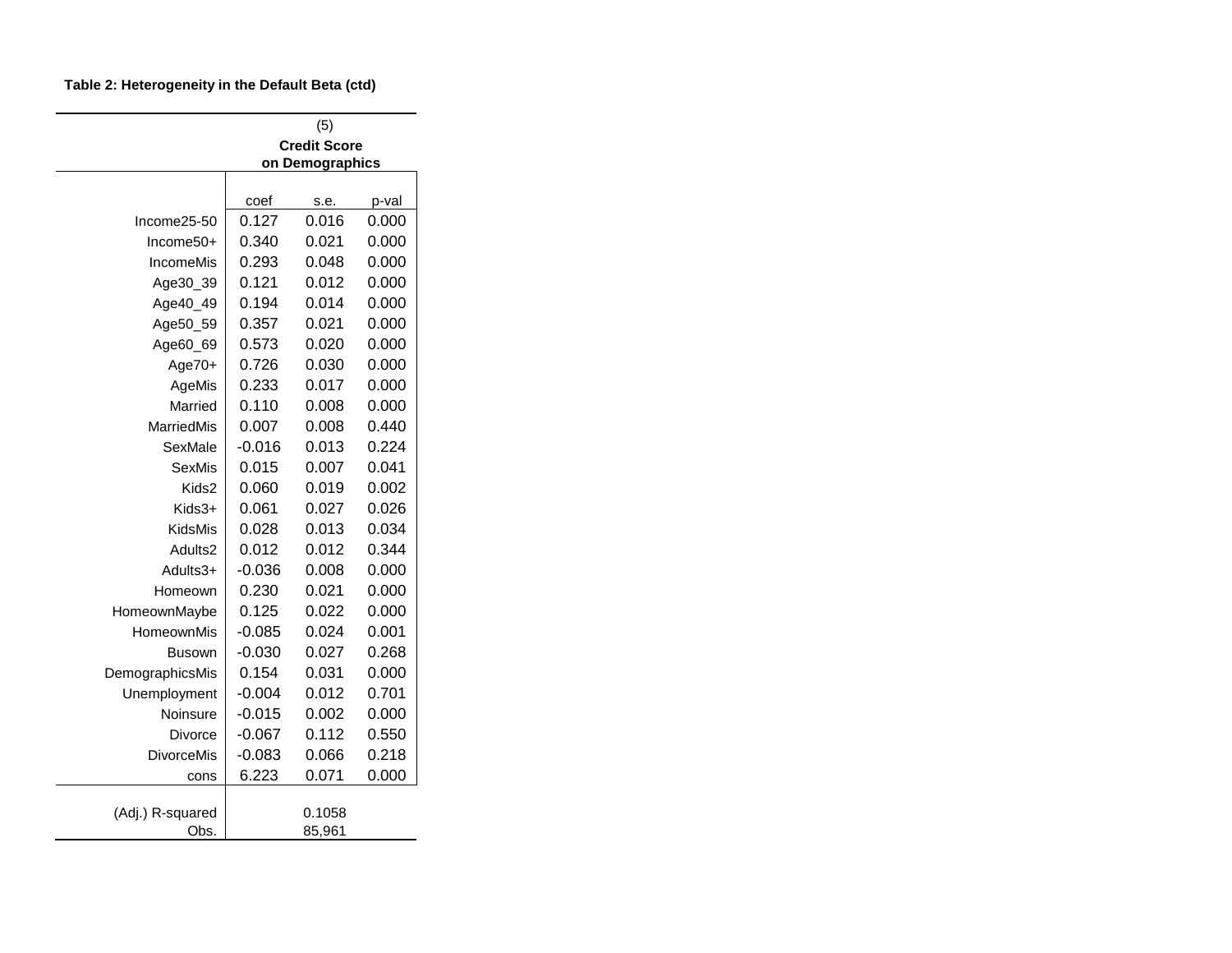Notes: See eq. (2). In columns (1)-(4), the dependent variable is the Default Beta, computed over 1997:04-1999:03. In column (5), it is the Creditscore, from 1999:03. See Table 1 for description of the independent variables. Regional demographics are taken from 1997 (3/1997 for unemployment). Column (4) includes state dummies (not shown). Columns (2), (3) and (5), with state demographics, adjust the standard errors for within-state correlation and report the unadjusted Rsquared.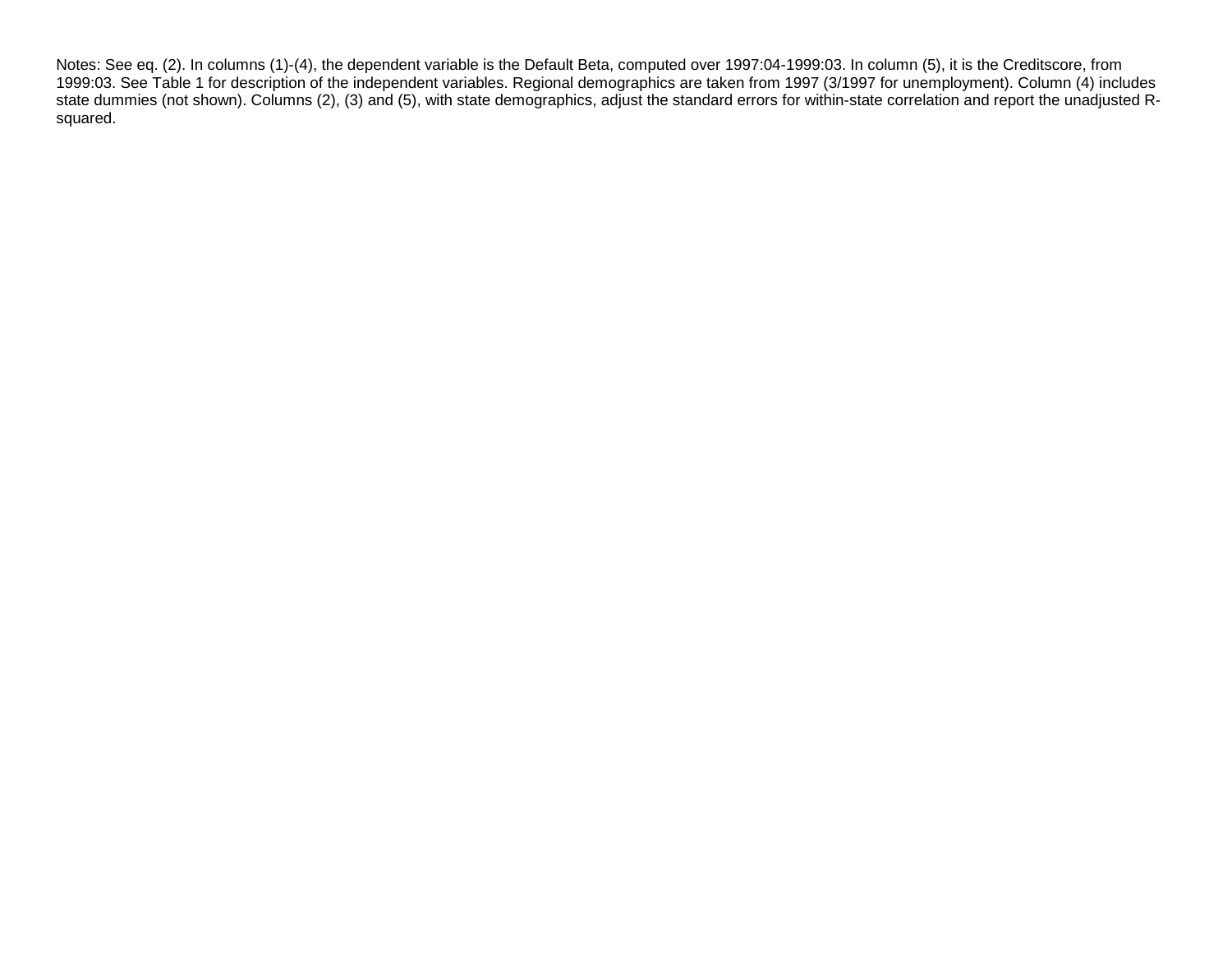|                   |          |        | All Trades00 |                          |                         | <b>Nonrevolving Trades00</b> |                        |        |       |                         |        |       |  |
|-------------------|----------|--------|--------------|--------------------------|-------------------------|------------------------------|------------------------|--------|-------|-------------------------|--------|-------|--|
|                   |          | (1)    |              |                          | (2)                     |                              | $\overline{3)}$<br>(4) |        |       |                         |        |       |  |
| Credit00          |          |        |              |                          | w/ demographic controls |                              |                        |        |       | w/ demographic controls |        |       |  |
|                   |          |        |              |                          |                         |                              |                        |        |       |                         |        |       |  |
|                   | coef     | s.e.   | p-val        | $\overline{\text{coef}}$ | s.e.                    | p-val                        | coef                   | s.e.   | p-val | coef                    | s.e.   | p-val |  |
| Creditscore99     | 2.095    | 0.019  | 0.000        | 1.859                    | 0.019                   | 0.000                        | 0.152                  | 0.007  | 0.000 | 0.110                   | 0.007  | 0.000 |  |
| Beta99            | $-0.087$ | 0.007  | 0.000        | $-0.083$                 | 0.007                   | 0.000                        | $-0.019$               | 0.002  | 0.000 | $-0.017$                | 0.002  | 0.000 |  |
| Income25-50       |          |        |              | 0.550                    | 0.050                   | 0.000                        |                        |        |       | 0.136                   | 0.018  | 0.000 |  |
| Income50+         |          |        |              | 1.354                    | 0.056                   | 0.000                        |                        |        |       | 0.353                   | 0.020  | 0.000 |  |
| IncomeMis         |          |        |              | 0.867                    | 0.189                   | 0.000                        |                        |        |       | 0.077                   | 0.068  | 0.259 |  |
| Age30_39          |          |        |              | 0.466                    | 0.070                   | 0.000                        |                        |        |       | 0.072                   | 0.025  | 0.005 |  |
| Age40_49          |          |        |              | 1.034                    | 0.070                   | 0.000                        |                        |        |       | 0.074                   | 0.025  | 0.004 |  |
| Age50_59          |          |        |              | 1.338                    | 0.075                   | 0.000                        |                        |        |       | $-0.007$                | 0.027  | 0.789 |  |
| Age60_69          |          |        |              | 0.398                    | 0.090                   | 0.000                        |                        |        |       | $-0.436$                | 0.033  | 0.000 |  |
| $Age70+$          |          |        |              | $-1.000$                 | 0.099                   | 0.000                        |                        |        |       | $-0.868$                | 0.036  | 0.000 |  |
| AgeMis            |          |        |              | 0.708                    | 0.079                   | 0.000                        |                        |        |       | 0.158                   | 0.029  | 0.000 |  |
| Married           |          |        |              | 0.247                    | 0.054                   | 0.000                        |                        |        |       | 0.093                   | 0.020  | 0.000 |  |
| <b>MarriedMis</b> |          |        |              | $-0.078$                 | 0.066                   | 0.235                        |                        |        |       | $-0.065$                | 0.024  | 0.006 |  |
| SexMale           |          |        |              | $-0.415$                 | 0.044                   | 0.000                        |                        |        |       | 0.245                   | 0.016  | 0.000 |  |
| SexMis            |          |        |              | 0.005                    | 0.056                   | 0.924                        |                        |        |       | $-0.050$                | 0.020  | 0.014 |  |
| Kids2             |          |        |              | 0.350                    | 0.089                   | 0.000                        |                        |        |       | 0.065                   | 0.032  | 0.045 |  |
| Kids3+            |          |        |              | 0.265                    | 0.113                   | 0.019                        |                        |        |       | $-0.028$                | 0.041  | 0.485 |  |
| KidsMis           |          |        |              | $-0.198$                 | 0.057                   | 0.000                        |                        |        |       | $-0.073$                | 0.020  | 0.000 |  |
| Adults2           |          |        |              | 0.115                    | 0.061                   | 0.061                        |                        |        |       | 0.067                   | 0.022  | 0.003 |  |
| Adults3+          |          |        |              | 0.203                    | 0.064                   | 0.001                        |                        |        |       | 0.070                   | 0.023  | 0.002 |  |
| Homeown           |          |        |              | 1.424                    | 0.116                   | 0.000                        |                        |        |       | 0.911                   | 0.042  | 0.000 |  |
| HomeownMaybe      |          |        |              | 0.290                    | 0.119                   | 0.015                        |                        |        |       | 0.386                   | 0.043  | 0.000 |  |
| HomeownMis        |          |        |              | 0.015                    | 0.118                   | 0.897                        |                        |        |       | 0.314                   | 0.043  | 0.000 |  |
| Busown            |          |        |              | 1.106                    | 0.156                   | 0.000                        |                        |        |       | 0.307                   | 0.057  | 0.000 |  |
| DemographicsMis   |          |        |              | 0.340                    | 0.144                   | 0.018                        |                        |        |       | 0.314                   | 0.052  | 0.000 |  |
| cons              | $-7.073$ | 0.122  | 0.000        |                          |                         |                              | 0.808                  | 0.045  | 0.000 |                         |        |       |  |
|                   |          |        |              |                          |                         |                              |                        |        |       |                         |        |       |  |
| Adj. R-squared    |          | 0.136  |              |                          | 0.189                   |                              |                        | 0.007  |       |                         | 0.073  |       |  |
| Obs.              |          | 85,903 |              |                          | 85,903                  |                              |                        | 85,903 |       |                         | 85,903 |       |  |

#### **Table 3: The Amount of Credit and the Default Beta -- Levels**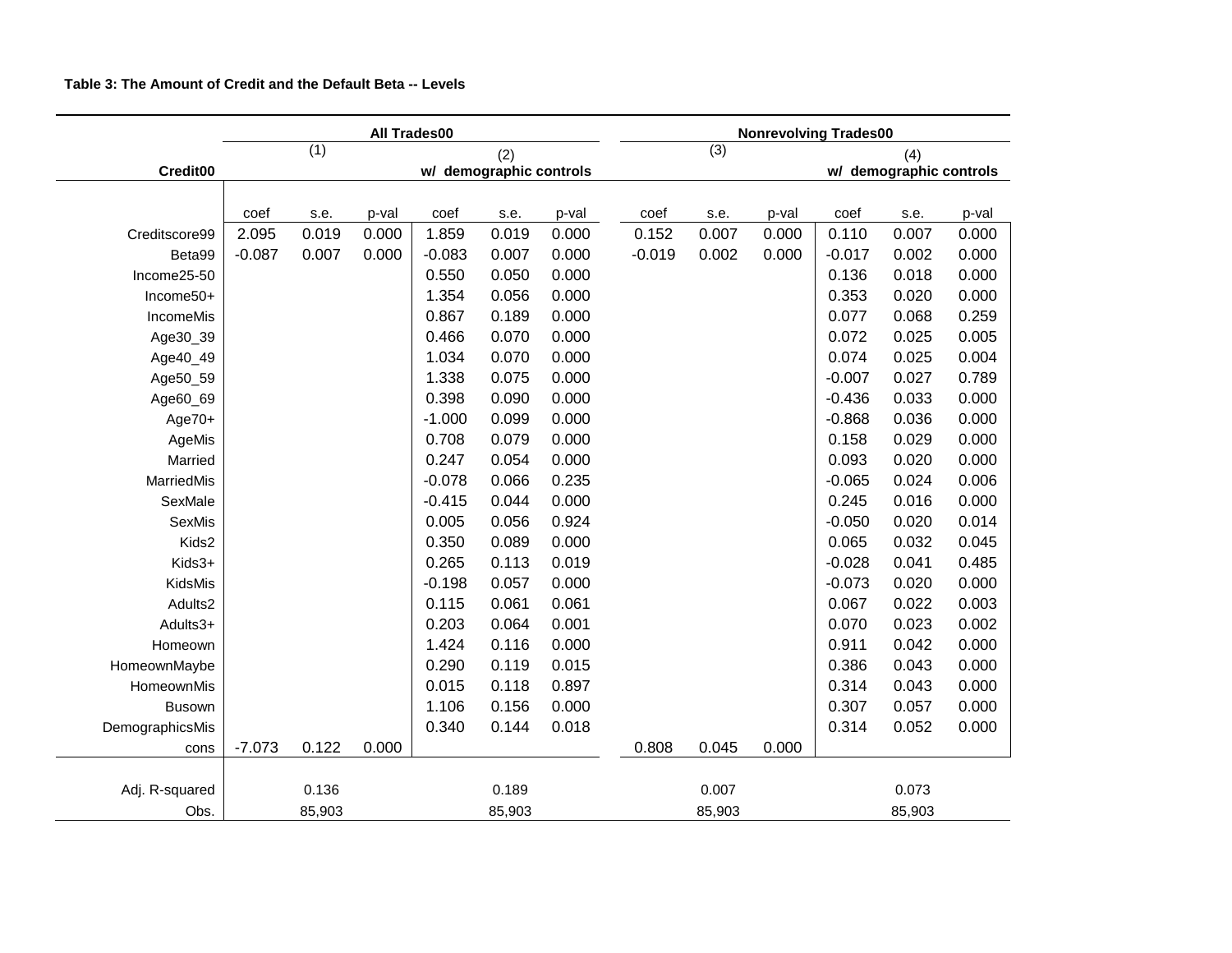|                 | <b>Revolving Trades00</b> |                  |       |                         |        |       |  | <b>Credit Card Limits00</b> |                  |       |                         |        |       |  |  |
|-----------------|---------------------------|------------------|-------|-------------------------|--------|-------|--|-----------------------------|------------------|-------|-------------------------|--------|-------|--|--|
|                 |                           | $\overline{(5)}$ |       |                         | (6)    |       |  |                             | $\overline{(7)}$ |       |                         | (8)    |       |  |  |
| Credit00        |                           |                  |       | w/ demographic controls |        |       |  |                             |                  |       | w/ demographic controls |        |       |  |  |
|                 |                           |                  |       |                         |        |       |  |                             |                  |       |                         |        |       |  |  |
|                 | coef                      | s.e.             | p-val | coef                    | s.e.   | p-val |  | coef                        | s.e.             | p-val | coef                    | s.e.   | p-val |  |  |
| Creditscore99   | 1.943                     | 0.016            | 0.000 | 1.749                   | 0.016  | 0.000 |  | 14.277                      | 0.116            | 0.000 | 12.509                  | 0.119  | 0.000 |  |  |
| Beta99          | $-0.069$                  | 0.006            | 0.000 | $-0.066$                | 0.006  | 0.000 |  | $-0.349$                    | 0.042            | 0.000 | $-0.329$                | 0.041  | 0.000 |  |  |
| Income25-50     |                           |                  |       | 0.415                   | 0.042  | 0.000 |  |                             |                  |       | 2.013                   | 0.307  | 0.000 |  |  |
| Income50+       |                           |                  |       | 1.002                   | 0.047  | 0.000 |  |                             |                  |       | 8.174                   | 0.346  | 0.000 |  |  |
| IncomeMis       |                           |                  |       | 0.789                   | 0.160  | 0.000 |  |                             |                  |       | 1.514                   | 1.166  | 0.194 |  |  |
| Age30_39        |                           |                  |       | 0.394                   | 0.059  | 0.000 |  |                             |                  |       | 2.428                   | 0.432  | 0.000 |  |  |
| Age40_49        |                           |                  |       | 0.960                   | 0.059  | 0.000 |  |                             |                  |       | 7.530                   | 0.434  | 0.000 |  |  |
| Age50_59        |                           |                  |       | 1.345                   | 0.064  | 0.000 |  |                             |                  |       | 12.615                  | 0.466  | 0.000 |  |  |
| Age60_69        |                           |                  |       | 0.834                   | 0.076  | 0.000 |  |                             |                  |       | 9.266                   | 0.554  | 0.000 |  |  |
| $Age70+$        |                           |                  |       | $-0.132$                | 0.083  | 0.113 |  |                             |                  |       | 2.833                   | 0.608  | 0.000 |  |  |
| AgeMis          |                           |                  |       | 0.551                   | 0.067  | 0.000 |  |                             |                  |       | 6.538                   | 0.490  | 0.000 |  |  |
| Married         |                           |                  |       | 0.153                   | 0.046  | 0.001 |  |                             |                  |       | 1.506                   | 0.334  | 0.000 |  |  |
| MarriedMis      |                           |                  |       | $-0.013$                | 0.056  | 0.816 |  |                             |                  |       | $-0.247$                | 0.408  | 0.545 |  |  |
| SexMale         |                           |                  |       | $-0.660$                | 0.037  | 0.000 |  |                             |                  |       | 2.923                   | 0.270  | 0.000 |  |  |
| SexMis          |                           |                  |       | 0.055                   | 0.047  | 0.241 |  |                             |                  |       | 0.901                   | 0.343  | 0.009 |  |  |
| Kids2           |                           |                  |       | 0.285                   | 0.075  | 0.000 |  |                             |                  |       | 0.824                   | 0.550  | 0.134 |  |  |
| Kids3+          |                           |                  |       | 0.293                   | 0.095  | 0.002 |  |                             |                  |       | 1.611                   | 0.695  | 0.020 |  |  |
| KidsMis         |                           |                  |       | $-0.126$                | 0.048  | 0.009 |  |                             |                  |       | $-0.887$                | 0.349  | 0.011 |  |  |
| Adults2         |                           |                  |       | 0.048                   | 0.052  | 0.354 |  |                             |                  |       | $-0.152$                | 0.377  | 0.686 |  |  |
| Adults3+        |                           |                  |       | 0.133                   | 0.054  | 0.013 |  |                             |                  |       | 0.878                   | 0.393  | 0.025 |  |  |
| Homeown         |                           |                  |       | 0.513                   | 0.098  | 0.000 |  |                             |                  |       | 4.731                   | 0.715  | 0.000 |  |  |
| HomeownMaybe    |                           |                  |       | $-0.095$                | 0.101  | 0.345 |  |                             |                  |       | 1.900                   | 0.736  | 0.010 |  |  |
| HomeownMis      |                           |                  |       | $-0.299$                | 0.100  | 0.003 |  |                             |                  |       | 0.191                   | 0.729  | 0.794 |  |  |
| <b>Busown</b>   |                           |                  |       | 0.798                   | 0.132  | 0.000 |  |                             |                  |       | 7.269                   | 0.963  | 0.000 |  |  |
| DemographicsMis |                           |                  |       | 0.026                   | 0.121  | 0.832 |  |                             |                  |       | 5.423                   | 0.887  | 0.000 |  |  |
| cons            | $-7.567$                  | 0.104            | 0.000 |                         |        |       |  | $-73.06$                    | 0.762            | 0.000 |                         |        |       |  |  |
|                 |                           |                  |       |                         |        |       |  |                             |                  |       |                         |        |       |  |  |
| Adj. R-squared  |                           | 0.159            |       |                         | 0.203  |       |  |                             | 0.159            |       |                         | 0.201  |       |  |  |
| Obs.            |                           | 85,903           |       |                         | 85,903 |       |  |                             | 85,903           |       |                         | 85,903 |       |  |  |

## **Table 3: The Amount of Credit and the Default Beta -- Levels (ctd)**

Notes: See eq. (3). The dependent variable, Credit00, is from 2000:03. The Creditscore is from 1999:03, and Beta is computed over 1997:04 - 1999:03. Demographic controls include state dummies.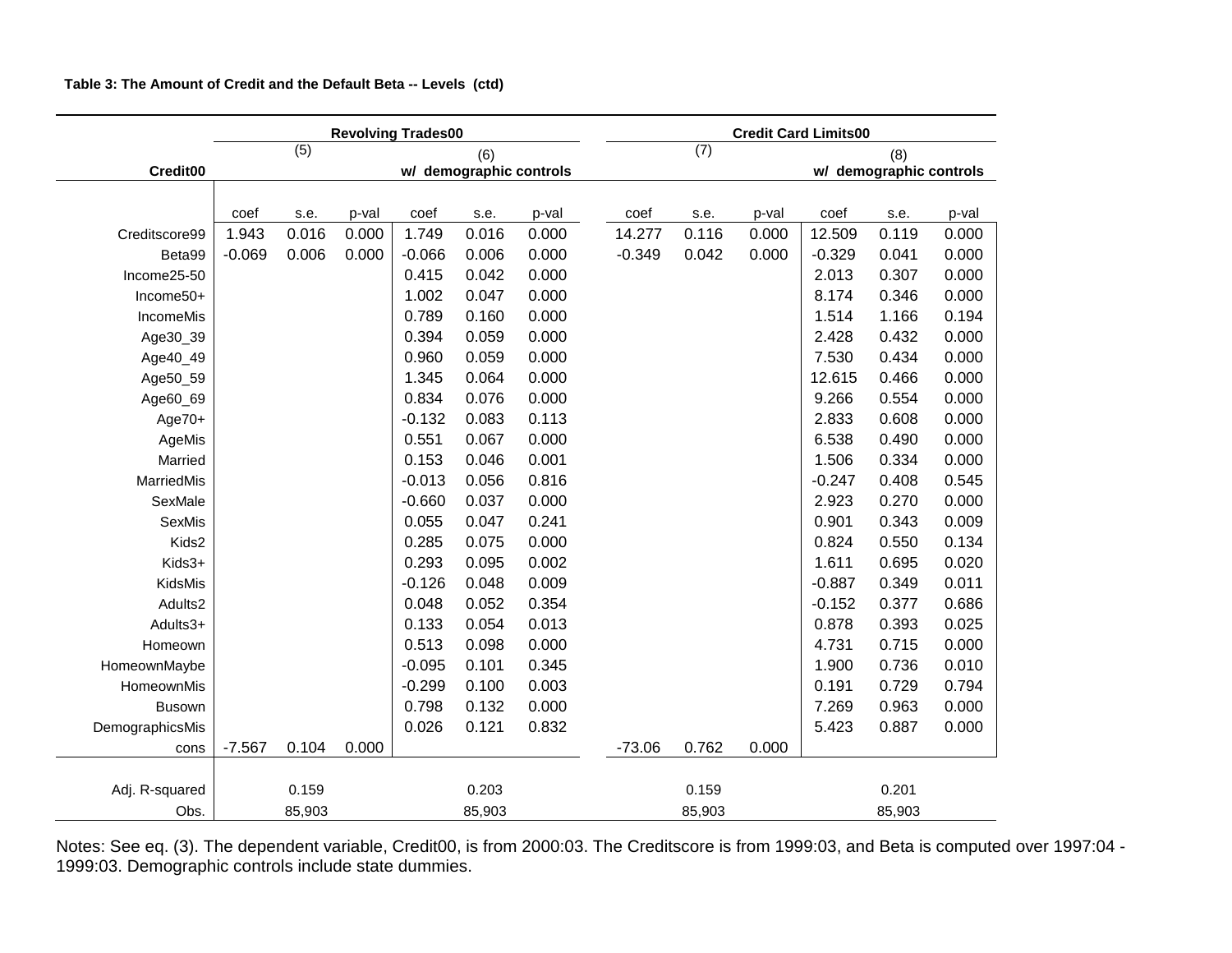|                   | d(All Trades)00                                        |        |       |          |          |       | d(Nonrevolving Trades)00 |                |        |                       |          |        |       |
|-------------------|--------------------------------------------------------|--------|-------|----------|----------|-------|--------------------------|----------------|--------|-----------------------|----------|--------|-------|
|                   | $\overline{(1)}$<br>$\overline{(2)}$<br>w/ demographic |        |       |          |          |       |                          | $\overline{3}$ |        | (4)<br>w/ demographic |          |        |       |
| dCredit00         |                                                        |        |       |          | controls |       |                          |                |        | controls              |          |        |       |
|                   |                                                        |        |       |          |          |       |                          |                |        |                       |          |        |       |
|                   | coef                                                   | s.e.   | p-val | coef     | s.e.     | p-val |                          | coef           | s.e.   | p-val                 | coef     | s.e.   | p-val |
| Credit99          | $-0.253$                                               | 0.001  | 0.000 | $-0.258$ | 0.001    | 0.000 |                          | $-0.280$       | 0.003  | 0.000                 | $-0.292$ | 0.003  | 0.000 |
| Credit99_zero     | $-0.285$                                               | 0.039  | 0.000 | $-0.224$ | 0.038    | 0.000 |                          | $-0.081$       | 0.012  | 0.000                 | $-0.043$ | 0.012  | 0.000 |
| d(Creditscore)99  | 0.628                                                  | 0.016  | 0.000 | 0.627    | 0.016    | 0.000 |                          | 0.119          | 0.008  | 0.000                 | 0.113    | 0.008  | 0.000 |
| Beta99            | $-0.019$                                               | 0.003  | 0.000 | $-0.017$ | 0.003    | 0.000 |                          | $-0.004$       | 0.002  | 0.008                 | $-0.004$ | 0.002  | 0.021 |
| d(Score)99*Beta99 | $-0.029$                                               | 0.005  | 0.000 | $-0.027$ | 0.005    | 0.000 |                          | $-0.005$       | 0.002  | 0.057                 | $-0.004$ | 0.002  | 0.105 |
| Income25-50       |                                                        |        |       | 0.152    | 0.026    | 0.000 |                          |                |        |                       | 0.051    | 0.012  | 0.000 |
| Income50+         |                                                        |        |       | 0.181    | 0.029    | 0.000 |                          |                |        |                       | 0.122    | 0.014  | 0.000 |
| IncomeMis         |                                                        |        |       | 0.089    | 0.097    | 0.361 |                          |                |        |                       | $-0.034$ | 0.047  | 0.473 |
| Age30_39          |                                                        |        |       | $-0.093$ | 0.036    | 0.010 |                          |                |        |                       | $-0.058$ | 0.017  | 0.001 |
| Age40_49          |                                                        |        |       | $-0.039$ | 0.036    | 0.282 |                          |                |        |                       | $-0.065$ | 0.017  | 0.000 |
| Age50_59          |                                                        |        |       | $-0.030$ | 0.039    | 0.435 |                          |                |        |                       | $-0.109$ | 0.019  | 0.000 |
| Age60_69          |                                                        |        |       | $-0.215$ | 0.046    | 0.000 |                          |                |        |                       | $-0.259$ | 0.022  | 0.000 |
| Age70+            |                                                        |        |       | $-0.583$ | 0.050    | 0.000 |                          |                |        |                       | $-0.383$ | 0.024  | 0.000 |
| AgeMis            |                                                        |        |       | 0.019    | 0.041    | 0.646 |                          |                |        |                       | 0.001    | 0.020  | 0.941 |
| Married           |                                                        |        |       | 0.012    | 0.028    | 0.670 |                          |                |        |                       | 0.022    | 0.013  | 0.105 |
| MarriedMis        |                                                        |        |       | $-0.093$ | 0.034    | 0.006 |                          |                |        |                       | $-0.036$ | 0.016  | 0.030 |
| SexMale           |                                                        |        |       | 0.220    | 0.022    | 0.000 |                          |                |        |                       | 0.075    | 0.011  | 0.000 |
| SexMis            |                                                        |        |       | 0.123    | 0.029    | 0.000 |                          |                |        |                       | 0.009    | 0.014  | 0.511 |
| Kids2             |                                                        |        |       | 0.061    | 0.046    | 0.182 |                          |                |        |                       | $-0.004$ | 0.022  | 0.854 |
| Kids3+            |                                                        |        |       | 0.001    | 0.058    | 0.986 |                          |                |        |                       | 0.003    | 0.028  | 0.928 |
| KidsMis           |                                                        |        |       | $-0.006$ | 0.029    | 0.842 |                          |                |        |                       | $-0.035$ | 0.014  | 0.012 |
| Adults2           |                                                        |        |       | 0.093    | 0.031    | 0.003 |                          |                |        |                       | 0.027    | 0.015  | 0.079 |
| Adults3+          |                                                        |        |       | 0.106    | 0.033    | 0.001 |                          |                |        |                       | 0.022    | 0.016  | 0.168 |
| Homeown           |                                                        |        |       | 0.175    | 0.060    | 0.003 |                          |                |        |                       | 0.248    | 0.029  | 0.000 |
| HomeownMaybe      |                                                        |        |       | 0.086    | 0.061    | 0.162 |                          |                |        |                       | 0.122    | 0.030  | 0.000 |
| HomeownMis        |                                                        |        |       | 0.068    | 0.061    | 0.265 |                          |                |        |                       | 0.093    | 0.029  | 0.002 |
| <b>Busown</b>     |                                                        |        |       | 0.104    | 0.080    | 0.193 |                          |                |        |                       | 0.112    | 0.039  | 0.004 |
| DemographicsMis   |                                                        |        |       | $-0.190$ | 0.074    | 0.010 |                          |                |        |                       | $-0.008$ | 0.036  | 0.821 |
| cons              | 0.693                                                  | 0.016  | 0.000 |          |          |       |                          | 0.426          | 0.008  | 0.000                 |          |        |       |
| Adj. R-squared    |                                                        | 0.305  |       |          | 0.315    |       |                          |                | 0.153  |                       |          | 0.165  |       |
| Obs.              |                                                        | 85,704 |       |          | 85,704   |       |                          |                | 85,704 |                       |          | 85,704 |       |

### **Table 4: The Amount of Credit and the Default Beta -- Changes**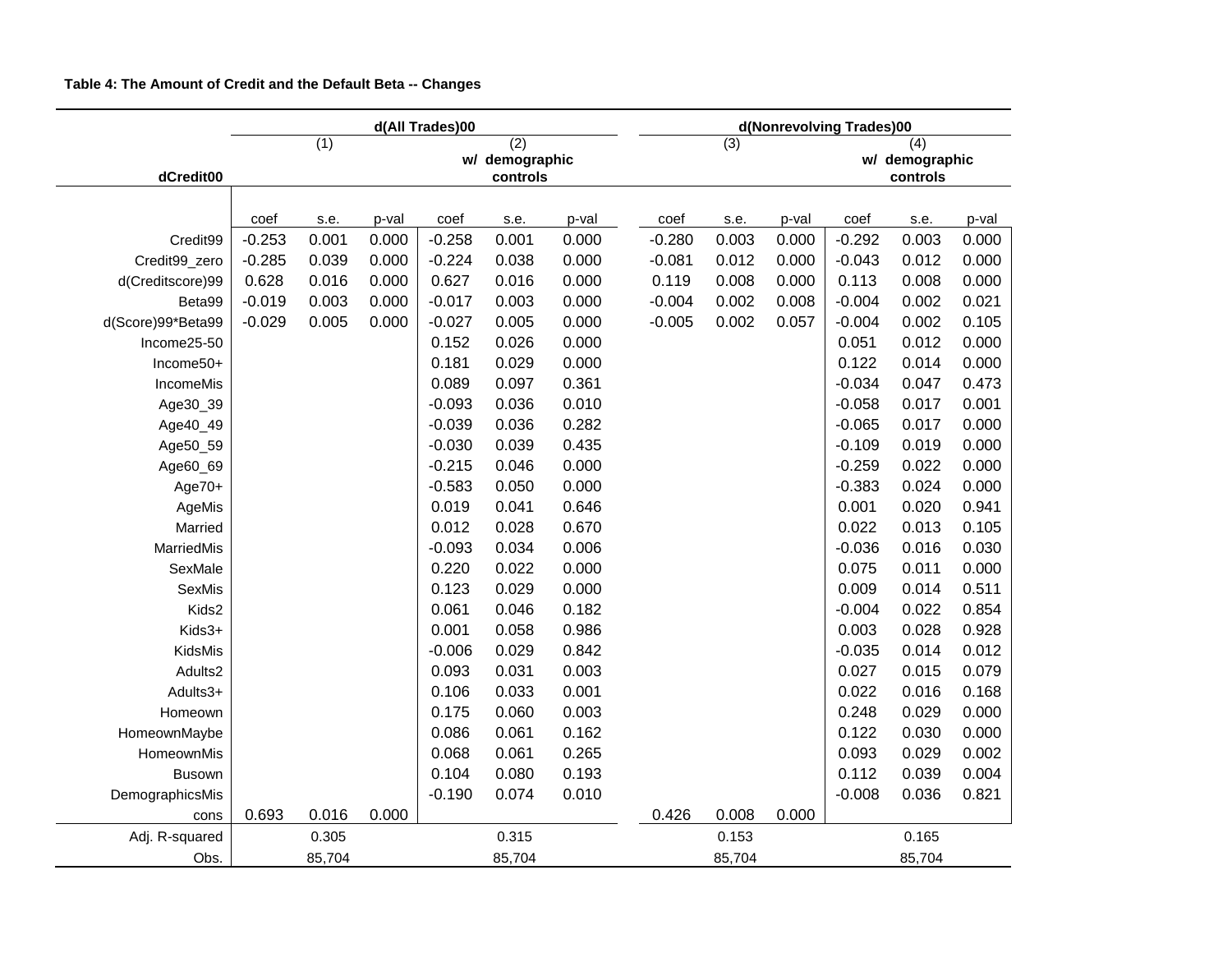|                   | d(Revolving Trades)00 |                                                                    |       |          |        |       | d(Credit Card Limits)00 |        |       |          |                                |       |  |  |
|-------------------|-----------------------|--------------------------------------------------------------------|-------|----------|--------|-------|-------------------------|--------|-------|----------|--------------------------------|-------|--|--|
| dCredit00         |                       | $\overline{(5)}$<br>$\overline{(6)}$<br>w/ demographic<br>controls |       |          |        |       |                         | (7)    |       |          | (8)<br>w/ demographic controls |       |  |  |
|                   |                       |                                                                    |       |          |        |       |                         |        |       |          |                                |       |  |  |
|                   | coef                  | s.e.                                                               | p-val | coef     | s.e.   | p-val | coef                    | s.e.   | p-val | coef     | s.e.                           | p-val |  |  |
| Credit99          | $-0.264$              | 0.001                                                              | 0.000 | $-0.266$ | 0.001  | 0.000 | $-0.092$                | 0.002  | 0.000 | $-0.102$ | 0.002                          | 0.000 |  |  |
| Credit99_zero     | $-0.062$              | 0.024                                                              | 0.010 | $-0.015$ | 0.024  | 0.527 | $-3.506$                | 0.140  | 0.000 | $-2.917$ | 0.142                          | 0.000 |  |  |
| d(Creditscore)99  | 0.491                 | 0.013                                                              | 0.000 | 0.494    | 0.013  | 0.000 | 1.719                   | 0.106  | 0.000 | 1.714    | 0.105                          | 0.000 |  |  |
| Beta99            | $-0.019$              | 0.003                                                              | 0.000 | $-0.017$ | 0.003  | 0.000 | $-0.228$                | 0.023  | 0.000 | $-0.213$ | 0.023                          | 0.000 |  |  |
| d(Score)99*Beta99 | $-0.026$              | 0.004                                                              | 0.000 | $-0.025$ | 0.004  | 0.000 | $-0.170$                | 0.033  | 0.000 | $-0.152$ | 0.033                          | 0.000 |  |  |
| Income25-50       |                       |                                                                    |       | 0.114    | 0.021  | 0.000 |                         |        |       | 0.759    | 0.172                          | 0.000 |  |  |
| Income50+         |                       |                                                                    |       | 0.094    | 0.024  | 0.000 |                         |        |       | 1.945    | 0.194                          | 0.000 |  |  |
| IncomeMis         |                       |                                                                    |       | 0.152    | 0.080  | 0.057 |                         |        |       | 0.754    | 0.653                          | 0.248 |  |  |
| Age30_39          |                       |                                                                    |       | $-0.018$ | 0.030  | 0.544 |                         |        |       | 0.455    | 0.242                          | 0.060 |  |  |
| Age40_49          |                       |                                                                    |       | 0.053    | 0.030  | 0.076 |                         |        |       | 1.190    | 0.243                          | 0.000 |  |  |
| Age50_59          |                       |                                                                    |       | 0.114    | 0.032  | 0.000 |                         |        |       | 1.863    | 0.262                          | 0.000 |  |  |
| Age60_69          |                       |                                                                    |       | 0.069    | 0.038  | 0.068 |                         |        |       | 1.891    | 0.309                          | 0.000 |  |  |
| Age70+            |                       |                                                                    |       | $-0.190$ | 0.041  | 0.000 |                         |        |       | 0.496    | 0.338                          | 0.142 |  |  |
| AgeMis            |                       |                                                                    |       | 0.041    | 0.033  | 0.217 |                         |        |       | 1.364    | 0.274                          | 0.000 |  |  |
| Married           |                       |                                                                    |       | $-0.001$ | 0.023  | 0.973 |                         |        |       | 0.312    | 0.187                          | 0.096 |  |  |
| MarriedMis        |                       |                                                                    |       | $-0.057$ | 0.028  | 0.041 |                         |        |       | $-0.369$ | 0.228                          | 0.106 |  |  |
| SexMale           |                       |                                                                    |       | 0.141    | 0.018  | 0.000 |                         |        |       | 0.626    | 0.151                          | 0.000 |  |  |
| SexMis            |                       |                                                                    |       | 0.109    | 0.023  | 0.000 |                         |        |       | 0.286    | 0.192                          | 0.136 |  |  |
| Kids2             |                       |                                                                    |       | 0.072    | 0.038  | 0.054 |                         |        |       | 0.742    | 0.307                          | 0.016 |  |  |
| Kids3+            |                       |                                                                    |       | 0.002    | 0.047  | 0.959 |                         |        |       | 0.844    | 0.389                          | 0.030 |  |  |
| KidsMis           |                       |                                                                    |       | 0.026    | 0.024  | 0.271 |                         |        |       | $-0.240$ | 0.195                          | 0.218 |  |  |
| Adults2           |                       |                                                                    |       | 0.069    | 0.026  | 0.008 |                         |        |       | 0.186    | 0.211                          | 0.378 |  |  |
| Adults3+          |                       |                                                                    |       | 0.086    | 0.027  | 0.001 |                         |        |       | 0.309    | 0.220                          | 0.160 |  |  |
| Homeown           |                       |                                                                    |       | $-0.026$ | 0.049  | 0.599 |                         |        |       | 1.163    | 0.401                          | 0.004 |  |  |
| HomeownMaybe      |                       |                                                                    |       | $-0.018$ | 0.050  | 0.727 |                         |        |       | 0.721    | 0.412                          | 0.080 |  |  |
| HomeownMis        |                       |                                                                    |       | $-0.021$ | 0.050  | 0.674 |                         |        |       | $-0.391$ | 0.409                          | 0.339 |  |  |
| <b>Busown</b>     |                       |                                                                    |       | 0.010    | 0.066  | 0.881 |                         |        |       | $-0.396$ | 0.539                          | 0.463 |  |  |
| DemographicsMis   |                       |                                                                    |       | $-0.159$ | 0.061  | 0.009 |                         |        |       | 0.344    | 0.497                          | 0.489 |  |  |
| cons              | 0.400                 | 0.013                                                              | 0.000 |          |        |       | 4.461                   | 0.081  | 0.000 |          |                                |       |  |  |
| Adj. R-squared    |                       | 0.349                                                              |       |          | 0.358  |       |                         | 0.031  |       |          | 0.039                          |       |  |  |
| Obs.              |                       | 85,704                                                             |       |          | 85,704 |       |                         | 85,704 |       |          | 85,704                         |       |  |  |